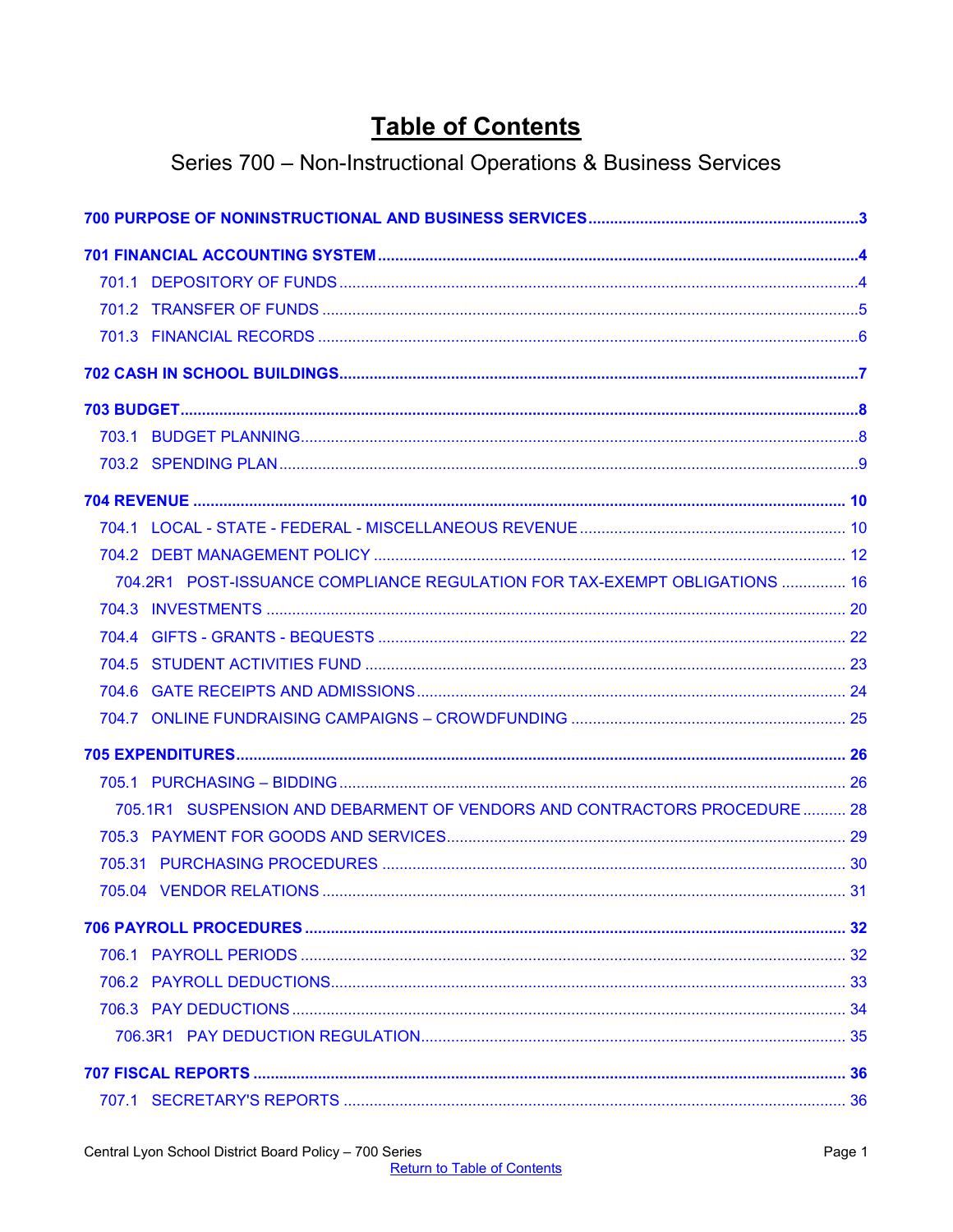| 711.5 TRANSPORTATION OF NONRESIDENT AND NONPUBLIC SCHOOL STUDENTS 62 |  |
|----------------------------------------------------------------------|--|
|                                                                      |  |
|                                                                      |  |
|                                                                      |  |
|                                                                      |  |
|                                                                      |  |
|                                                                      |  |
|                                                                      |  |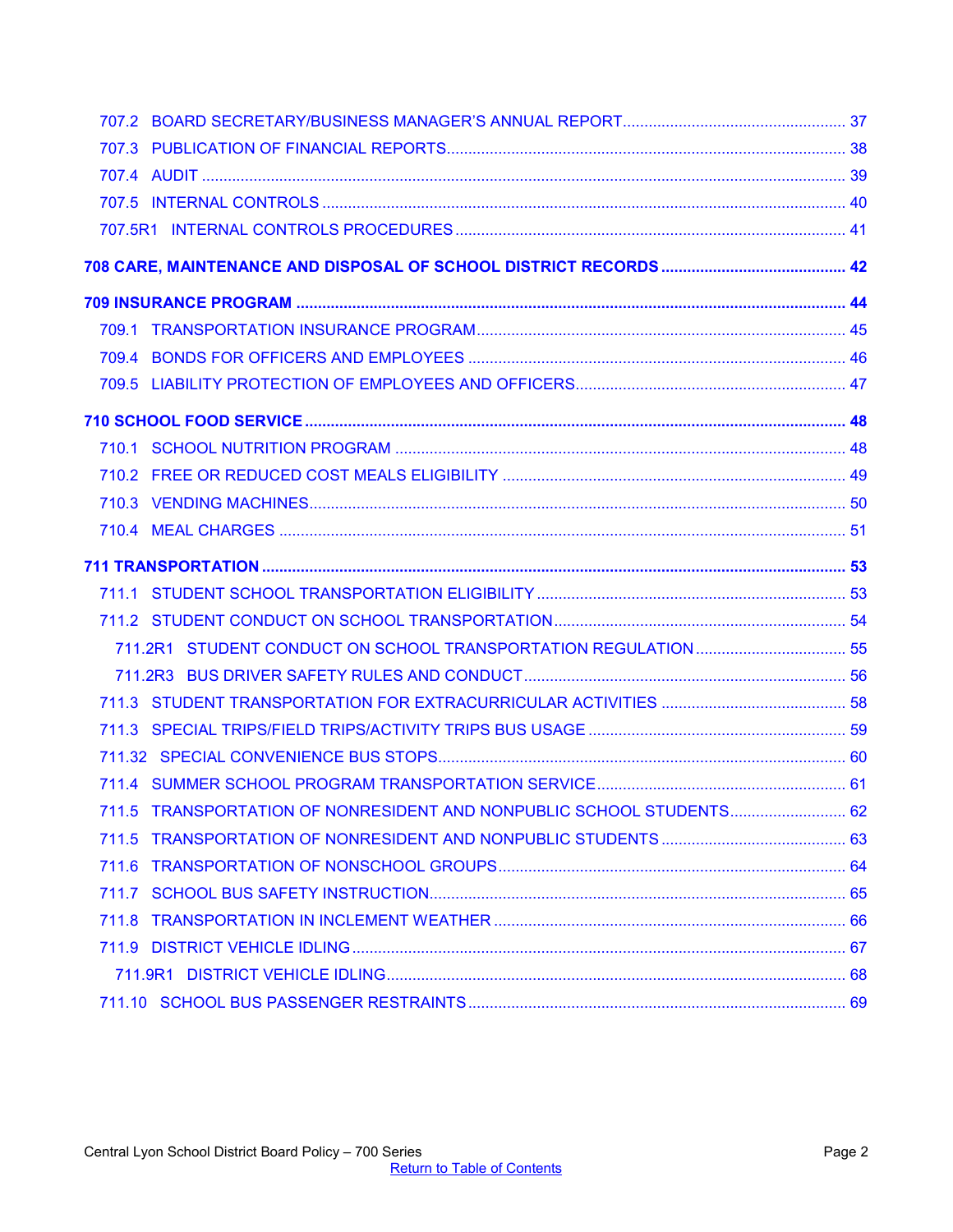## <span id="page-2-0"></span>**700 PURPOSE OF NONINSTRUCTIONAL AND BUSINESS SERVICES**

This series of the board policy manual is devoted to the goals and objectives for the school district's noninstructional services and business operations that assist in the delivery of the education program. These noninstructional services include, but are not limited to, transportation, the school lunch program and child care. The board, as it deems necessary, will provide additional non-instructional services to support the education program.

It shall be the goal of the board to provide non-instructional services and to conduct its business operations in an efficient manner.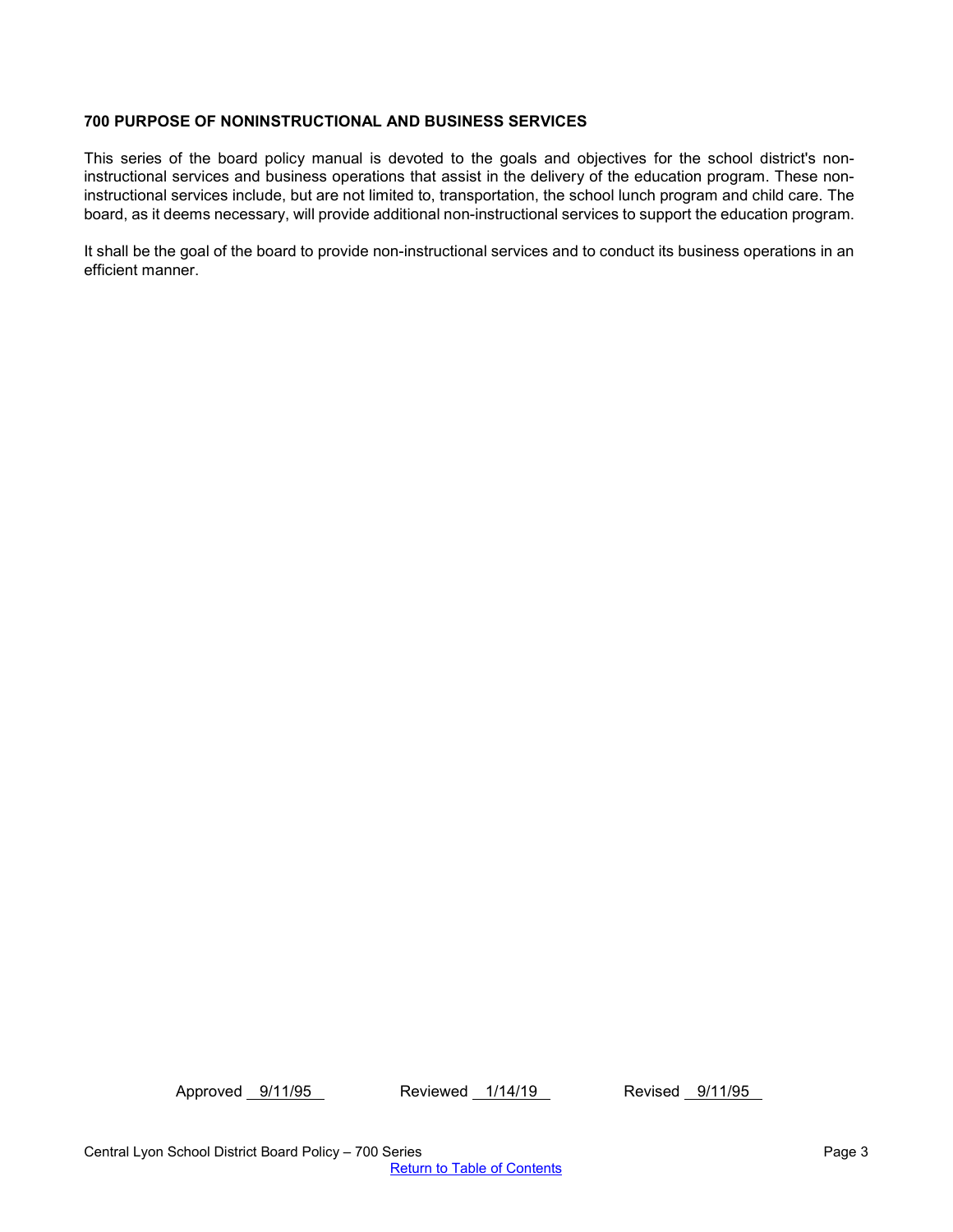## <span id="page-3-1"></span><span id="page-3-0"></span>**701 FINANCIAL ACCOUNTING SYSTEM**

### 701.1 DEPOSITORY OF FUNDS

Each year at its annual meeting, the board will designate by resolution the name and location of the Iowa located financial depository institution or institutions to serve as the official school district depository or depositories. The maximum deposit amount to be kept in the depository will be stated in the resolution. The amount stated in the resolution must be for all depositories and include all of the school district's funds.

It is the responsibility of the Board Secretary/Business Manager and Superintendent to include the resolution in the minutes of the meeting.

Legal Reference: Iowa Code §§ 12C.2; 279.33 (1995).

Cross Reference: 210.1 Annual Meeting 206.4 Treasurer 704.1 Local - State - Federal - Miscellaneous Revenue

Approved 9/11/95 Reviewed 05/18/21 Revised 05/18/21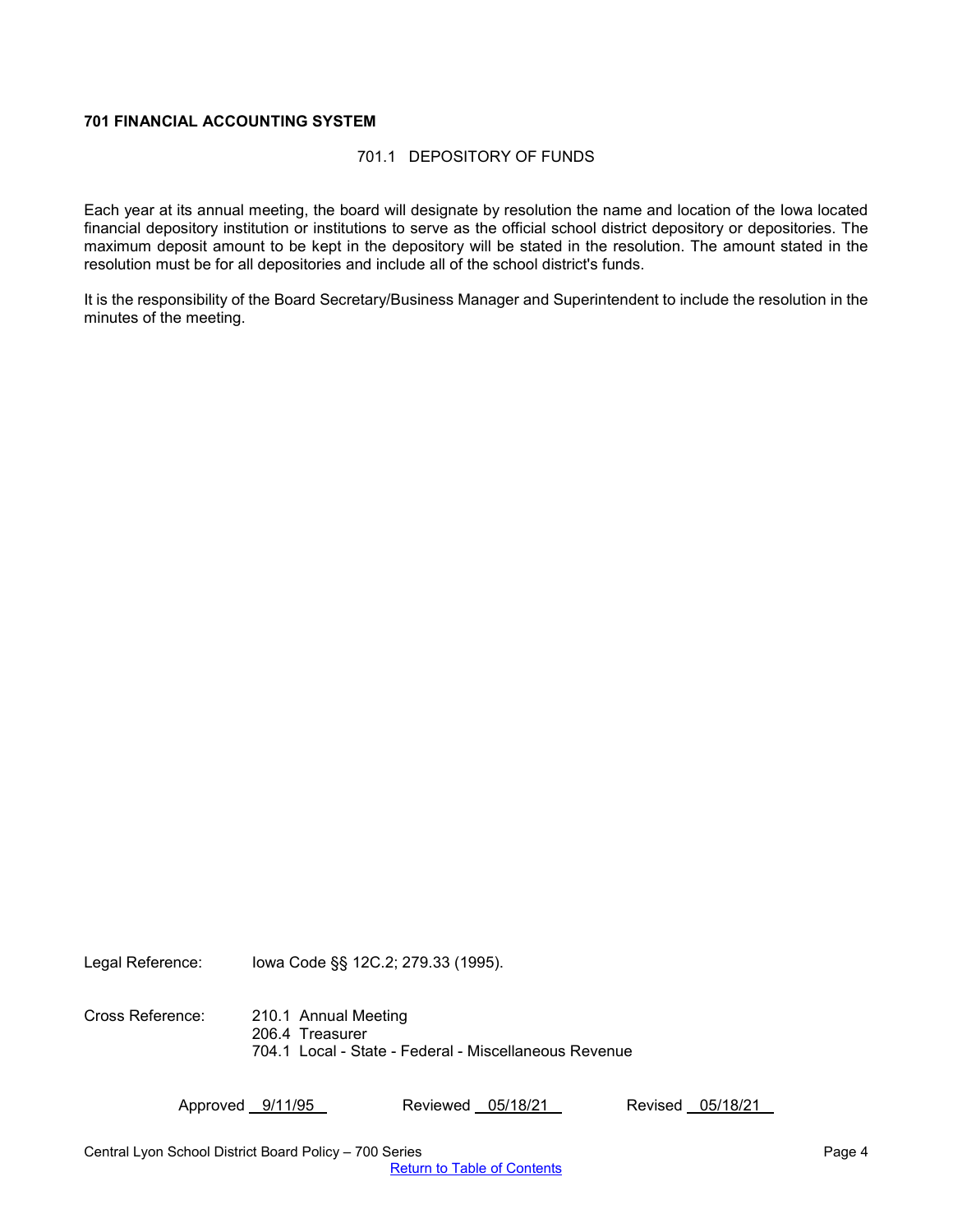### 701.2 TRANSFER OF FUNDS

<span id="page-4-0"></span>When the necessity for a fund has ceased to exist, the balance may be transferred to another fund or account by board resolution. School district monies received without a designated purpose may be transferred in this manner. School district monies received for a specific purpose or upon vote of the people may only be transferred, by board resolution when the purpose for which the monies were received has been completed. Voter approval is required to transfer monies to the general fund from the capital projects fund and debt service fund.

If all requirements for district use of funds calculated under the teacher leadership supplement are met and funds remain unexpended and unobligated at the end of the fiscal year, the district may transfer all or a portion of remaining funds into the district's flexibility account in accordance with law.

The district may choose to request approval from the School Budget Review Committee to transfer funds to make a program whole, prior to its elimination.

Temporary transfers (loans) of funds are permitted between funds but must be repaid to the originating fund, with interest, by October 1 following the end of the fiscal year.

It is the responsibility of the board secretary to make recommendations to the board regarding transfers and to provide the documentation justifying the transfer.

Legal Reference: Iowa Code §§ 24.21-.22; 257.10, 279.8; 279.42; 298A. 289 I.A.C. 6 Cross Reference: 701.3 Financial Records 703 Budget 704.2 Sale of Bonds

Approved 9/11/95 Reviewed 9/13/21 Revised 9/13/21

Central Lyon School District Board Policy – 700 Series Page 5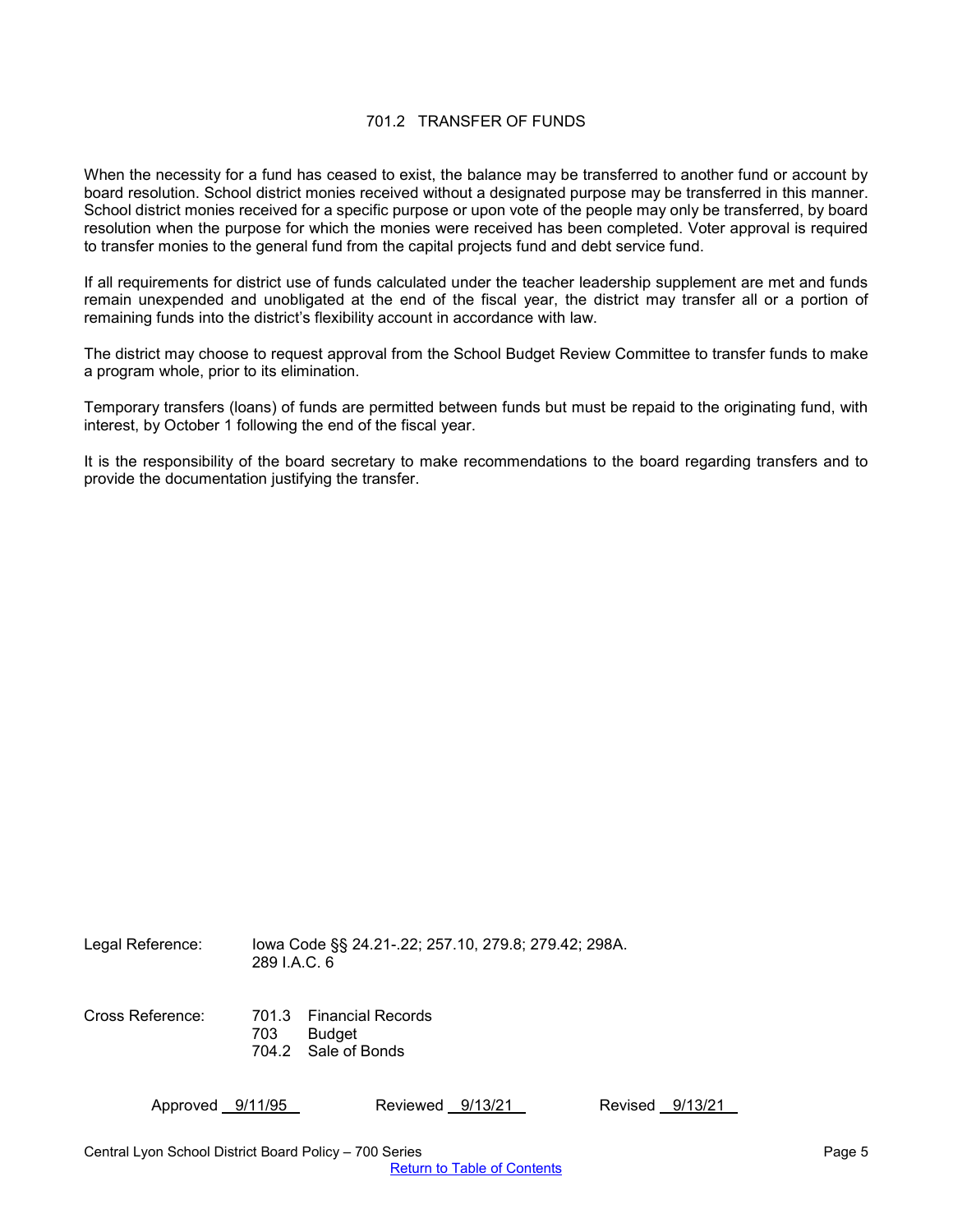# 701.3 FINANCIAL RECORDS

<span id="page-5-0"></span>Financial records of the school district are maintained in accordance with generally accepted accounting principles (GAAP) as required or modified by law. School district monies are received and expended from the appropriate fund and/or account. The funds and accounts of the school district will include, but not be limited to:

Governmental fund type:

- General fund
- Special revenue fund
	- Management levy fund
		- Physical plant and equipment levy fund
		- Public education and recreation levy fund
	- Student activity fund
- Capital projects fund
- Debt service fund

Proprietary fund type:

- Enterprise fund - School nutrition fund
	- Child care fund
- Internal service fund

Fiduciary funds:

- Trust or agency funds
	- Expendable trust funds
	- Non-expendable trust funds
	- Agency funds
	- Pension trust funds

Account groups:

- General fixed assets account group
- General long-term debt account group

As necessary the board may, by board resolution, create additional funds within the governmental, proprietary and fiduciary fund types. The resolution shall state the type of fund, name of the fund and purpose of the fund.

The general fund is used primarily for the education program. Special revenue funds are used to account for monies restricted to a specific use by law. Proprietary funds account for operations of the school district operated similar to private business, and they account for the costs of providing goods and services provided by one department to other departments on a cost reimbursement basis. Fiduciary funds are used to account for monies or assets held by the school district on behalf of, or in trust for, another entity. The account groups are the accounting records for fixed assets and long-term debt.

It is the responsibility of the Superintendent in conjunction with the school business official to implement this policy and bring necessary changes in the maintenance of the school district's financial records to the attention of the board.

Legal Reference: Iowa Code §§ 11.23; 298A (2001).

Cross Reference: 704 Revenue

705 Expenditures

Approved 11/11/02 Reviewed 05/18/21 Revised 05/18/21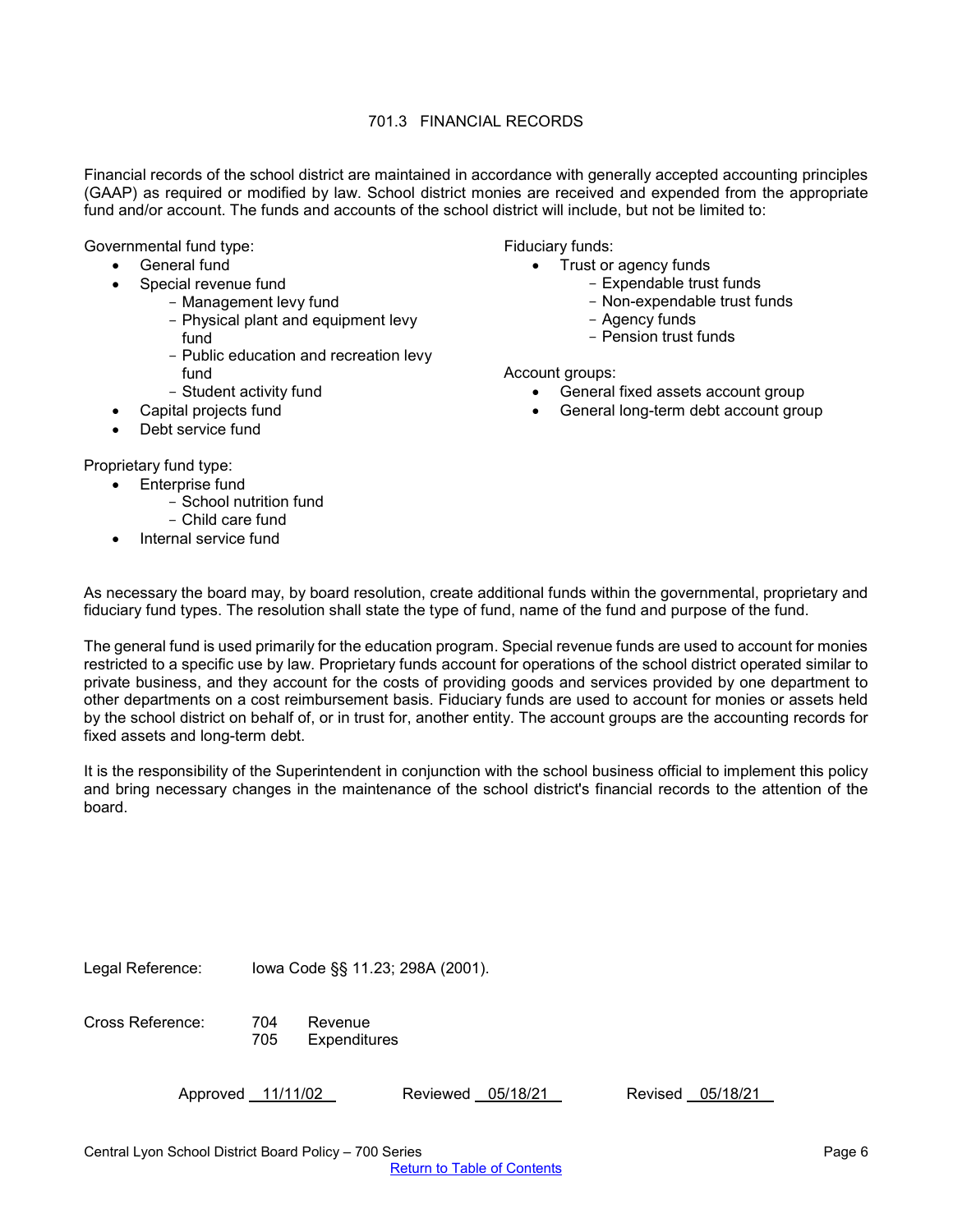## <span id="page-6-0"></span>**702 CASH IN SCHOOL BUILDINGS**

The amount of cash that may be kept in the school building for any one (1) day shall be sufficient for that day's operations. All funds shall be kept in the safe of the central office.

A minimal amount of cash shall be kept in the central administration offices and building offices at the close of the day. All cash shall be deposited by the central office personnel in the authorized depository of the school district.

It is the responsibility of the Superintendent or the superintendent's designee to develop administrative regulations to determine the amount of cash necessary for each day's operations, to establish any necessary petty cash accounts, to determine how often deposits must be made and to comply with this policy.

Legal Reference: Iowa Code § 279.8

Cross Reference: 701.1 Depository of Funds **Revenue** 

Approved 9/11/95 Reviewed 05/18/21 Revised 05/18/21

Central Lyon School District Board Policy – 700 Series Page 7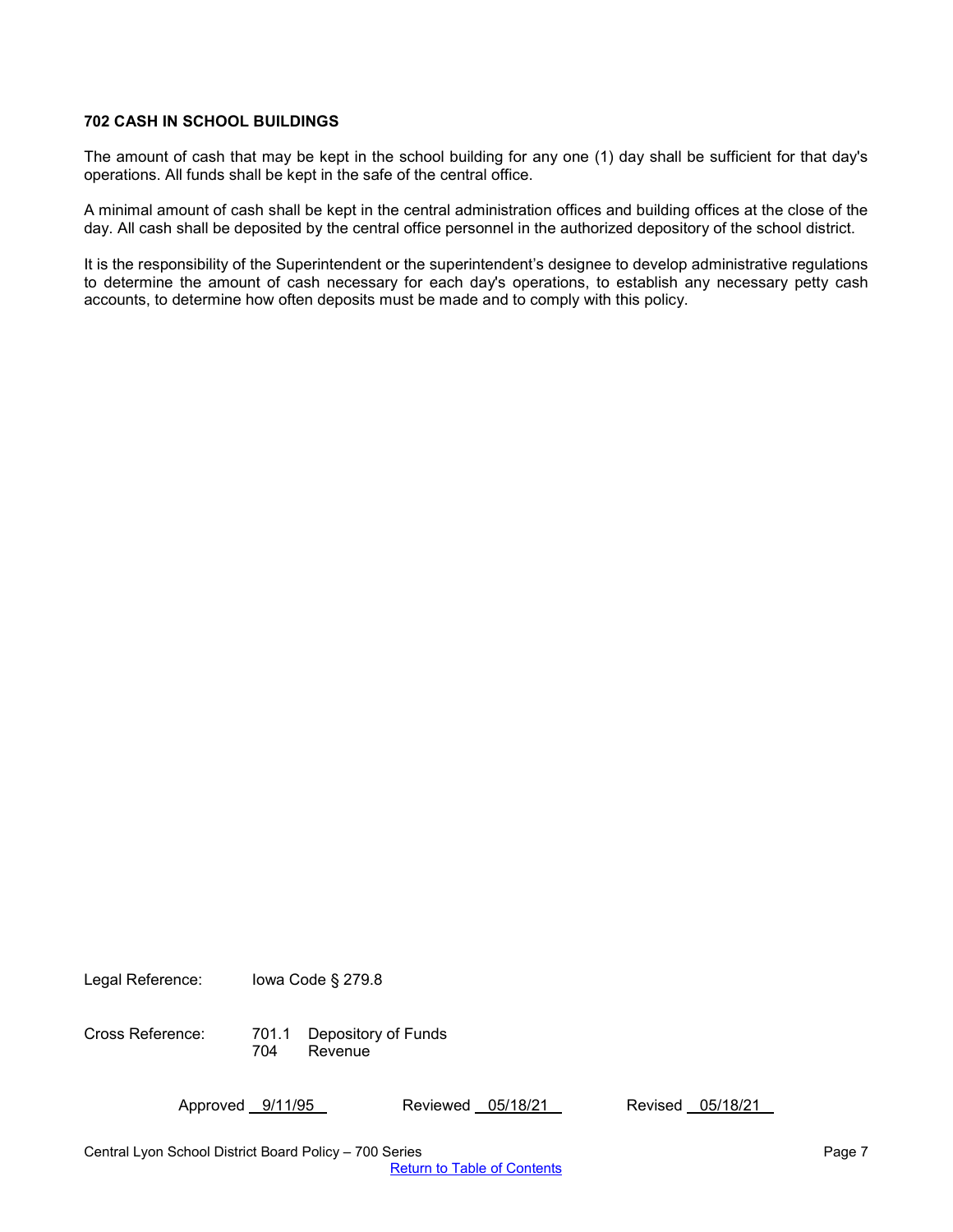## <span id="page-7-1"></span><span id="page-7-0"></span>**703 BUDGET**

## 703.1 BUDGET PLANNING

Prior to certification of the budget, the board will review the projected revenues and expenditures for the school district and make adjustments where necessary to carry out the education program within the revenues projected.

A budget for the school district is prepared annually for the board's review. The budget will include the following:

- the amount of revenues to be raised by taxation;
- the amount of revenues from sources other than taxation;
- an itemization of the amount to be spent in each fund; and,
- a comparison of the amount spent and revenue received in each fund for like purposes in the two prior fiscal years.

It is the responsibility of the Superintendent to prepare the budget for review by the board prior to the April 15 deadline each year.

Prior to the adoption of the proposed budget by the board, the public is apprised of the proposed budget for the school district. Prior to the adoption of the proposed budget by the board, members of the school district community will have an opportunity to review and comment on the proposed budget. A public hearing for the proposed budget of the board is held each year in sufficient time to file the adopted budget no later than April 15.

The proposed budget filed by the board with the board secretary and the time and place for the public hearing on the proposed budget is published in a newspaper designated for official publication in the school district. It is the responsibility of the Board Secretary/Business Manager to publish the proposed budget and public hearing information at least 10 but no more than 20 days prior to the public hearing.

The board will adopt and certify a budget for the operation of the school district to the county auditor by April 15. It is the responsibility of the board secretary/Business Manager to file the adopted and certified budget with the county auditor and the Iowa Department of Management.

The board may amend the budget for the fiscal year in the event of unforeseen circumstances. The amendment procedures will follow the procedures for public review and adoption of the original budget by the board outlined in these policies.

It is the responsibility of the superintendent and the Board Secretary/Business Manager to bring any budget amendments necessary to the attention of the board to allow sufficient time to file the amendment with the county auditor no later than May 31 of each year.

Legal Reference: Iowa Code §§ 24; 257; 279.8; 297; 298; 618.

| Cross Reference: | 214 | <b>Public Hearings</b> |
|------------------|-----|------------------------|
|                  | 703 | Budget                 |
|                  | 704 | Revenue                |
|                  | 705 | Expenditures           |

Approved 9/11/95 Reviewed 05/18/21 Revised 05/18/21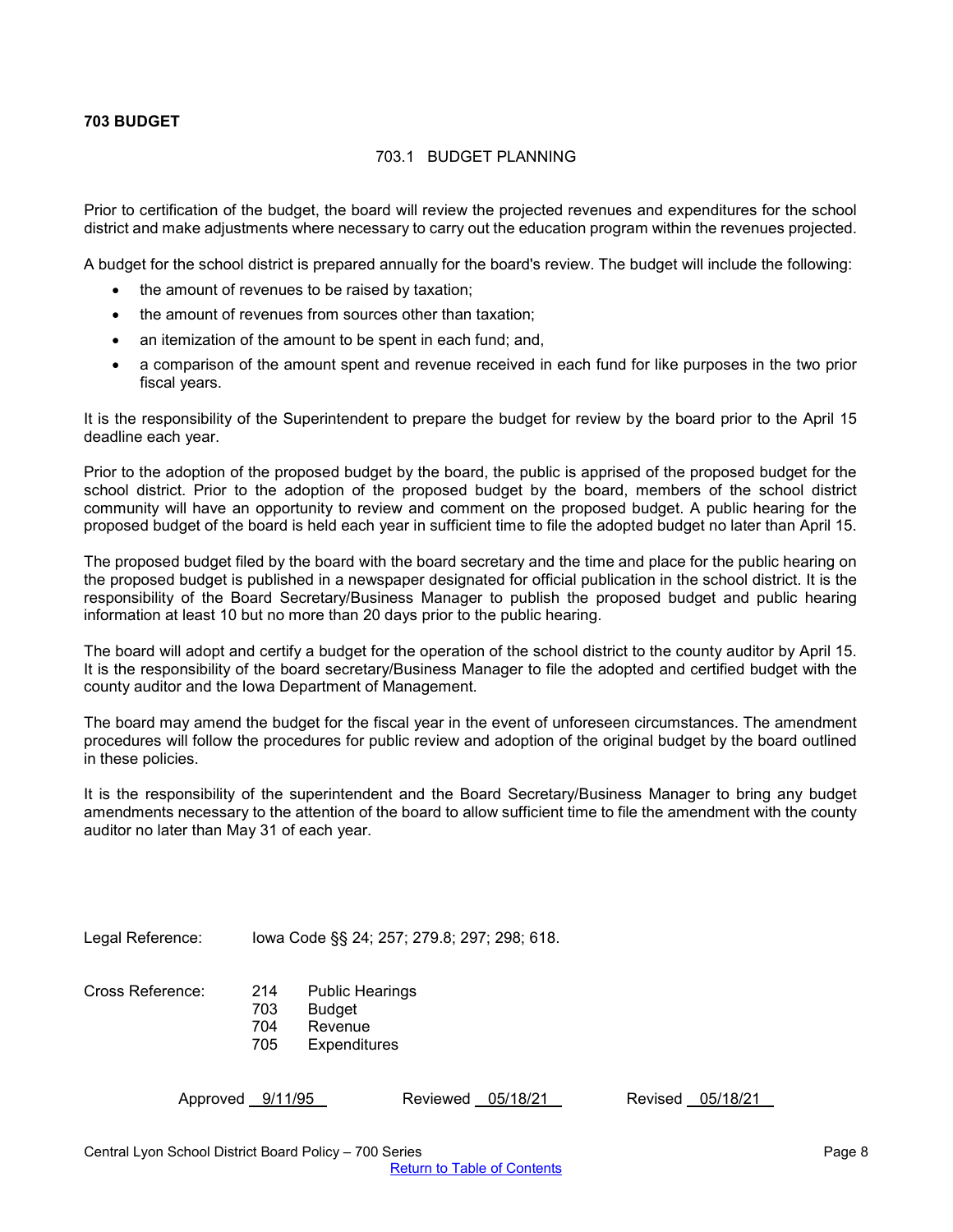# 703.2 SPENDING PLAN

<span id="page-8-0"></span>The budget of the school district shall be the authority for the expenditures of the school district for the fiscal year for which the budget was adopted and certified. It shall be the responsibility of the Superintendent to operate the school district within the budget.

Legal Reference: Iowa Code § 24.9 (1995).

Cross Reference: 703 Budget **Revenue** 

Approved 9/11/95 Reviewed 1/14/19 Revised 11/11/02

Central Lyon School District Board Policy – 700 Series Page 9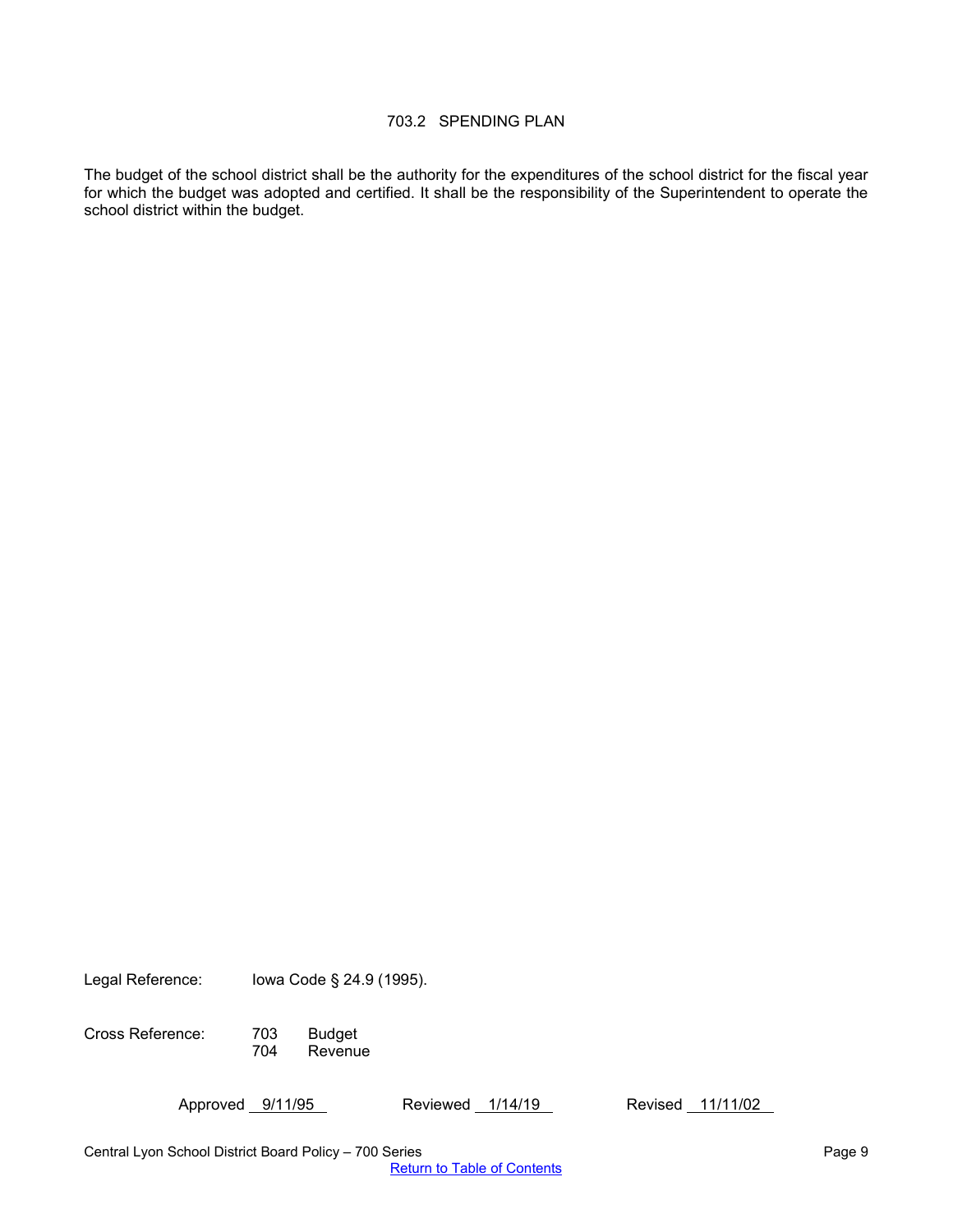## <span id="page-9-1"></span><span id="page-9-0"></span>**704 REVENUE**

### 704.1 LOCAL - STATE - FEDERAL - MISCELLANEOUS REVENUE

Revenues of the school district are received by the board Secretary/Business Manager. Other persons receiving revenues on behalf of the school district will promptly turn them over to the Board Secretary/ Business Manager.

Revenue, from whatever source, is accounted for and classified under the official accounting system of the school district. It is the responsibility of the Board Secretary/Business Manager to deposit the revenues received by the school district in a timely manner. School district funds from all sources will not be used for private gain or political purposes.

Tuition fees received by the school district are deposited in the general fund. The tuition fees for pre-school through twelfth (PS-12) grade, during the regular academic school year, are set by the board based upon the superintendent's recommendation, in compliance with current law. Tuition fees for summer school, driver's education and adult education are set by the board prior to the offering of the programs.

The board may charge materials fees for the use or purchase of educational materials. Materials fees received by the school district are deposited in the general fund. It is the responsibility of the superintendent to recommend to the board when materials fees will be charged and the amount of the materials fees.

Rental fees received by the school district for the rental of school district equipment or facilities are deposited in the general fund. It is the responsibility of the superintendent to recommend to the board a fee schedule for renting school district property.

Proceeds from the sale of real property are placed in the Physical Plant and Equipment Levy (PPEL) fund. However, following a properly noticed public hearing, the board of directors may elect to deposit proceeds from the sale of real property or buildings into any fund under the control of the school corporation. Notice for the public hearing must be published in a newspaper of general circulation within the district not less than ten and no more than twenty days prior to the proposed public hearing. Notice of the public hearing must include the date, time and location of the public hearing, and a description of the proposed action. The proceeds from the sale of other school district property are placed in the general fund.

The board may claim exemption from the law prohibiting competition with private enterprise for the following activities:

- Goods and services directly and reasonably related to the educational mission;
- Goods and services offered only to students, employees or guests which cannot be provided by private enterprise at the same or lower cost;
- Use of vehicles for charter trips offered to the public, full- or part-time, or temporary students;
- Goods and services which are not otherwise available in the quantity or quality required by the school district;
- Telecommunications other than radio or television stations;
- Sponsoring or providing facilities for fitness and recreation;
- Food service and sales; and,
- Sale of books, records, tapes, software, educational equipment, and supplies.

It is the responsibility of the superintendent to bring to the board's attention additional sources of revenue for the school district.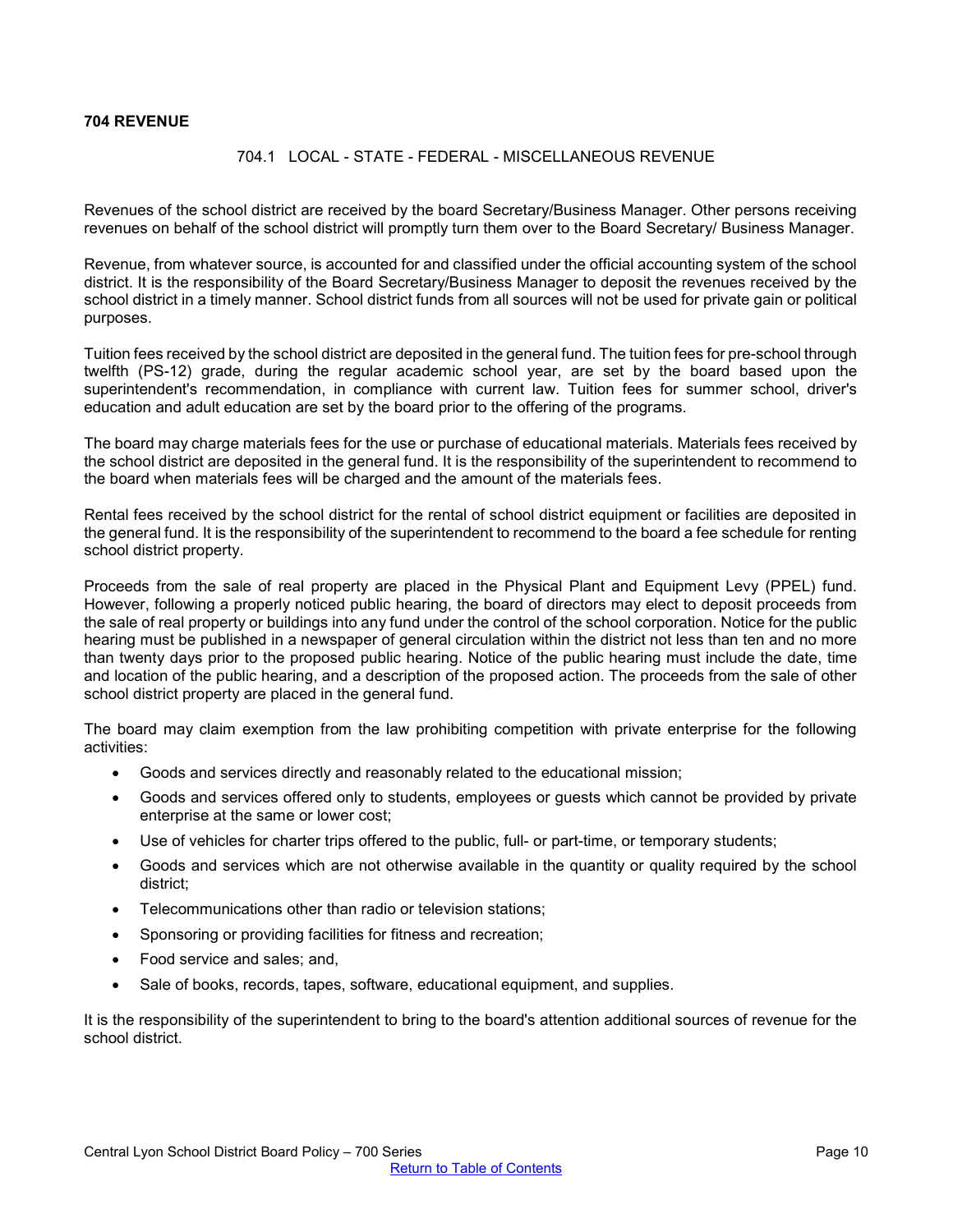Legal Reference: Iowa Code §§ 12C; 23A; 24.9; 257.2; 279.8, .41; 282.2, .6, .24; 291.12, 297.9-.12, .22; 301.1.

Cross Reference: 701.1 Depository of Funds 703 Budget<br>803 Selling 803 Selling and Leasing<br>905 Use of School Distri Use of School District Facilities & Equipment

Approved 9/11/95 Reviewed 05/18/21 Revised 05/18/21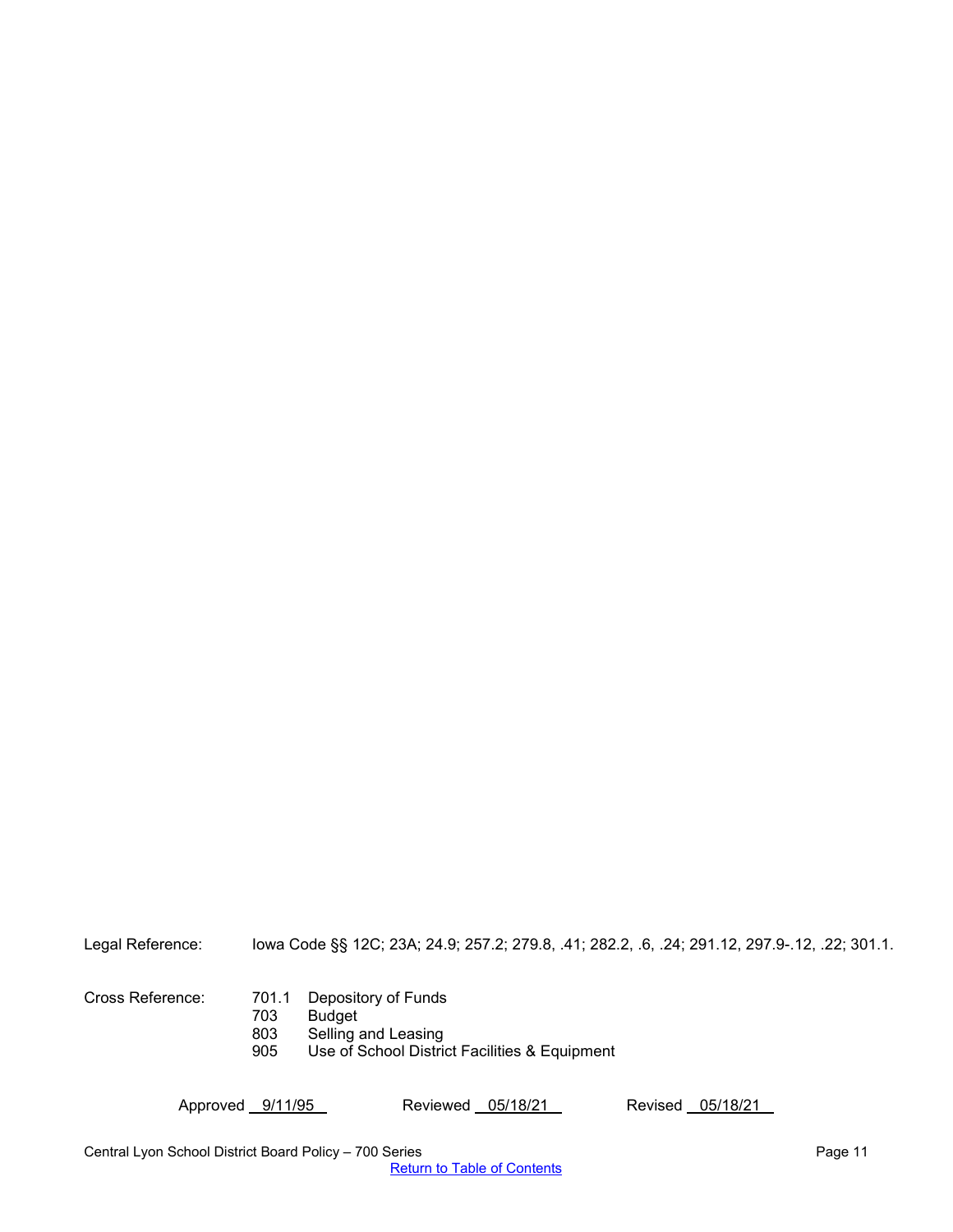## 704.2 DEBT MANAGEMENT POLICY

#### <span id="page-11-0"></span>**DEBT LIMITS Credit Ratings**

The school district seeks to maintain the highest possible credit ratings for all categories of short- and long-term debt that can be achieved without compromising the delivery of services and the achievement of adopted objectives. The school district recognizes that external economic, natural, or other events may from time to time affect the creditworthiness of its debt. Nevertheless, the school district is committed to ensuring that actions within their control are prudent.

## **Debt Limits**

For general obligation debt, the school district's outstanding debt limit shall be no more than five percent (5%) of the actual value of property within the school district's boundaries, as prescribed the Iowa constitution and statutory restrictions.

For revenue debt, the school district's goal is to provide adequate debt service coverage of at least 1.20 times the annual debt service costs.

In accordance with Iowa law, the school district may not act as a conduit issuer or issue municipal securities to raise capital for revenue-generating projects where the funds generated are used by a third party ("conduit borrower") to make payments to investors.

## **PURPOSES AND USES OF DEBT**

#### **Capital Planning**

To enhance creditworthiness and prudent financial management, the school district is committed to systematic capital planning, intergovernmental cooperation and coordination and long-term financial planning.

#### **Capital Financing**

The school district may issue long-term debt for capital projects as authorized by Iowa law, which include, but are not limited to, the costs of planning, design, land acquisition, buildings, permanent structures, attached fixtures or equipment, and movable pieces of equipment. Capitalized interest may be included in sizing any capital project debt issue. The types of debt instruments to be used by the school district include:

- General Obligation Bonds
- General Obligation Capital Loan Notes
- Bond Anticipation Notes
- Revenue Anticipation Notes
- School Infrastructure Sales, Services and Use Tax Revenue Bonds
- Lease Purchase Agreements, including Certificates of Participation

#### **Working Capital Financing**

The school district may issue debt for working capital for operations after cash flow analysis has determined that there is a mismatch between available cash and cash outflows. The school district shall strive to repay working capital debt by the end of the fiscal year in which the debt was incurred. A Working Capital Reserve may be included in sizing any working capital debt issue.

#### **Refundings**

Periodic reviews of all outstanding debt will be undertaken to determine if refunding opportunities exist. Refunding will be considered (within federal tax law restraints) if and when there is a net economic benefit of the refunding or if the refunding is otherwise in the best interests of the school district, such as to release restrictive bond covenants which affect the operations and management of the school district.

In general, advance refundings for economic savings will be undertaken when a net present value savings exceeds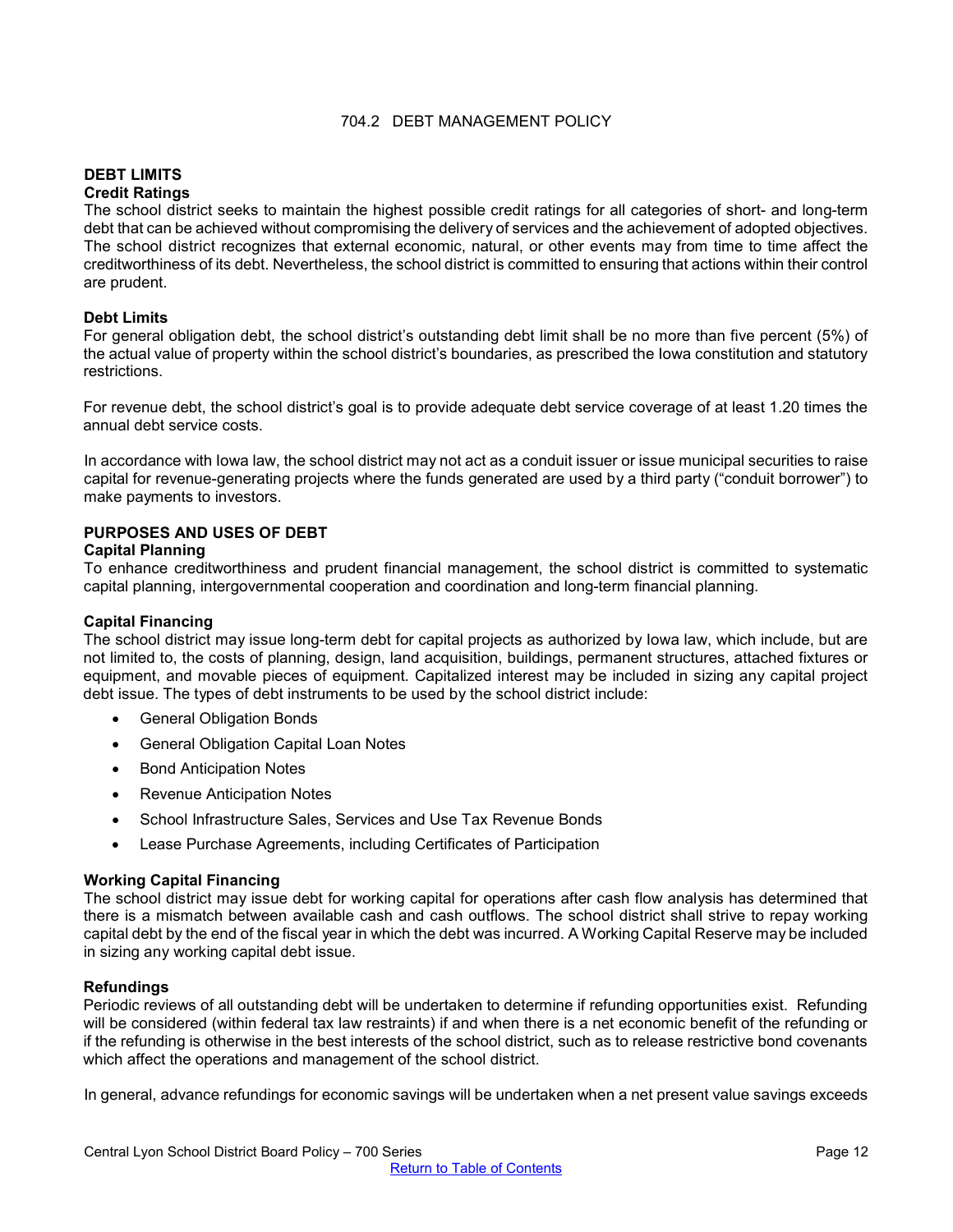three percent of the refunded debt can be achieved. Current refundings, which produce a new present value savings of less than three percent will be considered on a case by case basis taking into consideration bond covenants and general conditions. Refundings with negative savings will not be considered unless there is a compelling public policy objective for doing so.

## **DEBT STANDARDS AND STRUCTURE**

#### **Length of Debt**

Debt will be structured for the shortest period consistent with a fair allocation of costs to current and future beneficiaries or users. Long-term debt will not be issued for periods exceeding the useful life or average useful lives of the project or projects to be financed. All debt issued will adhere to state and federal law regarding the length of time the debt may be outstanding.

#### **Debt Structure**

Debt will be structured to achieve the lowest possible net cost to the school district given market conditions, the urgency of the capital project, the type of debt being issued, and the nature and type of repayment source. To the extent possible, the school district will design the repayment of its overall debt to rapidly recapture its credit capacity for future use.

Generally, the school district will only issue fixed-rate debt. In very limited circumstances, the school district may issue variable rate debt, consistent with the limitations of Iowa law and upon a finding of the board that the use of fixed rate debt is not in the best interest of the school district and a statement of the reasons for the use of variable rate debt.

All debt may be structured using discount, par or premium coupons, and as serial or term bonds or notes, or any combination thereof, consistent with Iowa law. The school district should utilize the coupon structure that produces the lowest True Interest Cost (TIC) taking into consideration the call option value of any callable maturities.

The school district will strive to structure their debt in sinking fund installments for each debt issue that achieves, as nearly as practicable, level debt service within an issue or overall debt service within a particular classification of debt.

Derivatives (including, but not limited to, interest rate swaps, caps, collars, corridors, ceiling and floor agreements, forward agreements, float agreements, or other similar financing arrangements), zero-coupon or capital appreciation bonds are not allowed to be issued consistent with State law.

#### **Decision Analysis to Issue Debt**

Whenever the school district is contemplating the issuance of debt, information will be developed concerning the following four categories commonly used by rating agencies assessing the school district's credit worthiness, listed below.

Debt Analysis – Debt capacity analysis; purpose for which debt is proposed to be issued; debt structure; debt burden; debt history and trends; and adequacy of debt and capital planning.

Financial Analysis – Stability, diversity, and growth rates of tax or other revenue sources; trend in assessed valuation and collections; current budget trends; appraisal of past revenue and expenditure trends; history and longterm trends of revenues and expenditures; evidences of financial planning; adherence to GAAP; audit results; fund balance status and trends in operating and debt funds; financial monitoring systems and capabilities; and cash flow projections.

Governmental and Administrative Analysis – Government organization structure; location of financial responsibilities and degree of control; adequacy of basic service provision; intergovernmental cooperation/conflict and extent of duplication; and overall planning efforts.

Economic Analysis – Geographic and location advantages; population and demographic characteristics; wealth indicators; types of employment, industry and occupation; housing characteristics; new construction; evidences of industrial decline; and trend of the economy.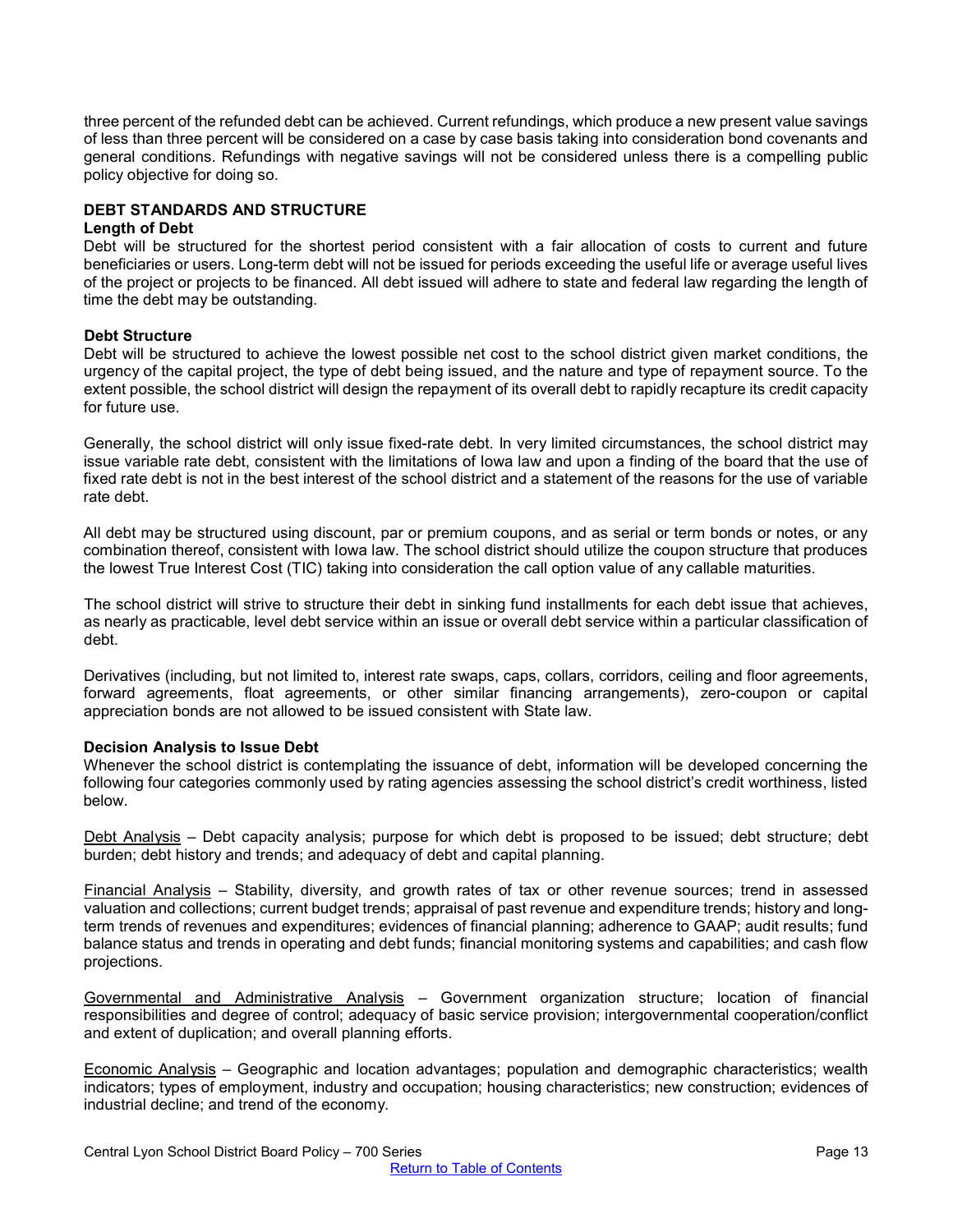# **DEBT ISSUANCE**

#### **Credit Enhancement**

Credit enhancements (.i.e., bond insurance, etc.) may be used but only when the net debt service on the debt is reduced by more than the costs of the credit enhancement.

#### **Costs and Fees**

All costs and fees related to issuing the debt will be paid out of debt proceeds and allocated across all projects receiving proceeds of the debt issue.

#### **Method of Sale**

Generally, all school district debt will be sold through a competitive bidding process. Bids will be awarded on a TIC basis providing other bidding requirements are satisfied.

The school district may sell debt using a negotiated process in extraordinary circumstances when the complexity of the issue requires specialized expertise, when the negotiated sale would result in substantial savings in time or money, or when market conditions of school district credit are unusually volatile or uncertain.

#### **Professional Service Providers**

The school district will retain external bond counsel for all debt issues. All debt issued by the school district will include a written opinion by bond counsel affirming that the school district is authorized to issue the debt, stating that the school district has met all Iowa constitutional and statutory requirements necessary for issuance and determining the debt's federal income tax status. The bond counsel retained must have comprehensive municipal debt experience and a thorough understanding of Iowa law as it relates to the issuance of the particular debt.

The school district will retain an independent financial advisor. The financial advisor will be responsible for structuring and preparing all offering documents for each debt issue. The financial advisor retained will have comprehensive municipal debt experience, experience with diverse financial structuring and pricing of municipal securities.

The treasurer shall have the authority to periodically select other service providers (e.g., escrow agents, verification agents, trustees, arbitrage consultants, rebate specialist, etc.) as necessary to meet legal requirements and minimize net debt costs. These services can include debt restructuring services and security or escrow purchases.

Compensation for bond counsel, financial advisor and other service providers will be as economical as possible and consistent with industry standards for the desired qualification levels.

#### **DEBT MANAGEMENT**

#### **Investment of Debt Proceeds**

The school district shall invest all proceeds received from the issuance of debt separate from the school district's consolidated cash pool unless otherwise specified by the authorizing bond resolution or trust indenture. Investments will be consistent with those authorized by Iowa law and the school district's Investment Policy to maintain safety of principal and liquidity of the funds.

#### **Arbitrage and Record Keeping Compliance**

The treasurer shall maintain a system of record-keeping, reporting and compliance procedures with respect to all federal tax requirements which are currently, or may become applicable through the lifetime of all tax-exempt or tax credit bonds.

Federal tax compliance, record-keeping, reporting and compliance procedures shall include not be limited to:

- 1) post-issuance compliance procedures (including proper use of proceeds, timely expenditure of proceeds, proper use of bond financed property, yield restriction and rebate, and timely return filing);
- 2) proper maintenance of records to support federal tax compliance;
- 3) investments and arbitrage compliance;
- 4) expenditures and assets;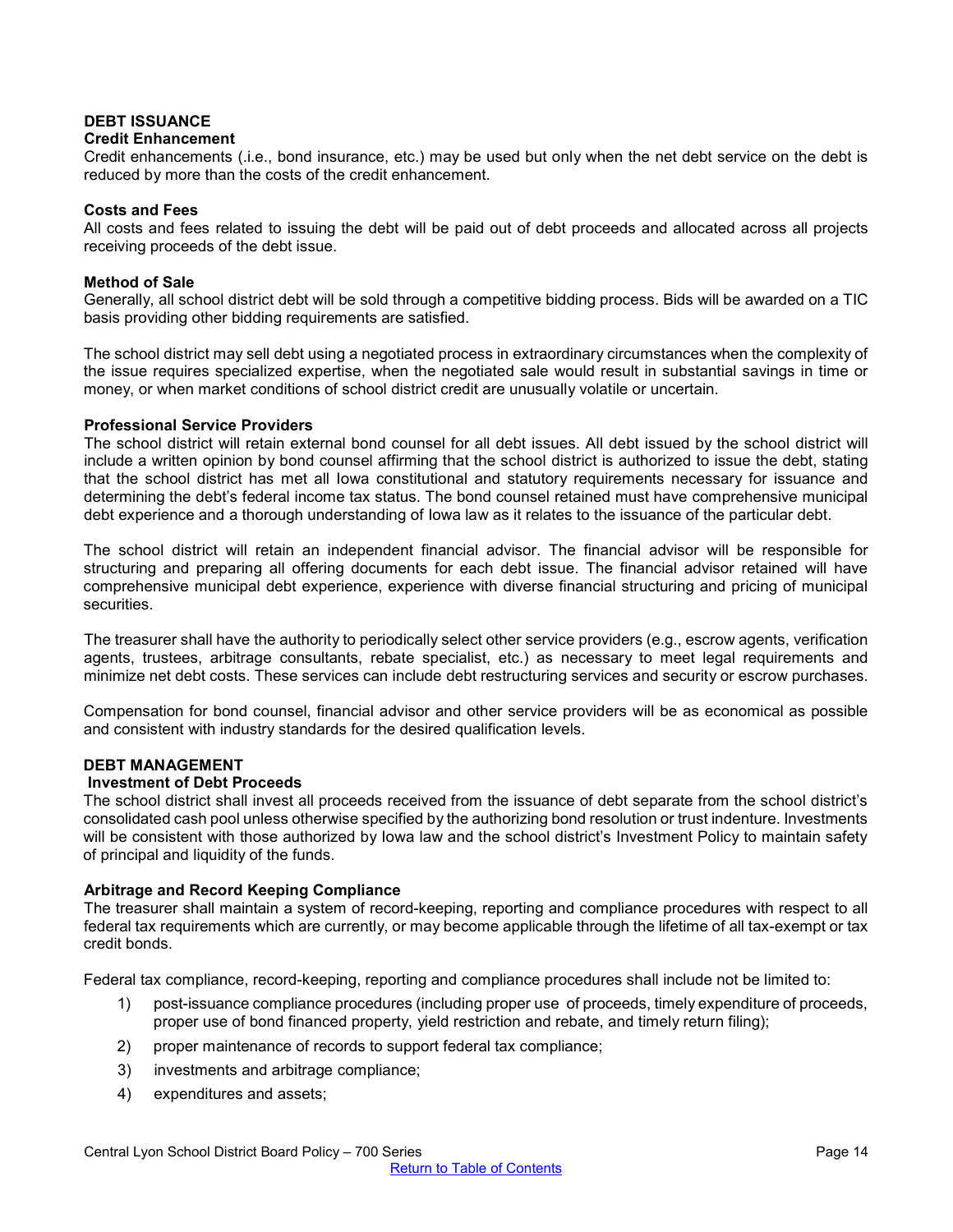- 5) private business use; and
- 6) designation of primary responsibilities for federal tax compliance of all bond financings.

#### **Financial Disclosure**

The school district is committed to full and complete financial disclosure, and to cooperating fully with rating agencies, institutional and individual investors, other levels of government, and the general public to share comprehensible and accurate financial information. The school district is dedicated to meeting secondary disclosure requirements on a timely and comprehensive basis, as promulgated by the Securities and Exchange Commission.

The Official Statements accompanying debt issues, Annual Audits, and Continuing Disclosure statements will meet the standards articulated by the Municipal Securities Rulemaking Board (MSRB), the Government Accounting Standards Board (GASB), the Securities and Exchange Commission (SEC), Generally Accepted Accounting Principles (GAAP) and the Internal Revenue Service (IRS). The treasurer shall be responsible for ongoing debt disclosure as required by any Continuing Disclosure Certificate for any debt issue and for maintain compliance with disclosure standards promulgated by state and federal regulatory bodies

Legal Reference Iowa Code §§ 74-76; 278.1; 298; 298A (2013).

Cross Reference: 701 Financial Accounting System **Revenue**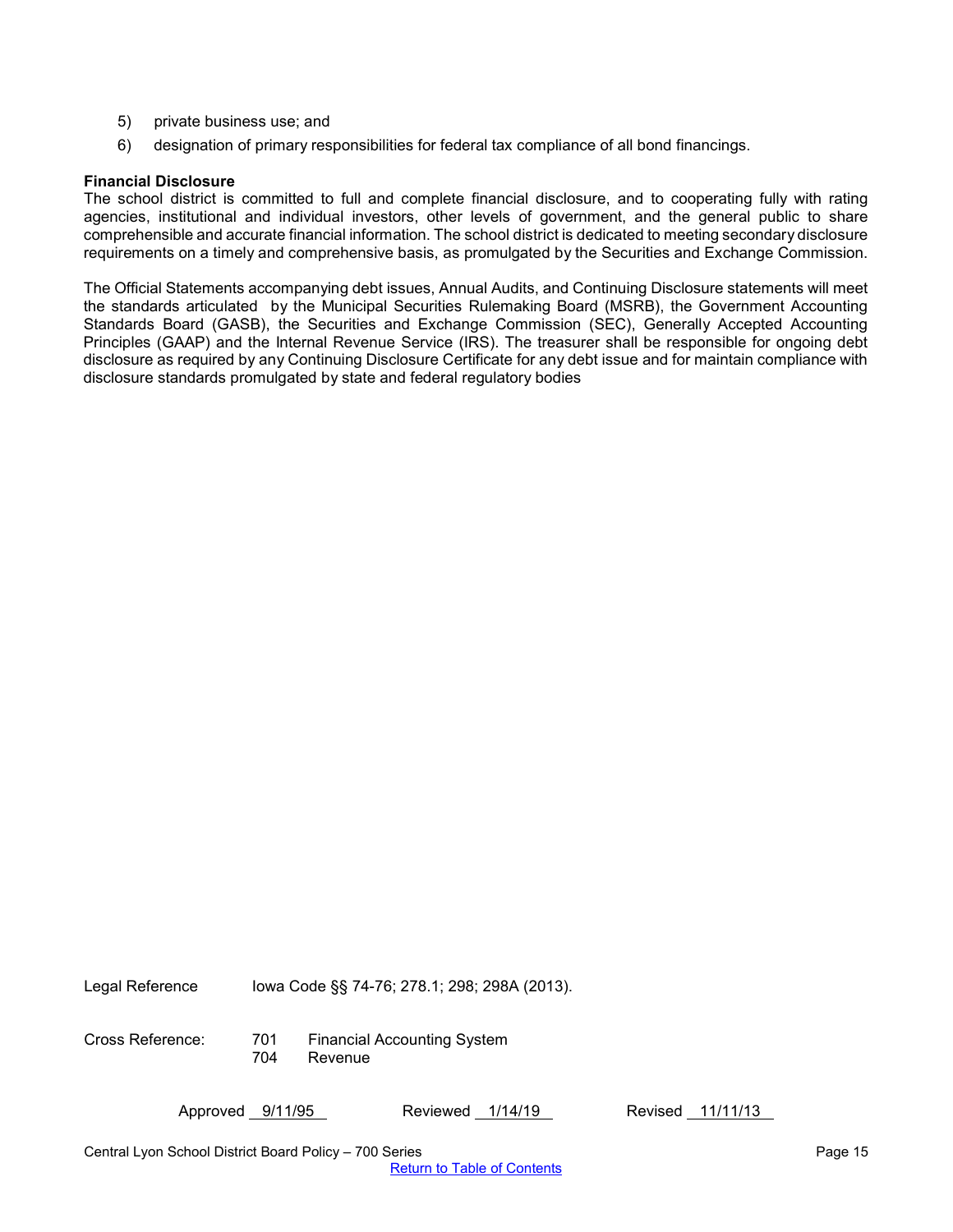# 704.2R1 POST-ISSUANCE COMPLIANCE REGULATION FOR TAX-EXEMPT OBLIGATIONS

<span id="page-15-0"></span>1. Role of Compliance Coordinator/Board Treasurer

The board treasurer shall:

- a) Be responsible for monitoring post-issuance compliance;
- b) Maintain a copy of the transcript of proceedings or minutes in connection with the issuance of any tax-exempt obligations and obtain records that are necessary to meet the requirements of this regulation;
- c) Consult with bond counsel, a rebate consultant, financial advisor, IRS publications and such other resources as are necessary to understand and meet the requirements of this regulation;
- d) Seek out training and education to be implemented upon the occurrence of new developments in the area and upon the hiring of new personnel to implement this regulation.
- 2. Financing Transcripts' Filing and Retention

The board treasurer shall confirm the proper filing of an IRS 8038 Series return and maintain a transcript of proceedings and minutes for all tax-exempt obligations issued by the school district including, but not limited to, all tax-exempt bonds, notes and lease-purchase contracts. Each transcript shall be maintained until 11 years after the tax-exempt obligation documents have been retired. The transcript shall include, at a minimum:

- a) Form 8038;
- b) Minutes, resolutions and certificates;
- c) Certifications of issue price from the underwriter;
- d) Formal elections required by the IRS;
- e) Trustee statements;
- f) Records of refunded bonds, if applicable;
- g) Correspondence relating to bond financings; and
- h) Reports of any IRS examinations for bond financings.
- 3. Proper Use of Proceeds

The board treasurer shall review the resolution authorizing issuance for each tax-exempt obligation issued by the school district and the school district shall:

- a) Obtain a computation of the yield on such issue from the school district's financial advisor;
- b) Create a separate Project Fund (with as many sub-funds as shall be necessary to allocate proceeds among the projects being funded by the issue) into which the proceeds of issue shall be deposited;
- c) Review all requisitions, draw schedules, draw requests, invoices and bills requesting payment from the Project Fund;
- d) Determine whether payment from the Project Fund is appropriate and, if so, make payment from the Project Fund (and appropriate sub-fund, if applicable);
- e) Maintain records of the payment requests and corresponding records showing payment;
- f) Maintain records showing the earnings on, and investment of, the Project Fund;
- g) Ensure that all investments acquired with proceeds are purchased at fair market value;
- h) Identify bond proceeds or applicable debt service allocations that must be invested with a yieldrestriction and monitor the investments of any yield-restricted funds to ensure that the yield on such investments do not exceed the yield to which such investments are restricted;
- i) Maintain records related to any investment contracts, credit enhancement transactions and the bidding of financial products related to the proceeds.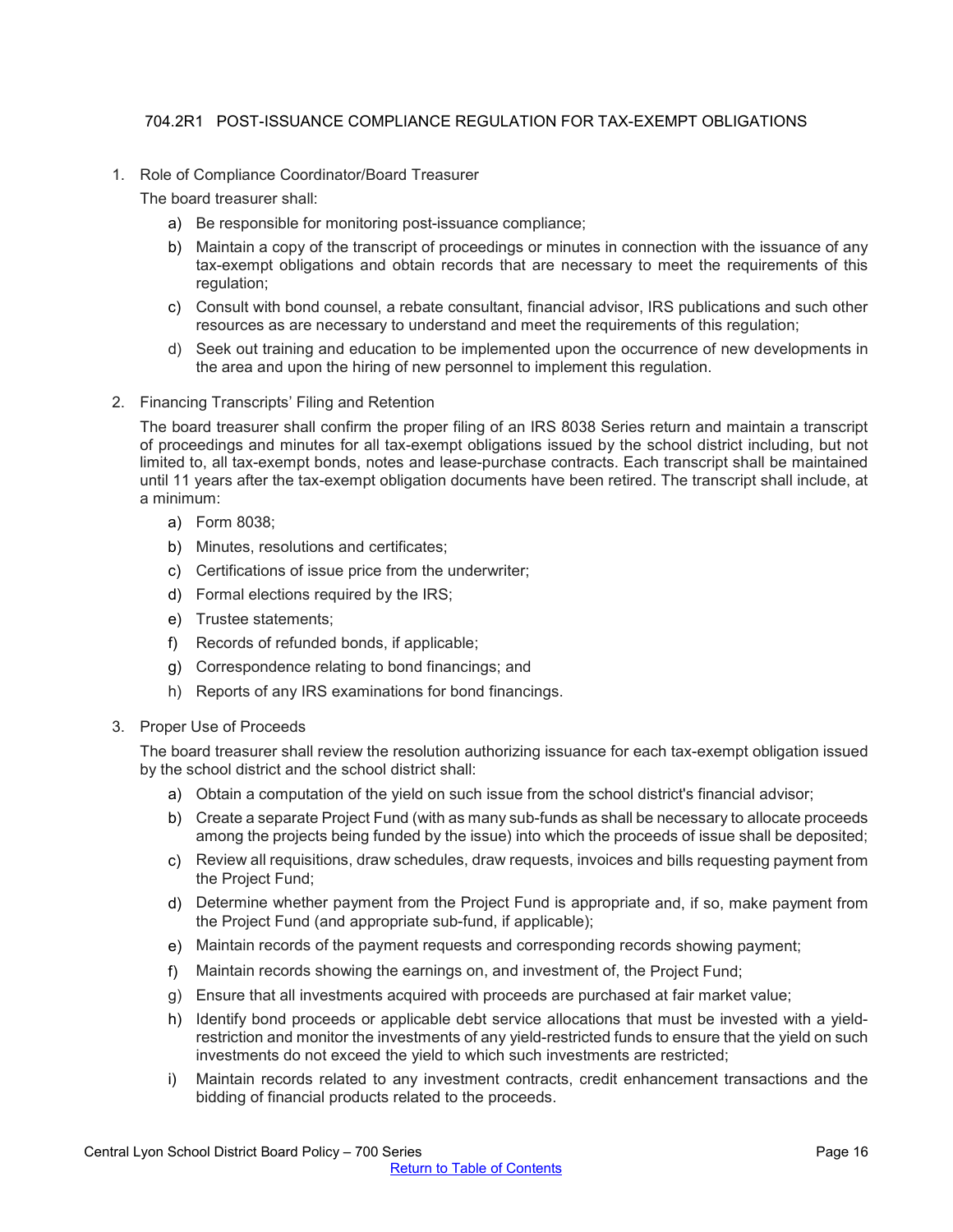4. Timely Expenditure and Arbitrage/Rebate Compliance

The board treasurer shall review the Tax-Exemption Certificate (or equivalent) for each tax-exempt obligation issued by the school district and the expenditure records provided in Section 2 of this regulation, above and shall:

- a) Monitor and ensure that proceeds of each such issue are spent within the temporary period set forth in such certificate;
- b) Monitor and ensure that the proceeds are spent in accordance with one or more of the applicable exceptions to rebate as set forth in such certificate if the school district does not meet the "small issuer" exception for said obligation;
- c) Not less than 60 days prior to a required expenditure date, confer with bond counsel and a rebate consultant, if the school district will fail to meet the applicable temporary period or rebate exception expenditure requirements of the Tax-Exemption Certificate. In the event the school district fails to meet a temporary period or rebate exception:
	- 1. Procure a timely computation of any rebate liability and, if rebate is due, file a Form 8038- T and arrange for payment of such rebate liability;
	- 2. Arrange for timely computation and payment of yield reduction payments (as such term is defined in the Code and Treasury Regulations), if applicable.
- 5. Proper Use of Bond Financed Assets

The board treasurer shall:

- a) Maintain appropriate records and a list of all bond financed assets. Such records shall include the actual amount of proceeds (including investment earnings) spent on each of the bond financed assets;
- b) Monitor and confer with bond counel with respect to all proposed bond financed assets;
	- 1. management contracts;
	- 2. service agreements;
	- 3. research contracts;
	- 4. naming rights contracts;
	- 5. leases or sub-leases;
	- 6. joint venture, limited liability or partnership arrangements;
	- 7. sale of property; or
	- 8. any other change in use of such asset.
- c) Maintain a copy of the proposed agreement, contract, lease or arrangement, together with the response by bond counsel with respect to said proposal for at least three years after retirement of all tax-exempt obligations issued to fund all or any portion of bond financed assets; and
- d) Contact bond counsel and ensure timely remedial action under IRS Regulation Sections 1.141-12 in the event the school district takes an action with respect to a bond financed asset, which causes the private business tests or private loan financing test to be met.

#### 6. General Project Records

For each project financed with tax-exempt obligations, the board treasurer shall maintain, until three years after retirement of the tax-exempt obligations or obligations issued to refund those obligations, the following:

- a) Appraisals, demand surveys or feasibility studies;
- b) Applications, approvals and other documentation of grants;
- c) Depreciation schedules;
- d) Contracts respecting the project.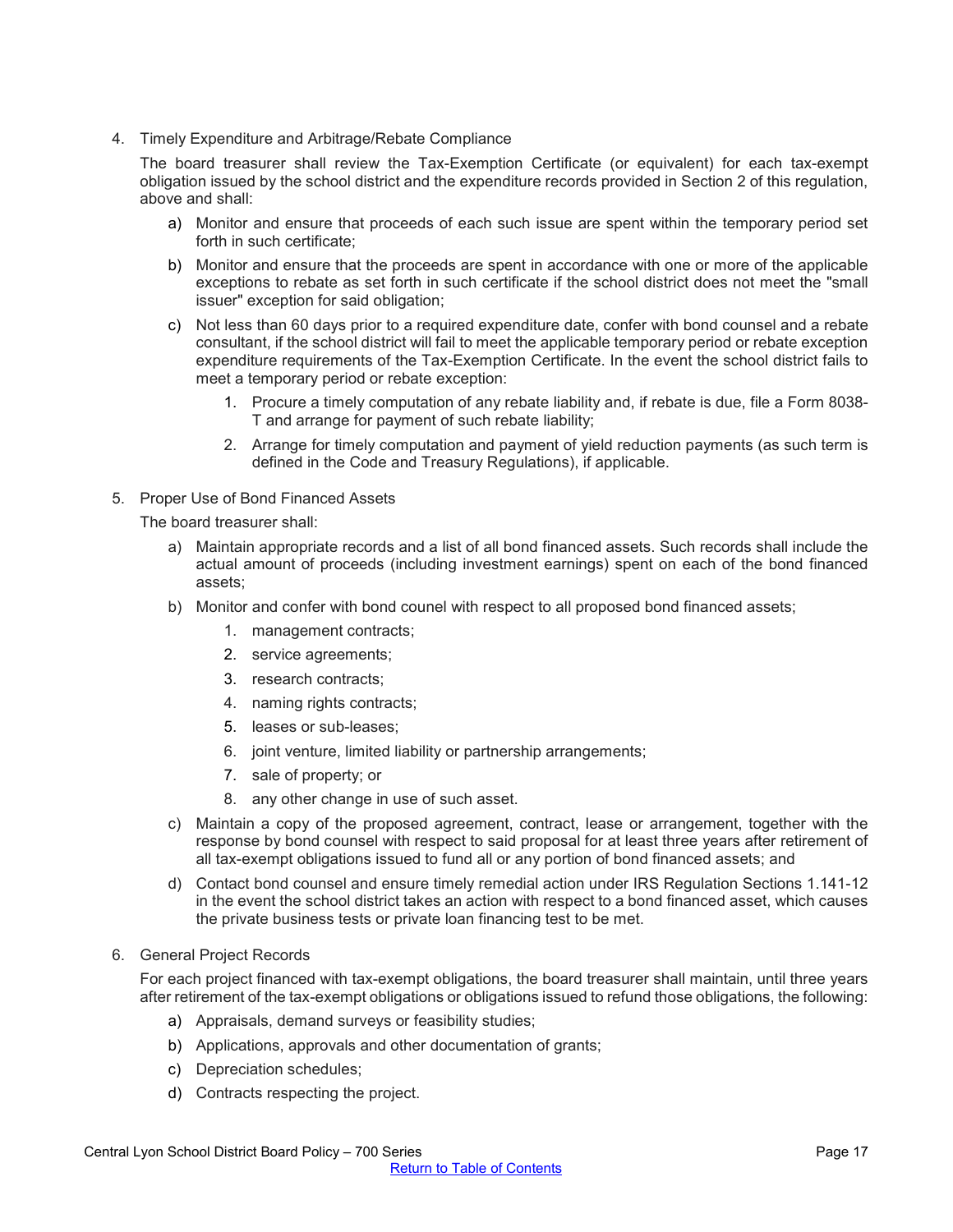## 7. Advance Refundings

The board treasurer shall be responsible for the following current, post issuance and record retention procedures with respect to advance refunding bonds. The board treasurer shall:

- a) Identify and select bonds to be advance refunded with advice from internal financial personnel and a financial advisor;
- b) Identify, with advice from the financial advisor and bond counsel, any possible federal tax compliance issues prior to structuring any advance refunding;
- c) Review the structure with the input of the financial advisor and bond counsel, of advance refunding issues prior to the issuance to ensure;
- d) Collect and review data related to arbitrage yield restriction and rebate requirements for advance refunding bonds. To ensure such compliance, the board treasurer shall engage a rebate consultant to prepare a verification report in connection with the advance refunding issuance. Said report shall ensure said requirements are satisfied;
	- 1. that the proposed refunding is permitted pursuant to applicable federal tax requirements if there has been a prior refunding of the original bond issue;
	- 2. that the proposed issuance complies with federal income tax requirements which might impose restrictions on the redemption date of the refunded bonds;
	- 3. that the proposed issuance complies with federal income tax requirements which allow for the proceeds and replacement proceeds of an issue to be invested temporarily in higher yielding investments without causing the advance refunding bonds to become "arbitrage bonds"; and
	- 4. that the proposed issuance will not result in the issuer's exploitation of the difference between tax exempt and taxable interest rates to obtain an financial advantage nor overburden the tax exempt market in a way that might be considered an abusive transaction for federal tax purposes;
- e) Whenever possible, purchase State and Local Government Series (SLGS) to size each advance refunding escrow. The financial advisor shall be included in the process of subscribing SLGS. To the extent SLGS are not available for purchase, the Board treasurer shall, in consultation with bond counsel and the financial advisor, comply with IRS regulations;
- f) Ensure, after input from bond counsel, compliance with any bidding requirements set forth by the IRS regulations to the extent as issuer elects to the purchase of a guaranteed investment contract;
- g) In determining the issue price for any advance refunding issuance, obtain and retain issue price certification by the purchasing underwriter at closing;
- h) After the issuance of an advance refunding issue, ensure timely identification of violations of any federal tax requirements and engage bond counsel in attempt to remediate same in accordance with IRS regulations.
- 8. Continuing Disclosure

The board treasurer shall assure compliance with each continuing disclosure certificate and annually, per continuing disclosure agreements, file audited annual financial statements and other information required by each continuing disclosure agreement. The board treasurer will monitor material events as described in each continuing disclosure agreement and assure compliance with material event disclosure. Events to be reported shall be reported promptly, but in no event not later than 10 business days after the day of the occurrence of the event. Currently, such notice shall be given in the event of:

- a. Principal and interest payment delinquencies;
- b. Non-payment related defaults, if material;
- c. Unscheduled draws on debt service reserves reflecting financial difficulties;
- d. Unscheduled draws on credit enhancements relating to the bonds reflecting financial difficulties;
- e. Substitution of credit or liquidity providers, or their failure to perform;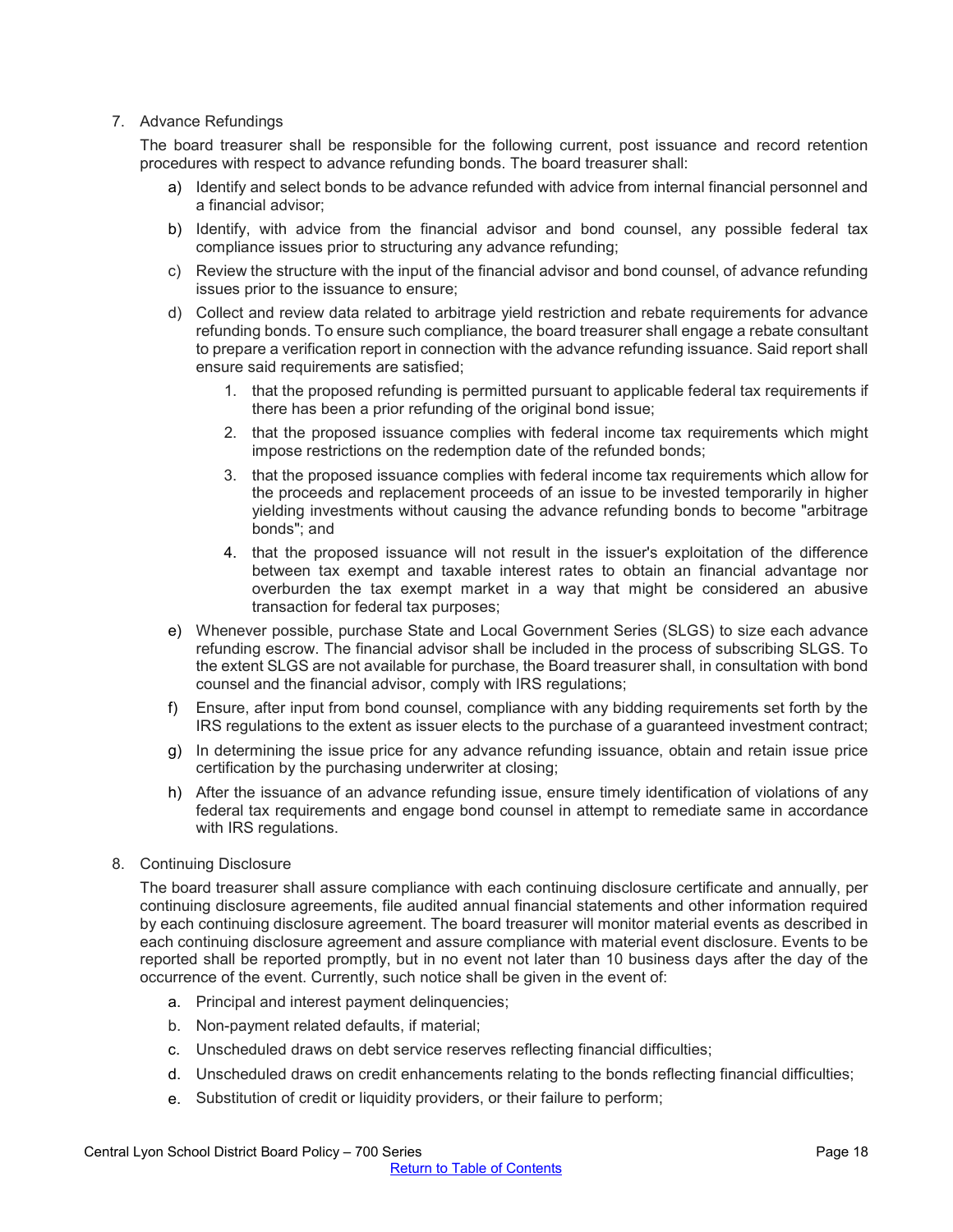- f. Adverse tax opinions, the issuance by the Internal Revenue Service of proposed or final determinations of taxability, Notices of Proposed Issue (IRS Form 5701-TEB), or other material notices, or determinations with respect to the tax-exempt status of the bonds, or material events affecting the tax-exempt status of the bonds;
- g. Modifications to rights of Holders of the Bonds, if material;
- h. Bond calls (excluding sinking fund mandatory redemptions), if material and tender offers;
- i. Defeasances of the bonds;
- j. Release, substitution, or sale of property securing repayment of the bonds, if material;
- k. Rating changes on the bonds;
- l. Bankruptcy, insolvency, receivership or similar event of the Issuer;
- m. The consummation of a merger, consolidation, or acquisition involving the Issuer or the sale of all or substantially all of the assets of the Issuer, other than in the ordinary course of business, the entry into a definitive agreement to undertake such an action or the termination of a definitive agreement relating to any such actions, other than pursuant to its terms, if material; and
- n. Appointment of a successor or additional trustee or the change of name of a trustee, if material.

Legal Reference: Iowa Code §§ 257.31(4); 279.8; 297.22-.25; 298A (2013). <http://www.irs.gov/taxexemptbond/article/0,,id=243503,00.html>

Cross Reference: 704 Revenue

707 Fiscal Reports

Approved 10/13/14 Reviewed 1/14/19 Revised 10/13/14

Central Lyon School District Board Policy – 700 Series Page 19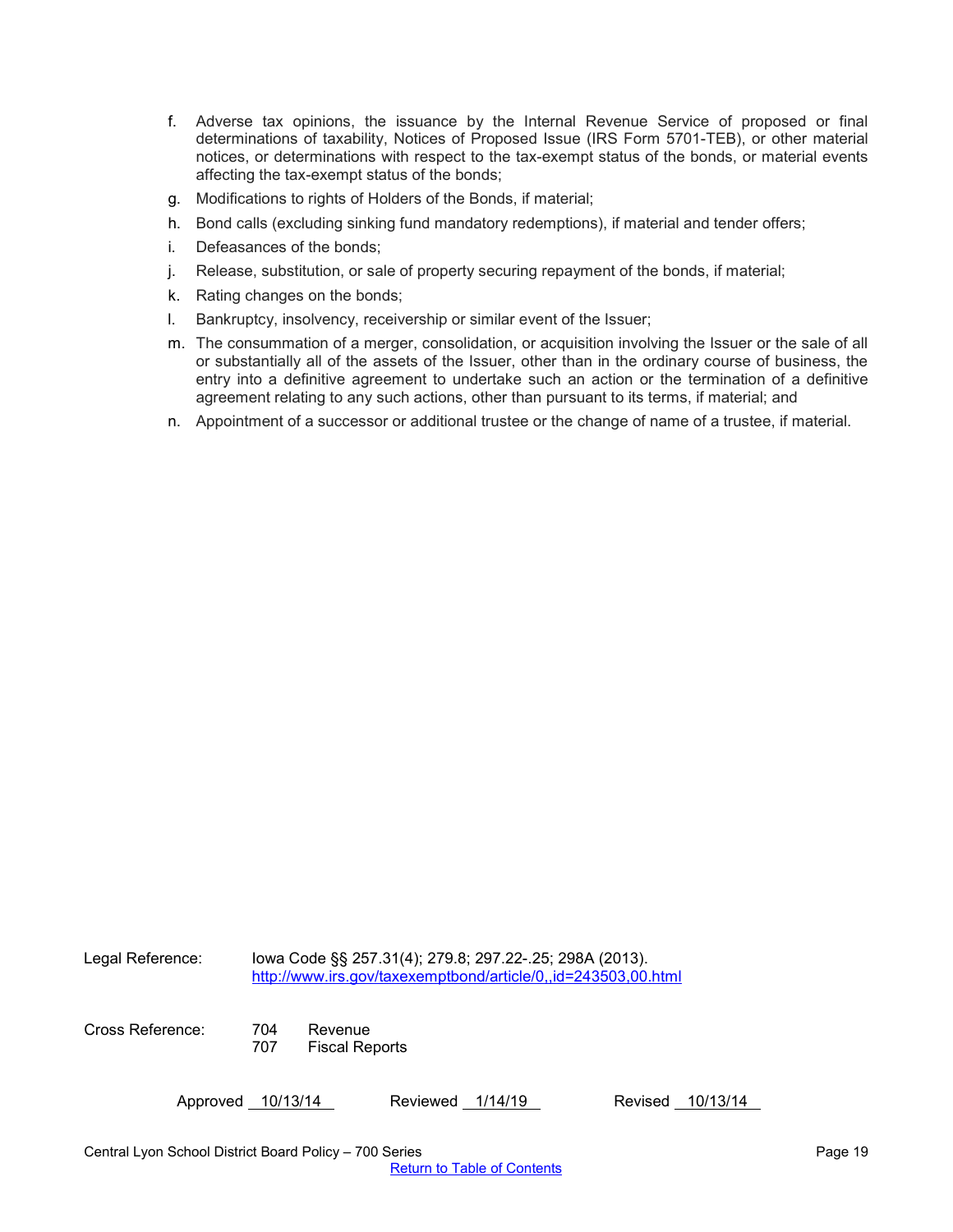## 704.3 INVESTMENTS

<span id="page-19-0"></span>School district funds in excess of current needs shall be invested in compliance with this policy. The goals of the school district's investment portfolio in order of priority are:

- To provide safety of the principal;
- To maintain the necessary liquidity to match expected liabilities; and
- To obtain a reasonable rate of return.

In making investments, the school district shall exercise the care, skill, prudence and diligence under the circumstances then prevailing that a prudent person acting in a like capacity and familiar with such matters would use to meet the goals of the investment program.

School district funds are monies of the school district, including operating funds. "Operating funds" of the school district are funds which are reasonably expected to be used during a current budget year or within fifteen (15) months of receipt. When investing operating funds, the investments must mature within three hundred and ninetyseven (397) days or less. When investing funds other than operating funds, the investments must mature according to the need for the funds.

The board authorizes the Board Secretary/Business Manager to invest funds in excess of current needs in the following investments.

- Interest bearing savings, money market, and checking accounts at the school district's authorized depositories;
- Iowa Schools Joint Investment Trust Program (ISJIT);
- Obligations of the United States government, its agencies and instrumentalities;
- Certificates of deposit and other evidences of deposit at federally insured Iowa depository institutions.

It shall be the responsibility of the Board Secretary/Business Manager and Superintendent to oversee the investment portfolio in compliance with this policy and the law.

It shall be the responsibility of the Board Secretary/Business Manager to bring a contract with an outside person to invest school district funds, to advise on investments, to direct investments, to act in a fiduciary capacity or to perform other services to the board for review and approval. The Board Secretary/Business Manager shall also provide the board with information about and verification of the outside person's fiduciary bond. Contracts with outside persons shall include a clause requiring the outside person to notify the school district within thirty (30) days of any material weakness in internal structure or regulatory orders or sanctions against the outside person regarding the services being provided to the school district and to provide the documents necessary for the performance of the investment portion of school district audit. Contracts with outside persons shall not be based on the performance of the investment portfolio.

The Board Secretary/Business Manager and Superintendent shall be responsible for reporting to and reviewing with the board at its regular meetings the investment portfolio's performance, transaction activity and current investments including the percent of the investment portfolio by type of investment and by issuer and maturities. The report may also include trend lines by month over the last year and year-to-year trend lines regarding the performance of the investment portfolio. It shall also be the responsibility of the Board Secretary/Business Manager to obtain the information necessary to ensure that the investments and the outside persons doing business with the school district meet the requirements outlined in this policy.

It shall be the responsibility of the Superintendent to deliver a copy of this policy to the school district's depositories, auditor and outside persons doing investment business with the school district.

It shall also be the responsibility of the Superintendent, in conjunction with the Board Secretary/Business Manager, to develop a system of investment practices and internal controls over the investment practices. The investment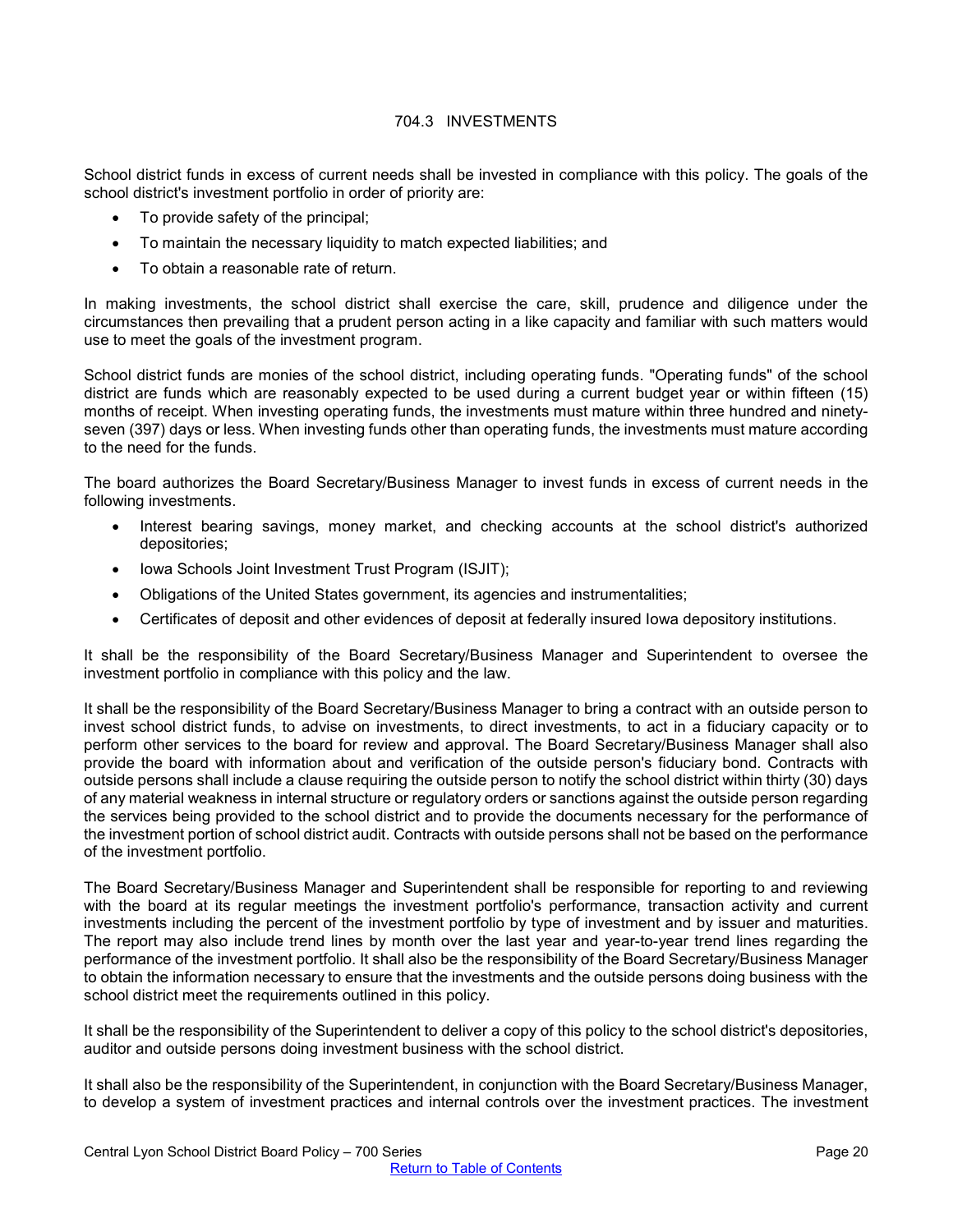practices shall be designed to prevent losses, to document the officers' and employees' responsibility for elements of the investment process and address the capability of the management.

Legal Reference: Iowa Code §§ 11.2, .6; 12.62; 12B.10; 12C; 22.1, .14; 28E.2; 257; 279.29; 283A; 285; 502.701; 633.123 (1995).

Cross Reference: 206.4 Treasurer Revenue

Approved 9/11/95 Reviewed 1/14/19 Revised 11/11/02

Central Lyon School District Board Policy – 700 Series Page 21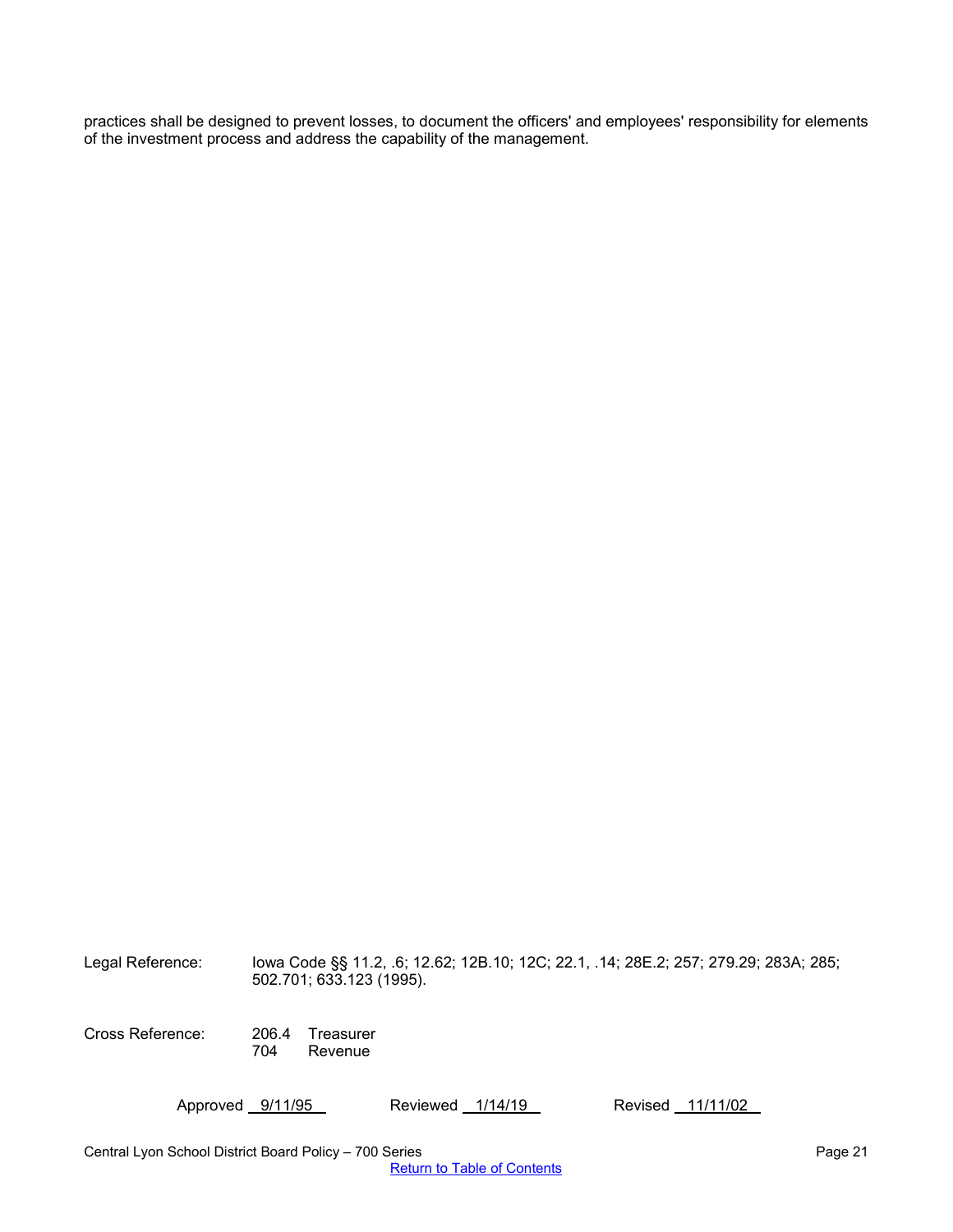#### 704.4 GIFTS - GRANTS - BEQUESTS

<span id="page-21-0"></span>The board believes gifts, grants, and bequests to the school district may be accepted when they will further the interests of the school district. The board shall have sole authority to determine whether the gift furthers the interests of the school district.

Gifts, grants, and bequests shall be approved by the board. Once it has been approved by the board, a board member or the Superintendent may accept the gift on behalf of the school district.

Gifts, grants, and bequests once accepted on behalf of the school district shall become the property of the school district. Gifts, grants, and bequests shall be administered in accordance with terms, if any, agreed to by the board.

Legal Reference: Iowa Code §§ 279.42; 565.6 (1995).

Cross Reference: 217 Gifts to Board of Directors 402.4 Gifts to Employees 508.1 Class or Student Group Gifts

Approved 9/11/95 Reviewed 1/14/19 Revised 11/11/02

Central Lyon School District Board Policy – 700 Series Page 22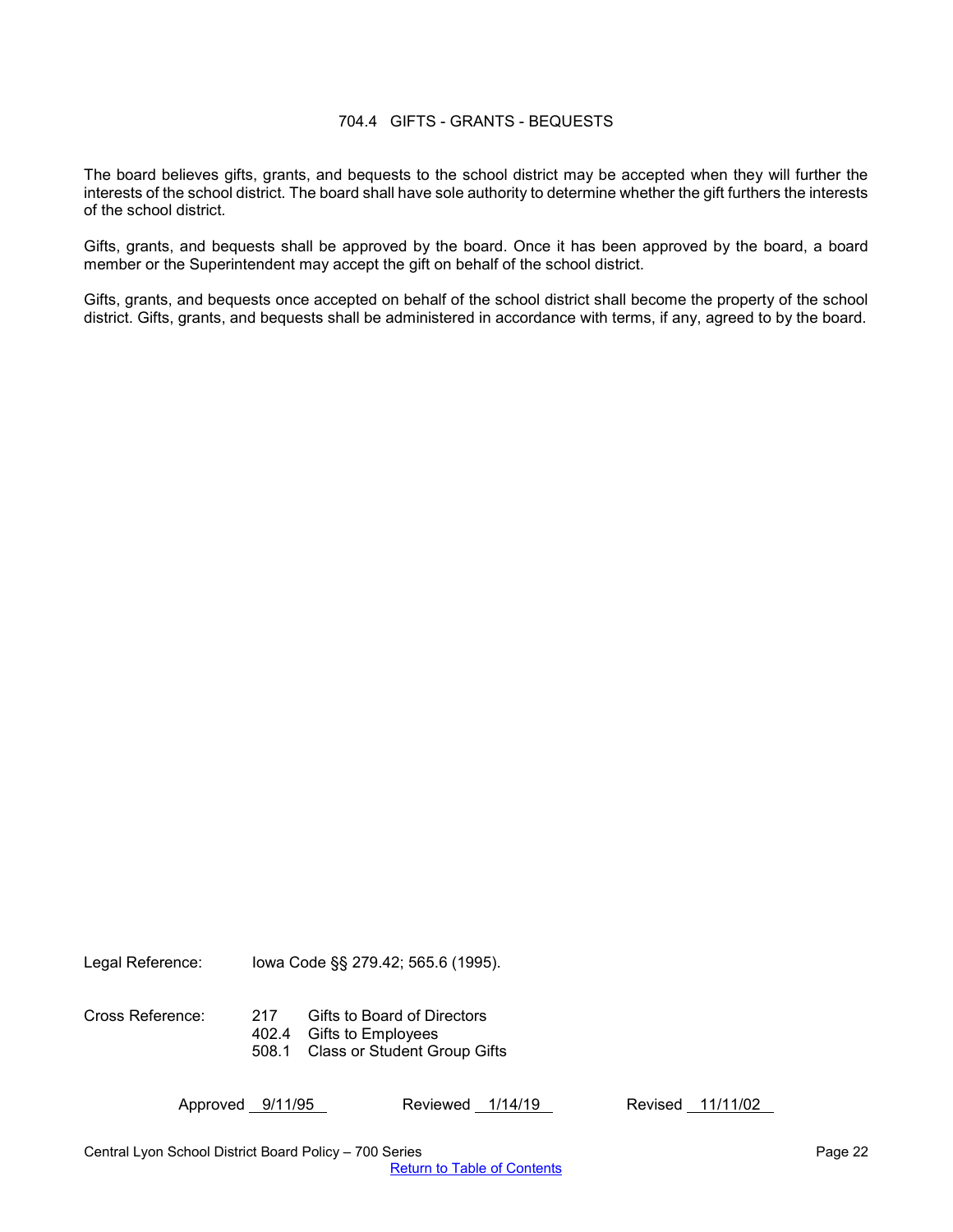## 704.5 STUDENT ACTIVITIES FUND

<span id="page-22-0"></span>Revenue raised by students or from student activities is deposited and accounted for in the student activities fund. This revenue is the property of and is under the financial control of the board. Students may use this revenue for purposes approved by the Superintendent or superintendent's designee.

Whether such revenue is collected from student contributions, club dues, and special activities or result from admissions to special events or from other fund-raising activities, all funds will be under the jurisdiction of the board and under the specific control of the Superintendent or superintendent's designee. They will be deposited in a designated depository and will be disbursed and accounted for in accordance with instructions issued by the Superintendent.

It is the responsibility of the Board Secretary/Business Manager to keep student activity accounts up-to-date and complete.

Any unencumbered class or activity account balances will automatically revert to the activity fund when a class graduates, or an activity is discontinued.

Legal Reference: Iowa Code § 279.8

Cross Reference: 504 Student Activities 701 Financial Accounting System

Approved 9/11/95 Reviewed 05/18/21 Revised 05/18/21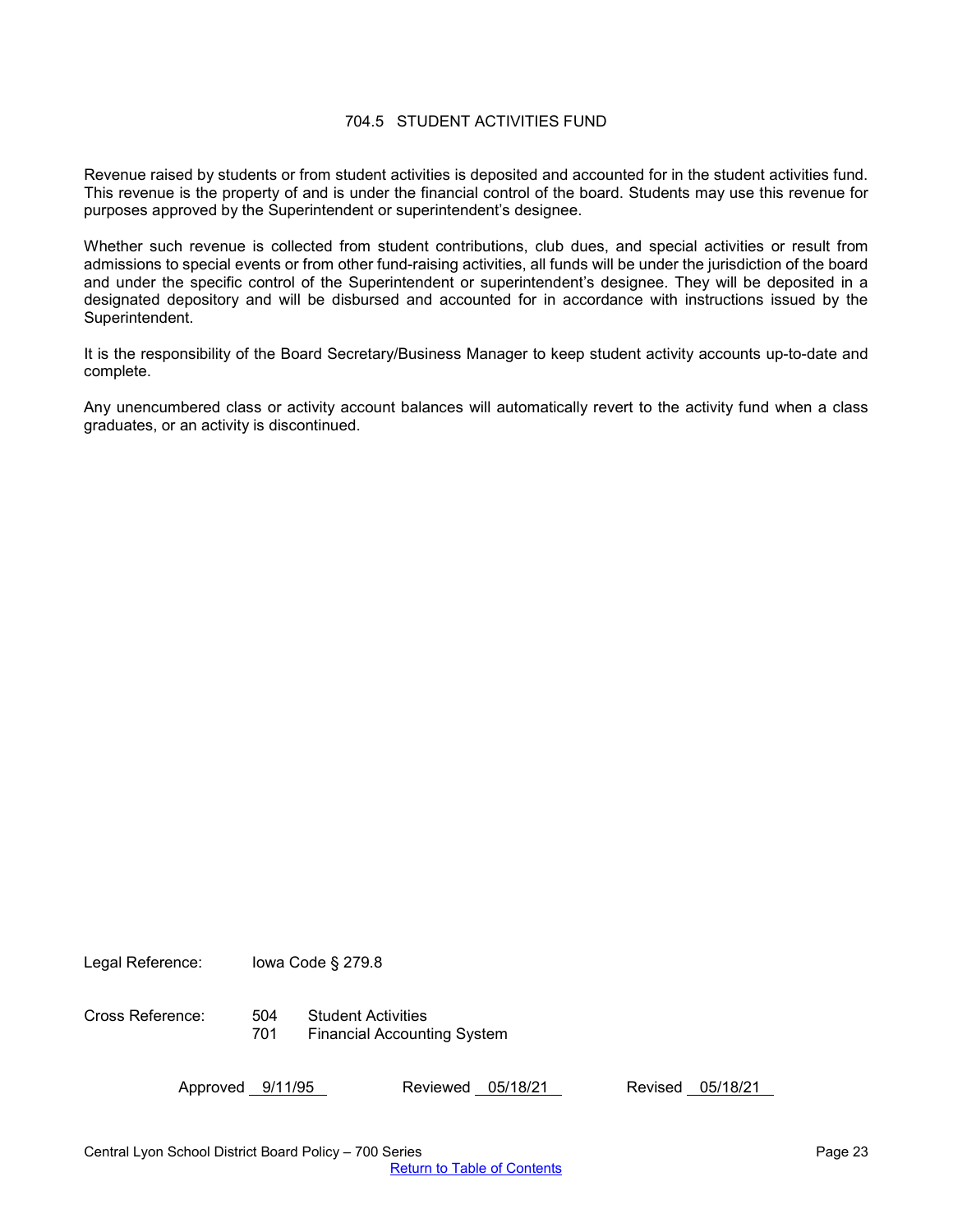## 704.6 GATE RECEIPTS AND ADMISSIONS

<span id="page-23-0"></span>Admission receipts of school events shall be adequately controlled. The Superintendent is responsible for the administration and supervision of all phases of school events for which an admission is charged.

Admission tickets shall be sold and accounted for by persons assigned by the building principal.

Persons presenting special passes shall be admitted to all school sponsored events. Adequate records shall be maintained to provide data for subsequent review and analysis.

At the close of the school year, all pertinent data relative to admission receipts shall be compiled and made available to the school auditor.

The Board shall review and set admission prices for school events to comply with the admission prices as voted by the majority of the school boards in the Siouxland Conference.

Legal Reference: Iowa Code §§ 11.23; 279.8 (1995).

Cross Reference: 504 Student Activities 701 Financial Accounting System

Approved 9/11/95 Reviewed 11/11/13 Revised 11/11/02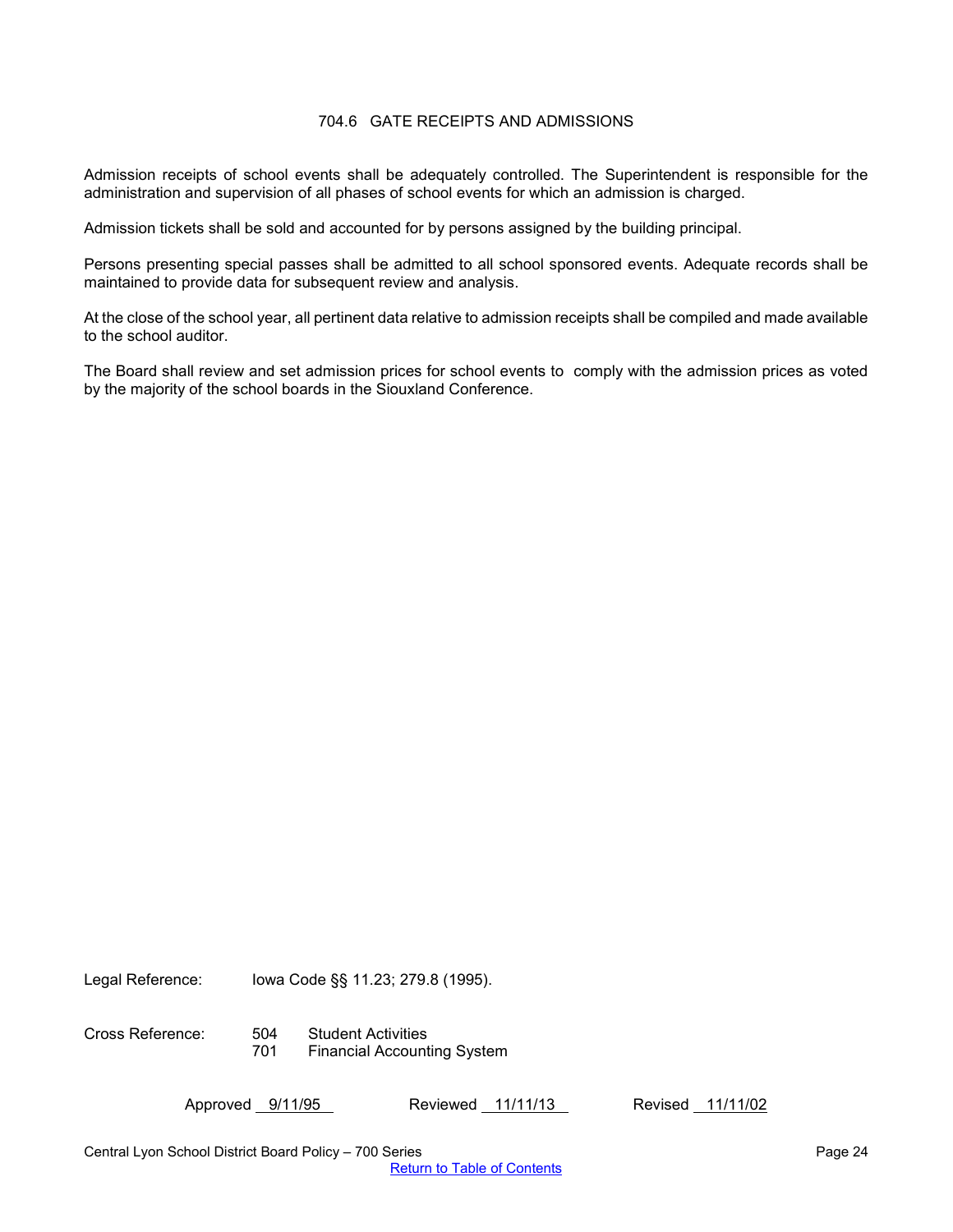## 704.7 ONLINE FUNDRAISING CAMPAIGNS – CROWDFUNDING

<span id="page-24-0"></span>The Central Lyon Board of Education believes online fundraising campaigns, including crowdfunding campaigns, may further the interests of the district. Any person or entity acting on behalf of the district and wishing to conduct an online fundraising campaign for the benefit of the district shall begin the process by seeking prior approval from the Superintendent. Any fundraising efforts conducted using the district's name, symbols or imagery will be conducted in accordance with all polices, regulations and rules for fundraising within the district. Money or items raised by an online fundraising campaign will be the property of the district only upon acceptance by the board and will be used only in accordance with the terms for which they were given, as agreed to by the board.

Approval of requests shall depend on factors including, but not limited to:

- Compatibility with the district's educational program, mission, vision, core values, and beliefs;
- Congruence with the district and school goals that positively impact student performance;
- The district's instructional priorities;
- The manner in which donations are collected and distributed by the crowdfunding platform;
- Equity in funding; and
- Other factors deemed relevant or appropriate by the district.

If approved, the requestor shall be responsible for preparing all materials and information related to the online fundraising campaign and keeping district administration apprised of the status of the campaign.

The requestor is responsible for compliance with all state and federal laws and other relevant district policies and procedures. All items and money generated are subject to the same controls and regulations as other district property and shall be deposited or inventoried accordingly. No money raised or items purchased shall be distributed to individual employees.

*Online fundraising campaigns have become an increasingly popular mechanism for individual educators to raise money. "Crowdfunding" can be defined as, the use of small amounts of capital from a large number of individuals to finance a project, business venture, or to fundraise for a specific cause or charity. For examples of organizations dedicated to crowdfunding for education please visit:*

- *DonorsChoose.org, an organization with a mission to empower "public school teachers from across the country to request much-needed materials and experiences for their students."*
- *AdoptAClassroom.org, an organization with a mission to give "teachers a hand by providing needed classroom materials so that students can succeed."*

Legal Reference: Iowa Code §§ 279.8; 279.42; 565.6.

Cross Reference: 508.1 Class or Student Group Gifts

- 504.5 Student Fundraising
- 704.4 Gifts Grants Bequests
- 904.2 Advertising and Promotion

| Approved 06/14/21 | Reviewed 06/14/21 | Revised 06/14/21 |
|-------------------|-------------------|------------------|
|-------------------|-------------------|------------------|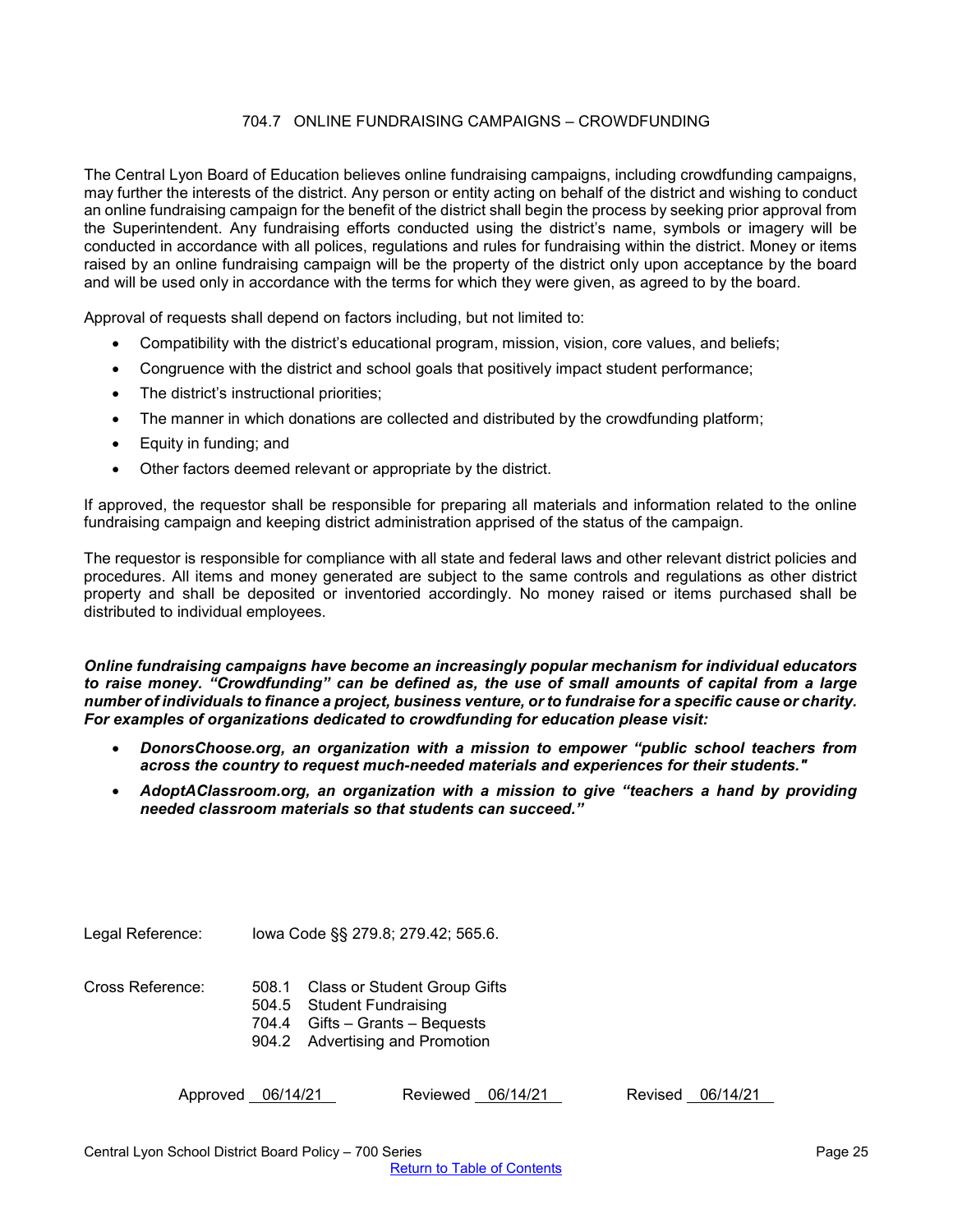## <span id="page-25-1"></span><span id="page-25-0"></span>**705 EXPENDITURES**

## 705.1 PURCHASING – BIDDING

The board supports economic development in Iowa, particularly in the school district community. As permitted by law, purchasing preference will be given to Iowa goods and services from locally-owned businesses located within the school district or Iowa based companies if the cost and other considerations are relatively equal and meet the required specifications. However, when spending federal Child Nutrition Funds, geographical preference is allowed only for unprocessed agricultural food items as a part of response evaluation Other statutory purchasing preferences will be applied as provided by law, including goals with regard to procurement from certified targeted small businesses, minority-owned businesses, and female owned businesses.

Prior to August 15 of each year and after analyzing the school district's anticipated procurement level for the current fiscal year, the school board will set a goal of ten percent of the anticipated procurement level to be purchased from certified targeted small businesses. In determining the procurement level, the cost of utilities (heat, electricity, telephone and natural gas) and employees' costs will not be included. After the goal has been established, the superintendent will file the required Targeted Small Business Procurement form with the Department of Education by August 15.

By July 31 of each year, the superintendent will file a report with the Department of Education outlining purchases of goods and services from targeted small businesses for the previous fiscal year.

The school board and superintendent will encourage targeted small businesses which are not certified with the Department of Inspections and Appeals to become certified targeted small businesses.

#### **Goods and Services**

The board shall enter into goods and services contract(s) as the board deems to be in the best interest of the school district. It shall be the responsibility of the superintendent to approve purchases, except those requiring board approval or as provided by in law. The superintendent may coordinate and combine purchases with other governmental bodies to take advantage of volume price breaks. Joint purchases with other political subdivisions will be considered in the purchase of equipment, accessories, or attachments with an estimated cost of \$50,000 or more.

Purchases for goods and services shall conform to the following:

- The superintendent shall have the authority to authorize purchases without prior board approval and without competitive request for proposals, quotations, or bids for goods and services up to \$*10,000*
- For goods and services costing at least \$10,000 and up to \$*25,000*, the superintendent shall receive proposals, quotations, or bids for the goods and services to be purchased prior to board approval. The quotation process may be informal, and include written or unwritten quotations.
- For goods and services exceeding, \$*25,000*, the competitive request for proposal (RFP) or competitive bid process shall be used and received prior to board approval. RFPs and bids are formal, written submissions via sealed process.

In the event that only one quotation or bid is submitted, the board may proceed if the quotation or bid meets the contract award specifications.

The contract award shall be based on the total cost considerations including, but not limited to the following:

- The cost of the goods and services being purchased;
- Availability of service and/or repair;
- The targeted small business procurement goal and other statutory purchasing preferences; and
- Other factors deemed relevant by the board.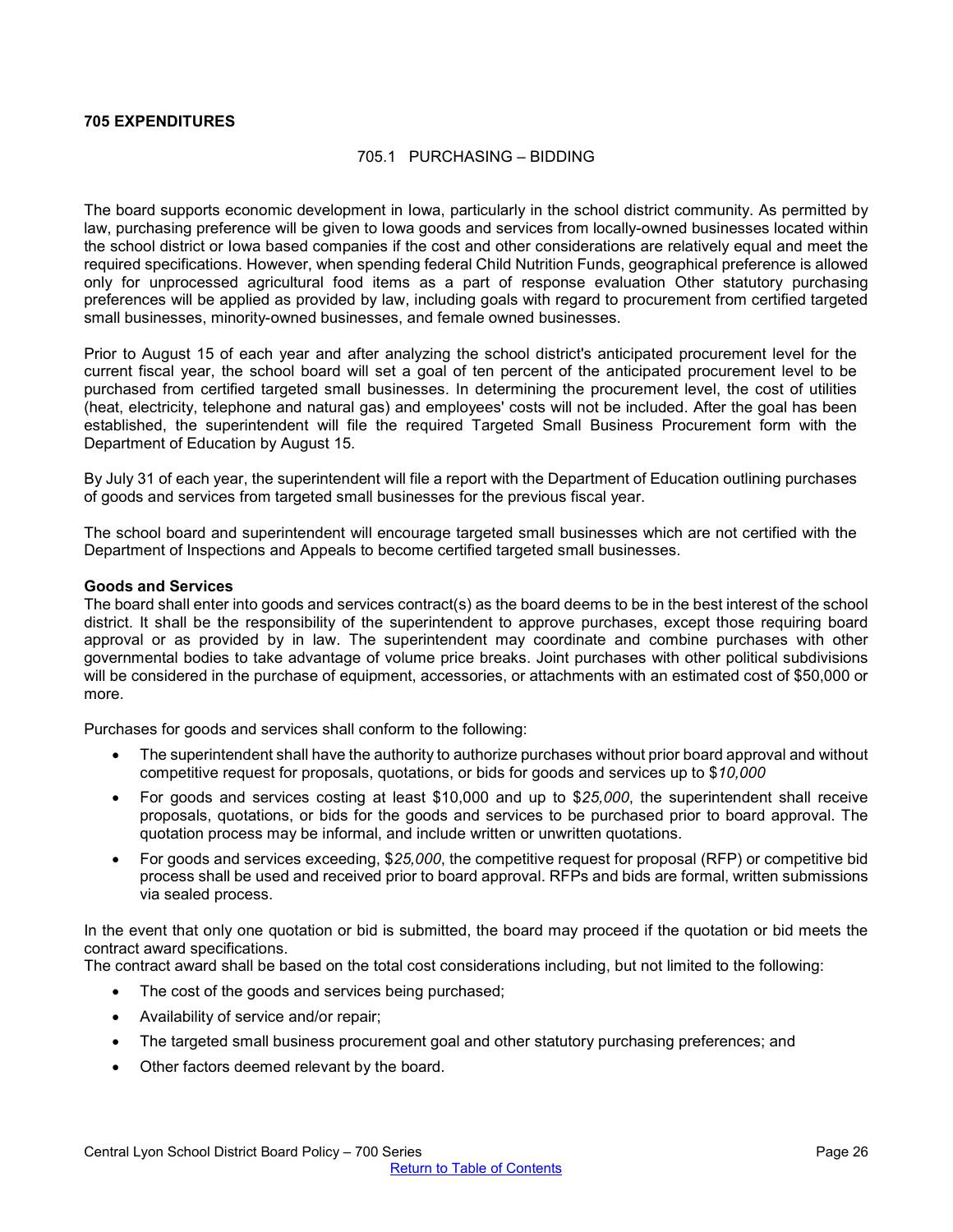The thresholds and procedures related to purchases of goods and services do not apply to public improvement projects.

#### **Public Improvements**

The board shall enter into public improvement contract(s) as the board deems to be in the best interest of the school district. 'Public improvement' means "a building or construction work which is constructed under the control of a governmental entity and is paid for in whole or in part with funds of the governmental entity, including a building or improvement constructed or operated jointly with any public or private agency."

The district shall follow all requirements, timelines, and processes detailed in Iowa law related to public improvement projects. The thresholds regarding when competitive bidding or competitive quotations is required will be followed. Competitive bidding is required for public improvement contracts exceeding the minimum threshold stated in law. Competitive quotations are required for public improvement projects that exceed the minimum threshold amount stated in law, but do not exceed the minimum set for competitive bidding. The board shall approve competitive bids and competitive quotes. If the total cost of the public improvement does not warrant either competitive bidding or competitive quotations, the district may nevertheless proceed with either of these processes, if it so chooses.

The award of all contracts for the public improvement shall be awarded to the lowest responsive, responsible bidder. In the event of an emergency requiring repairs to a school district facility that exceed bidding and quotation thresholds, please refer to sample policy 802.3.

The district shall comply with all federal and state laws and regulations required for procurement, including the selection and evaluation of contractors. The superintendent or designee is responsible for developing an administrative process to implement this policy, including, but not limited to, procedures related to suspension and debarment for transactions subject to those requirements.

The district shall comply with all federal and state laws and regulations required for procurement, including the selection and evaluation of contractors. The superintendent or designee is responsible for developing an administrative process to implement this policy, including, but not limited to, procedures related to suspension and debarment for transactions subject to those requirements.

*NOTE: While Iowa law dictates threshold amounts for quotes and bids for public improvement projects, there is no such requirement for goods and services. The district has discretion in this area to set the amounts required for the purchasing process.* 

*NOTE: Districts should compare the discretionary purchasing limits in the section regarding goods and services with purchasing limits set in other policies (e.g., expenditures) to ensure consistency.* 

| Legal Reference: | lowa Code §§ 26; 28E; 72.3; 73; 73A; 285; 297; 301. |
|------------------|-----------------------------------------------------|
|                  | 261 J.A.C. 54.                                      |
|                  | 281 I.A.C. 43.25.                                   |
|                  | 481 I.A.C. 25.                                      |
|                  |                                                     |

| Maintenance, Operation and Management |
|---------------------------------------|
|                                       |
|                                       |
|                                       |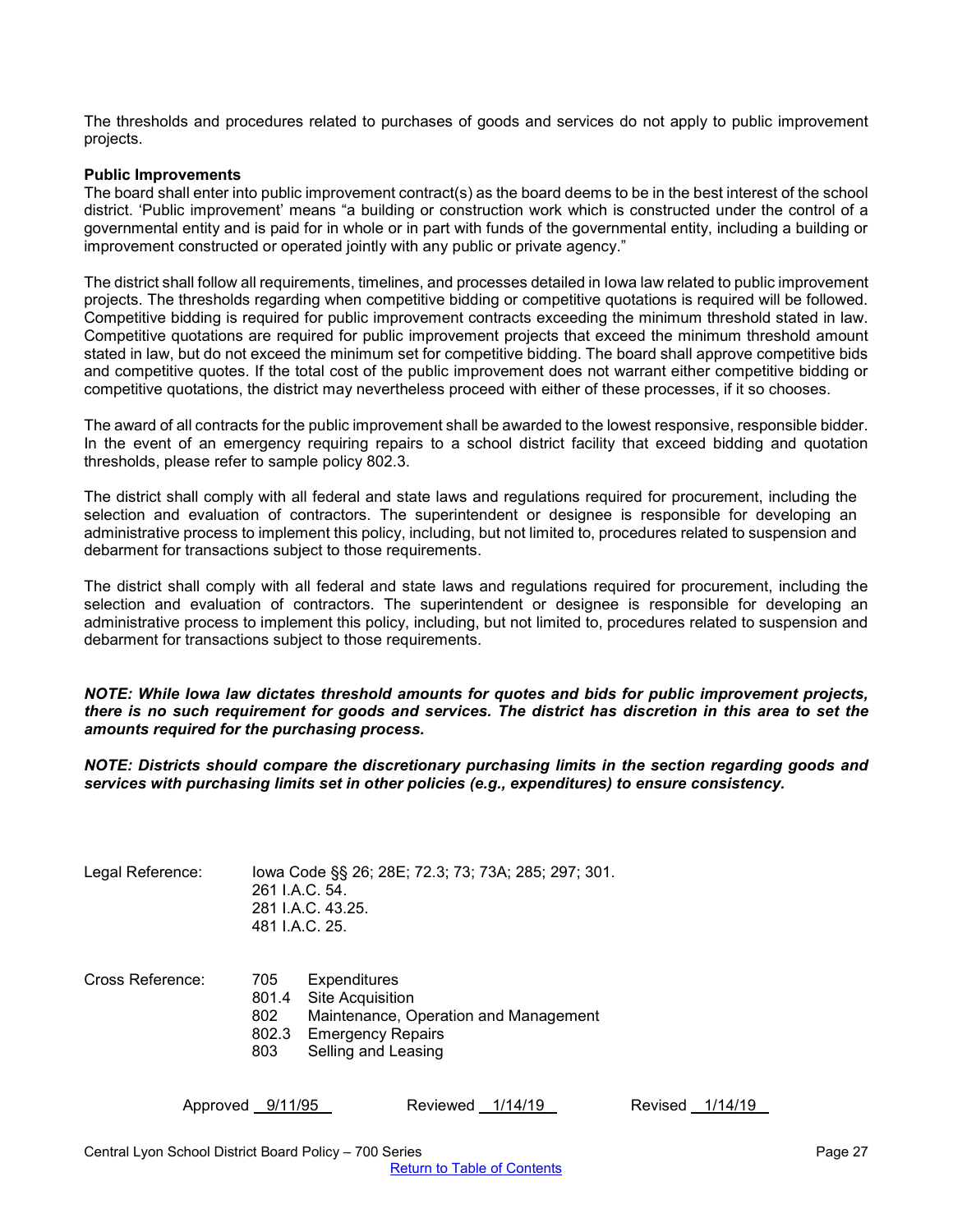# <span id="page-27-0"></span>705.1R1 SUSPENSION AND DEBARMENT OF VENDORS AND CONTRACTORS PROCEDURE

In connection with transactions subject to federal suspension and debarment requirements, the district is generally prohibited from entering into transactions with parties that are debarred, suspended, or otherwise excluded from or ineligible for participation in federal assistance programs or activities.

When soliciting bids or otherwise preparing to enter into such a transaction, the superintendent or designee shall use at least one of the following verification methods to ensure that any parties to the transaction are not suspended or debarred prior to committing to any sub-award, purchase, or contract:

- Obtaining a certification of a party's compliance with the federal suspension and debarment requirements in connection with any application, bid, or proposal;
- Requiring compliance with the federal suspension and debarment requirements as an express condition of any sub-award, purchase, or contract in question; or
- Prior to committing to any sub-award, purchase, or contract, check the online federal System for Award Management to determine whether the relevant party is subject to any suspension or debarment restrictions.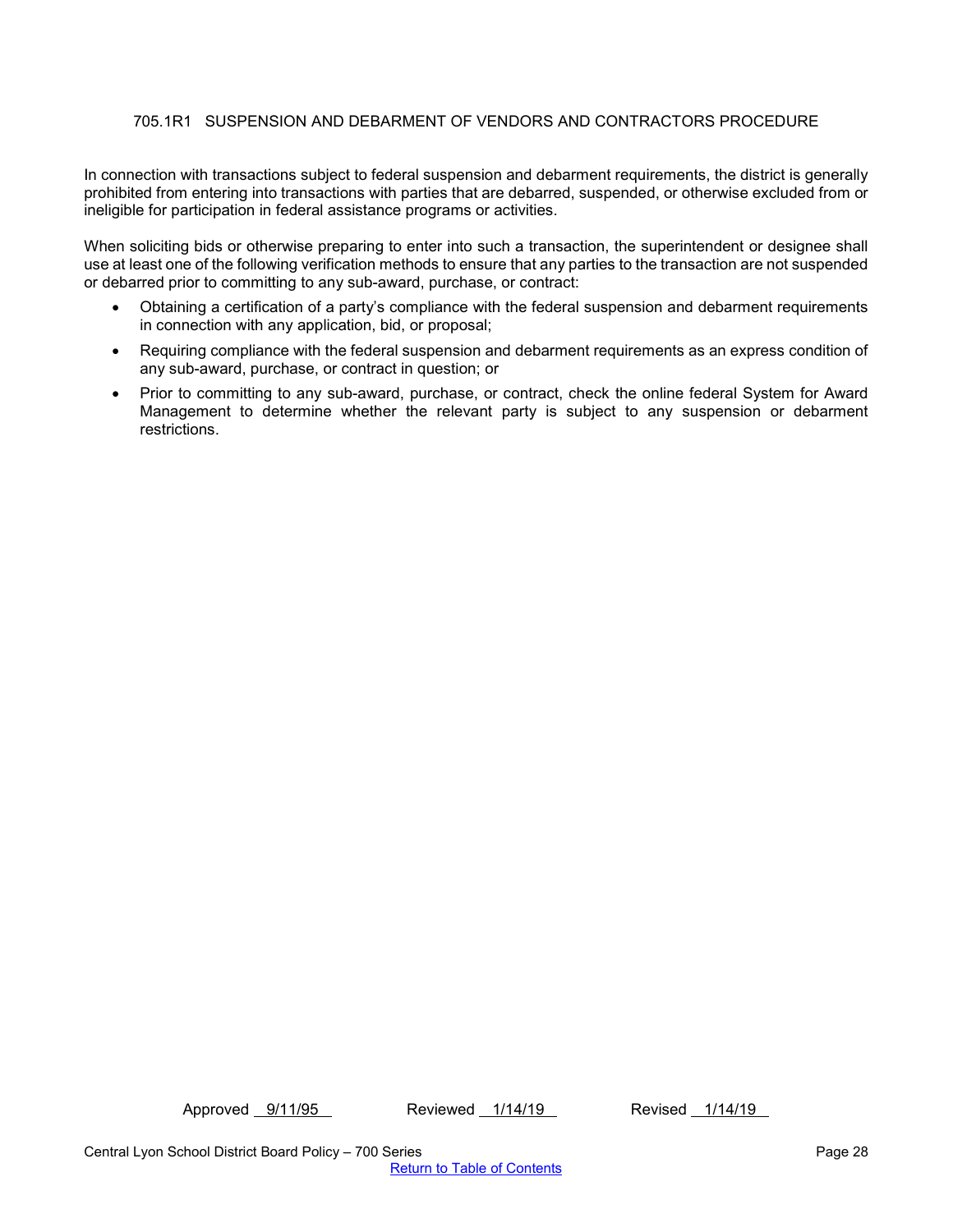## 705.3 PAYMENT FOR GOODS AND SERVICES

<span id="page-28-0"></span>The board authorizes the issuance of warrants for payment of claims against the school district for goods and services. The board will allow payment after the goods and services have been received and accepted in compliance with board policy and the claims audited by the board.

Claims for payment of freight, drayage, express, postage, printing, water, lights, telephone, rents, and payment of salaries pursuant to the terms of a written contract may be paid by the board secretary prior to formal audit and approval by the board. In addition the Board Secretary/Business Manager, upon approval of the board president, may issue warrants for approved registrations, claims offering a discount for early payment, approved travel expenses, approved goods and services delivered C.O.D. and other verified bills filed with the Board Secretary/Business Manager when the board is not in session prior to payment of these claims and prior to audit and approval by the board. The Board Secretary/Business Manager shall examine the claims and verify bills.

The Board Secretary/Business Manager will determine that the claims presented to the board are in order and are legitimate expenses of the school district. It is the responsibility of the Board Secretary/Business Manager to bring claims to the board.

The board president and Board Secretary/Business Manager may sign warrants by use of a signature plate or rubber stamp. If the board president is unavailable to personally sign warrants, the vice president may sign warrants on behalf of the president.

It is the responsibility of the Superintendent to develop the administrative regulations regarding this policy.

| Legal Reference: | Love v. City of Des Moines, 210 Iowa 90, 230 N.W. 373 (1930).<br>lowa Code §§ 279.8, .29, .30, .36; 291.12; 721.2(5) (2007).<br>281 I.A.C. 12.3(1).<br>1980 Op. Att'y Gen. 102, 160, 720.<br>1976 Op. Att'y Gen. 69.<br>1972 Op. Att'y Gen. 130, 180, 392, 456, 651. |
|------------------|----------------------------------------------------------------------------------------------------------------------------------------------------------------------------------------------------------------------------------------------------------------------|
|                  | 1936 Op. Att'y Gen. 375.                                                                                                                                                                                                                                             |

Cross Reference: 705 Expenditures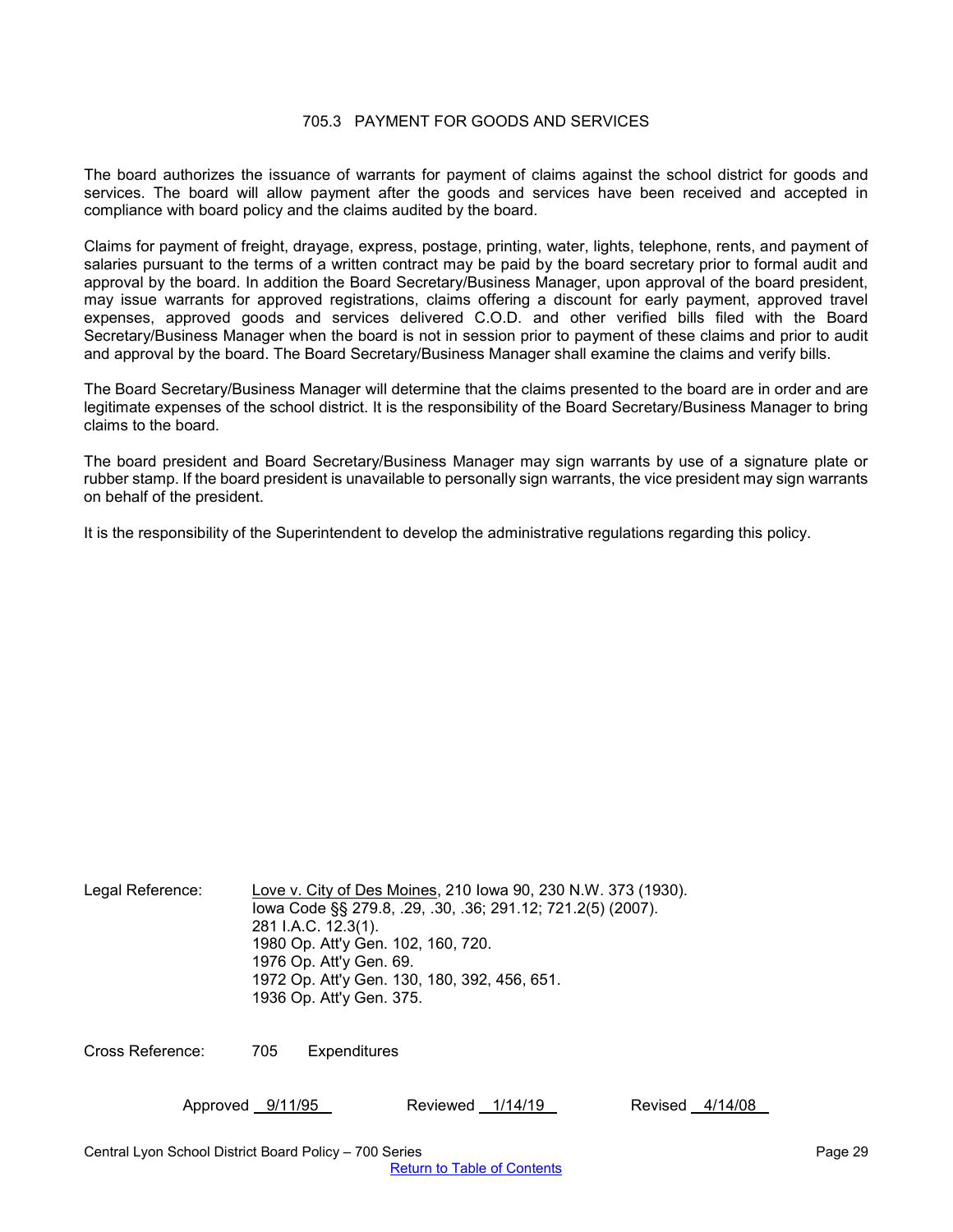## 705.31 PURCHASING PROCEDURES

<span id="page-29-0"></span>The purchasing of goods and services shall be delegated to the Superintendent. Purchase(s) shall be limited to the budget line items and amounts and shall not exceed the approved budget except as specified by the Superintendent and by Board action. The Board will act on vouchers presented for payment at regularly scheduled board meetings.

Only the Superintendent is empowered to obligate the district. The Board thus reserves the right to waive obligations incurred by any staff member other than the Superintendent.

In case of emergency or in the event that a financial judgment must be made by the Superintendent which is in variance with the adopted budget, the Superintendent is granted the discretion to act in the best interest of the district. However, such action must be reported to the Board.

#### **Requisitions**

All purchase consideration for goods and services shall be submitted to the Superintendent on the standard form. Material and goods must be purchased through the proper procedures except in emergencies approved by the Superintendent. Goods purchased without proper approval are the responsibility of the purchaser.

#### **Purchase Orders**

The purchase order, signed by the Superintendent, is the official document or contract for securing goods and services. The Board reserves the right to disallow any obligation which was not originated with an official purchase order.

#### **Petty Cash**

The Superintendent may establish petty cash funds when warranted to enable staff members to be reimbursed for small purchases (usually under \$20.00). Said purchase shall be approved in advance by the appropriate building principal. Receipts must be presented for reimbursement. Each administrative office shall submit a detail accounting for renewal of petty cash accounts to the Board Secretary/Business Manager.

#### **Purchases from District Personnel**

District personnel shall not act as agents or accept commissions, royalties or other rewards for equipment or other school materials, the selection or purchase of which they may have direct or indirect influence.

#### **Expenditures by District Personnel**

No employee shall make direct expenditures but shall submit regular requisitions through proper channels.

| Legal Reference: | lowa Constitution, Art. III § 31.                             |
|------------------|---------------------------------------------------------------|
|                  | Love v. City of Des Moines, 210 Iowa 90, 230 N.W. 373 (1930). |
|                  | lowa Code §§ 279.8, .29, .30, .36; 291.12; 721.2(5) (1995).   |
|                  | 281 I.A.C. 12.3(1).                                           |
|                  | 1980 Op. Att'y Gen. 102, 160, 720.                            |
|                  | 1976 Op. Att'y Gen. 69.                                       |
|                  | 1972 Op. Att'y Gen. 130, 180, 392, 456, 651.                  |
|                  | 1936 Op. Att'y Gen. 375.                                      |
|                  |                                                               |

Cross Reference: 705 Expenditures

| Approved | 9/11/95 |
|----------|---------|
|          |         |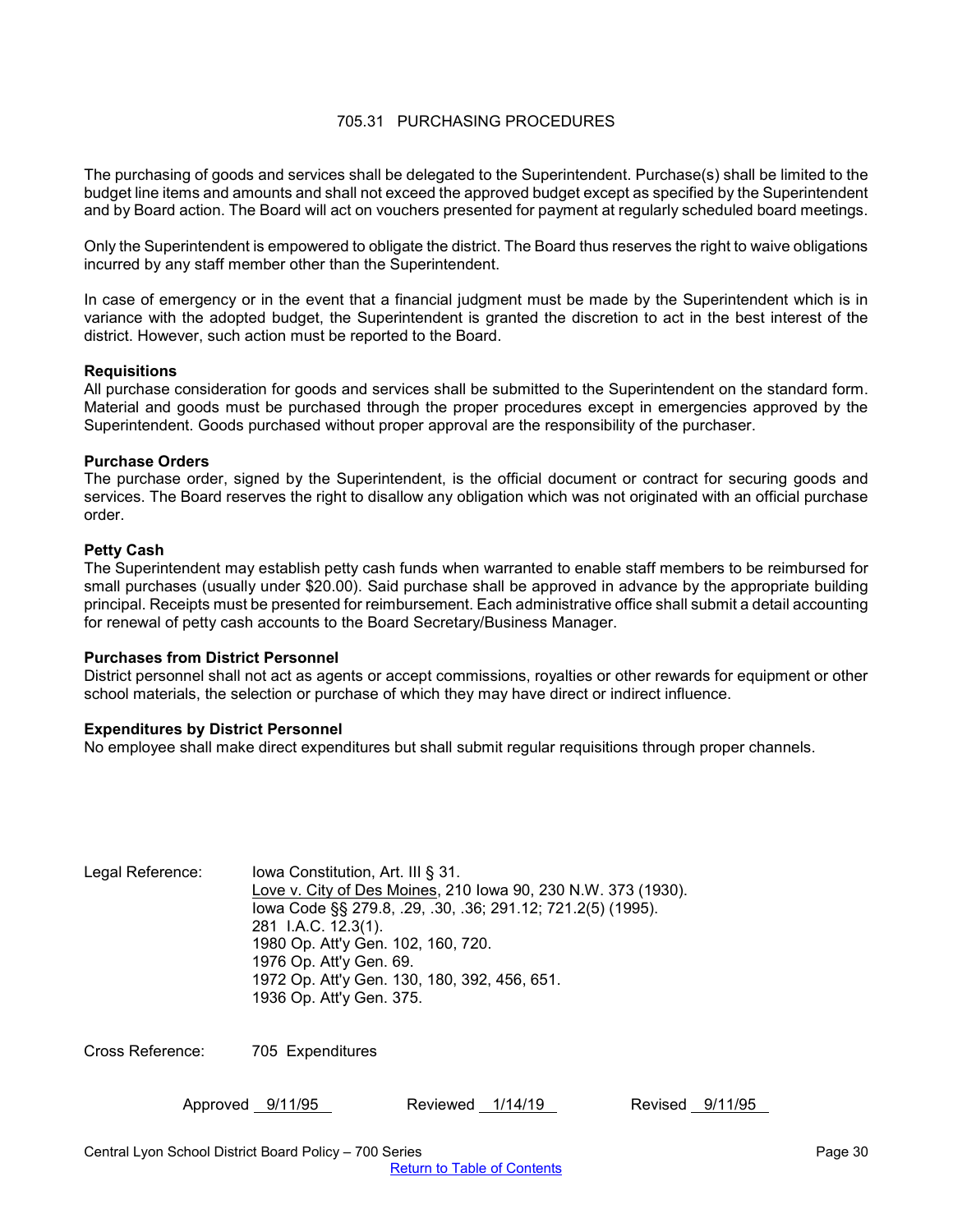## 705.04 VENDOR RELATIONS

<span id="page-30-0"></span>All vendors must report to the office or the building principal of the school prior to contacting any staff member. Vendors may discuss or display their goods only after securing such permission.

Vendors will not be permitted to contact teachers during working hours except with the permission of the building principal.

No member of the board or employee of the district will accept material gifts or money from any person, group, or entity doing or desiring to do business with the district.

Legal Reference: Iowa Code §§ 11.23; 279.8 (1995).

Cross Reference: 504 Student Activities 701 Financial Accounting System

Approved 9/11/95 Reviewed 1/14/19 Revised 9/11/95

Central Lyon School District Board Policy – 700 Series Page 31 November 2012 12:30 November 2013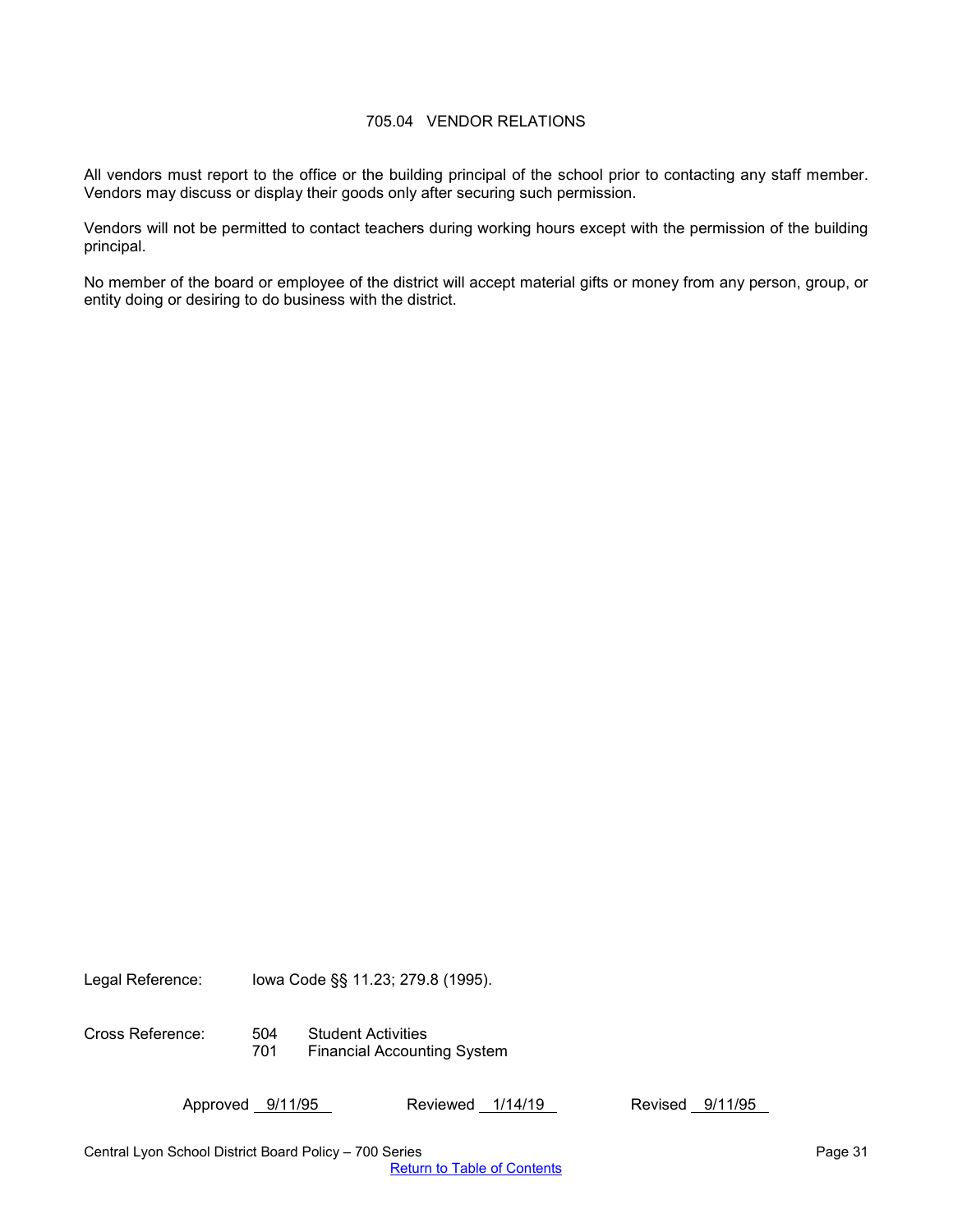## <span id="page-31-1"></span><span id="page-31-0"></span>**706 PAYROLL PROCEDURES**

## 706.1 PAYROLL PERIODS

The payroll period for the school district shall be monthly. Employees shall be paid on the twentieth (20th) day of each month. If this day is a holiday, recess, or weekend, the payroll shall be paid on the last working day prior to the holiday, recess or weekend.

It shall be the responsibility of the Board Secretary/Business Manager to issue payroll to employees in compliance with this policy.

The requirements stated in the Central Lyon Education Association Master Contract and the board policy regarding payroll periods of such employees shall be followed.

Legal Reference: Iowa Code §§ 20.9; 91A.2(4), .3 (1995).

Cross Reference: 706.2 Payroll Deductions

Approved 9/11/95 Reviewed 1/14/19 Revised 9/11/95

Central Lyon School District Board Policy – 700 Series Page 32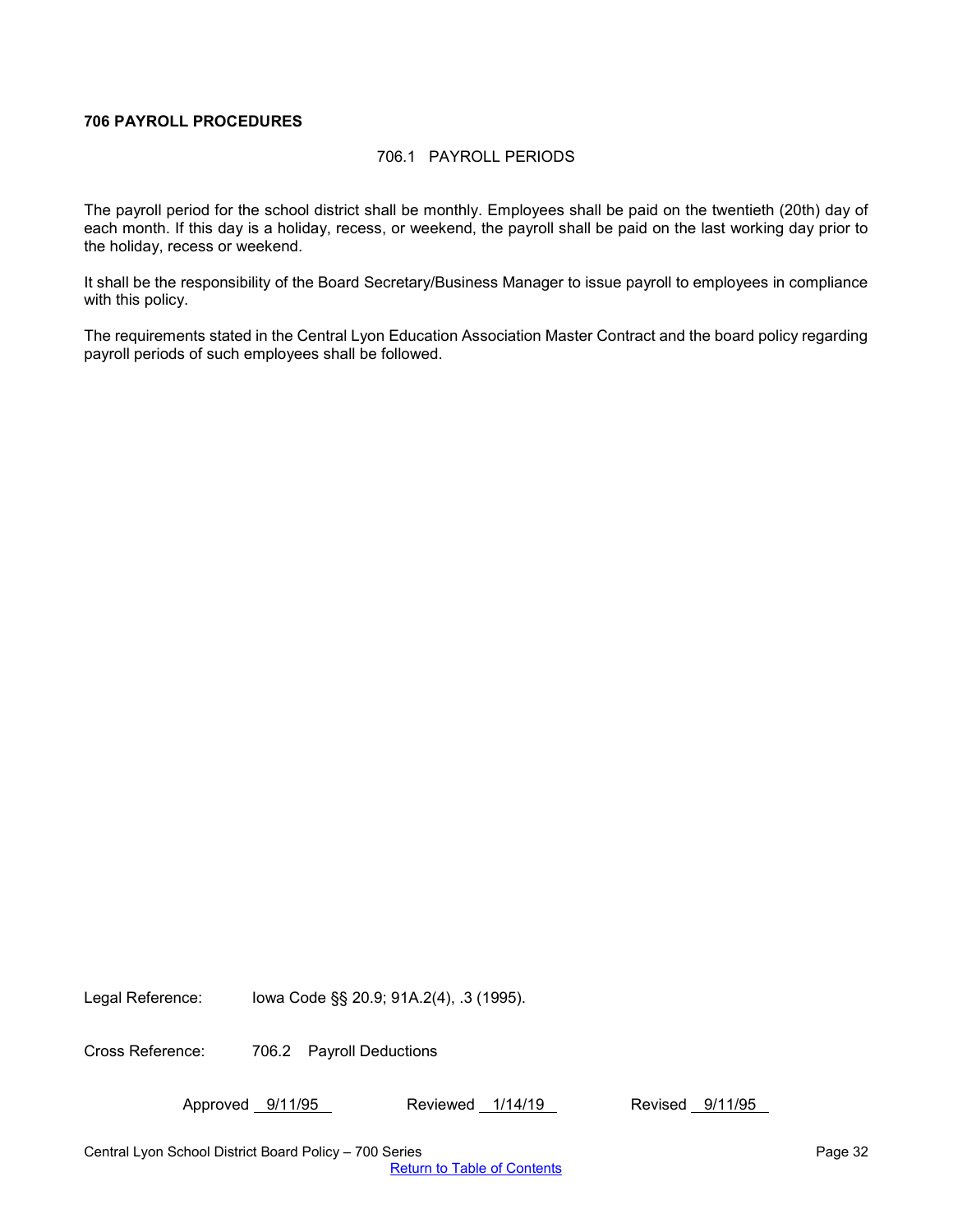## 706.2 PAYROLL DEDUCTIONS

<span id="page-32-0"></span>Ease of administration is the primary consideration for payroll deductions, other than those required by law. Payroll deductions are made for federal income tax withholdings, Iowa income tax withholdings, federal insurance contributions and the Iowa Public Employees' Retirement System (IPERS).

The district may deduct wages as required or allowed by state or federal law or by order of a court of competent jurisdiction. Employees may elect to have amounts withheld from their pay for items authorized by law, subject to agreement of the district. Requests for these deductions will be made in writing to the superintendent.

It is the responsibility of the superintendent or superintendent's designee to determine which additional payroll deductions will be allowed.

Legal Reference: Iowa Code §§ 91A.2(4), .3; 294.8-.9, .16.

Cross Reference: 406.6 Licensed Employee Tax Shelter Programs 412.4 Classified Employee Tax Shelter Programs 706.1 Payroll Periods

Approved 9/11/95 Reviewed 05/18/21 Revised 05/18/21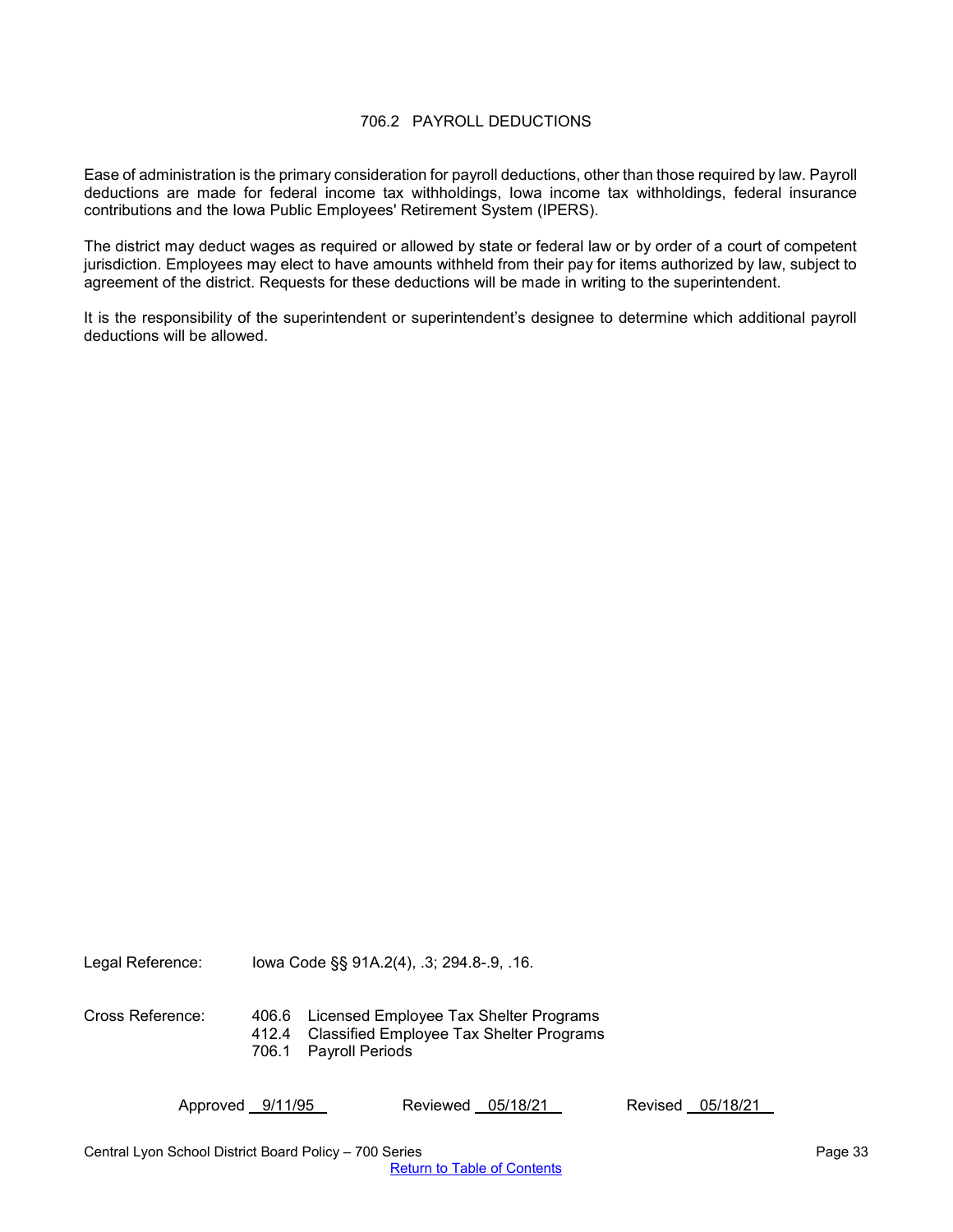## 706.3 PAY DEDUCTIONS

<span id="page-33-0"></span>The district provides leaves of absences to allow employees to be absent from work to attend to important matters outside of the workplace. As public employers, school districts are expected to record and monitor the work that employees perform and to conform to principles of public accountability in their compensation practices.

Consistent with principles of public accountability, it is the policy of the district that, when an employee is absent from work for less than one work day and the employee does not use accrued leave for such absence, the employee's pay will be reduced or the employee will be placed on leave without pay if:

- the employee has not sought permission to use paid leave for this partial-day absence,
- the employee has sought permission to use paid leave for this partial-day absence and permission has been denied,
- the employee's accrued paid leave has been exhausted, or,
- the employee chooses to use leave without pay.

In each case in which an employee is absent from work for part of a work day, a deduction from compensation will be made or the employee will be placed on leave without pay for a period of time which is equal to the employee's absence from the employee's regularly scheduled hours of work on that day.

Legal Reference: 29 U.S.C. Sec. 2 13(a) 29 C.F.R. Part 541

Cross References: 409.2 – Employee Leaves of Absence

Approved 06/14/21 Reviewed 06/14/21 Revised 06/14/21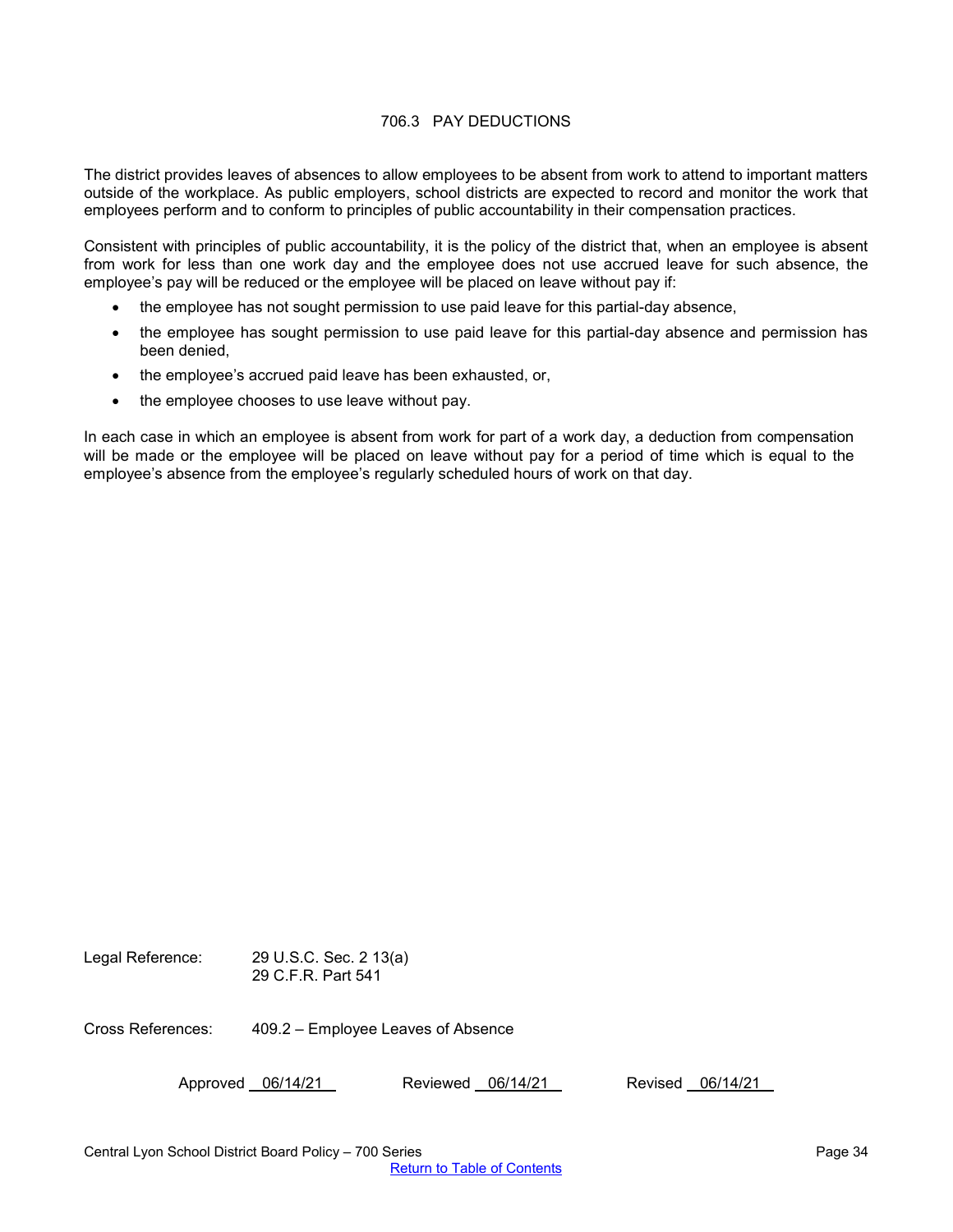## 706.3R1 PAY DEDUCTION REGULATION

<span id="page-34-0"></span>The district complies with all applicable laws with respect to payment of wages and benefits to employees including laws such as the federal Fair Labor Standards Act and the Iowa Wage Payment Collection Act. The district will not make pay deductions that violate either the federal or state laws.

Any employee who believes that the district has made an inappropriate deduction or has failed to make proper payment regarding wages or benefits is encouraged to immediately consult with the appropriate supervisor. Alternatively, any employee may file a formal written complaint with the Superintendent. Within 15 business days of receiving the complaint, the Superintendent will make a determination as to whether the pay deductions were appropriate and provide the employee with a written response that may include reimbursement for any pay deductions that were not appropriately made.

This complaint procedure is available in addition to any other complaint process that also may be available to employees.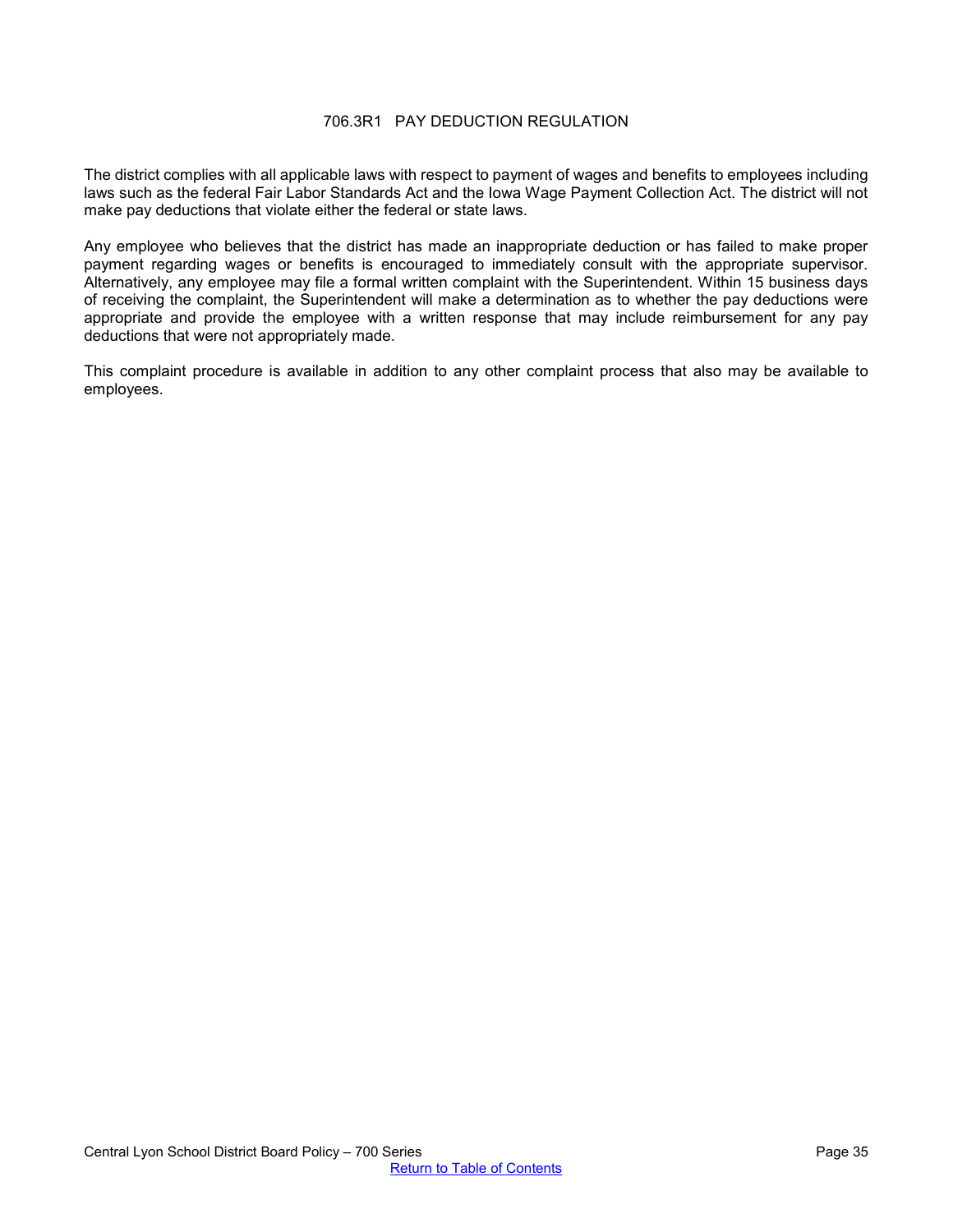## <span id="page-35-1"></span><span id="page-35-0"></span>**707 FISCAL REPORTS**

#### 707.1 SECRETARY'S REPORTS

The Board Secretary/Business Manager shall report to the board each month about the receipts, disbursements and balances of the various funds. This report shall be in written form and sent to the board with the agenda for the board meeting.

Legal Reference: Iowa Code §§ 279.8; 291.7 (1995).

Cross Reference: 206.3 Secretary 210.1 Annual Meeting 707 Fiscal Reports

Approved 9/11/95 Reviewed 1/14/19 Revised 9/11/95

Central Lyon School District Board Policy – 700 Series **Page 36** Page 36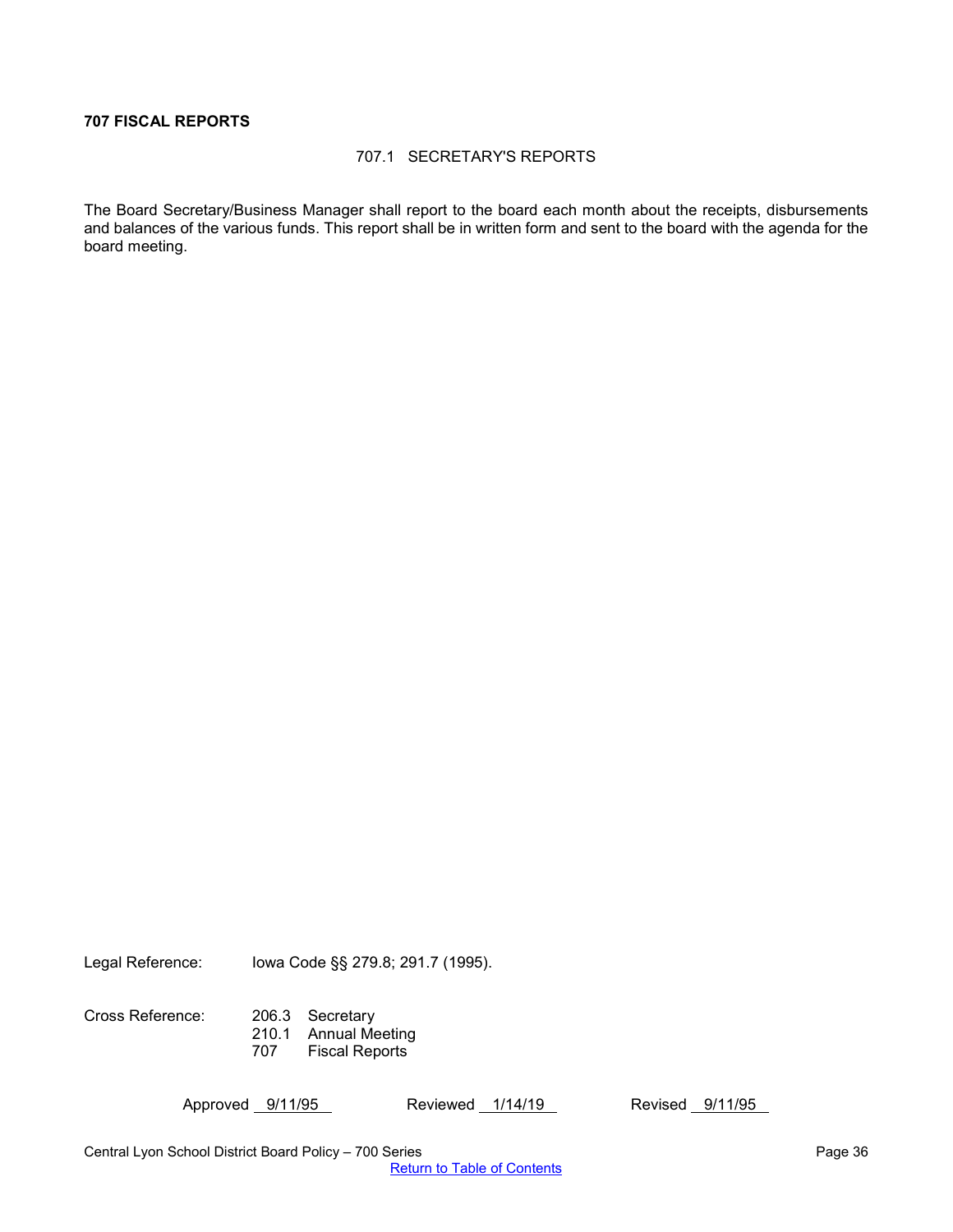## 707.2 BOARD SECRETARY/BUSINESS MANAGER'S ANNUAL REPORT

<span id="page-36-0"></span>At the annual meeting, the Board Secretary/Business Manager will give the annual report stating the amount held over, received, paid out, and on hand in the general and all other funds. This report is in written form and sent to the board with the agenda for the board meeting. The Board Secretary/Business Manager will also furnish the board with a statement from each depository showing the balance then on deposit.

It is the responsibility of the treasurer to submit this report to the board annually.

Legal Reference: Iowa Code §§ 279.31, .33.

Cross Reference: 206.3, Board Secretary/Business Manager 210.1 Annual Meeting 707 Fiscal Reports

Approved 9/11/95 Reviewed 05/18/21 Revised 05/18/21

Central Lyon School District Board Policy – 700 Series Page 37 November 2012 12:00 Series Page 37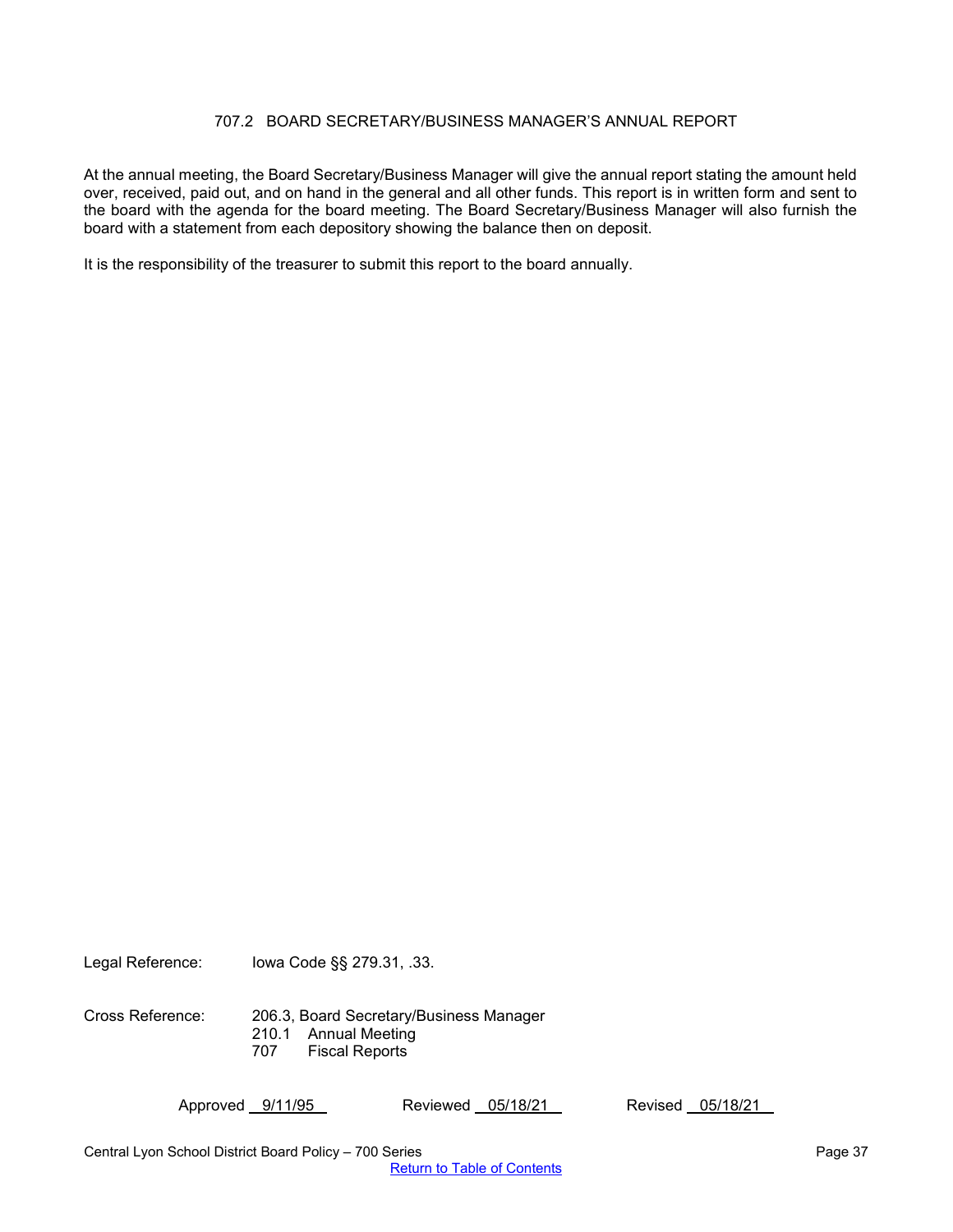## 707.3 PUBLICATION OF FINANCIAL REPORTS

<span id="page-37-0"></span>Each month the schedule of bills allowed by the board shall be published in designated newspapers for official publication in the school district. Annually, the total salaries paid to employees regularly employed by the school district shall also be published in a newspaper designated as a newspaper for official publication.

It shall be the responsibility of the Board Secretary/Business Manager to publish these reports in a timely manner.

Legal Reference: Iowa Code § 279.35, .36; 618 (1995). 1952 Op. Att'y Gen. 133.

Cross Reference: 206.3 Board Secretary/Business Manager

Approved 9/11/95 Reviewed 1/14/19 Revised 11/11/02

Central Lyon School District Board Policy – 700 Series Page 38 and 2012 12:30 Page 38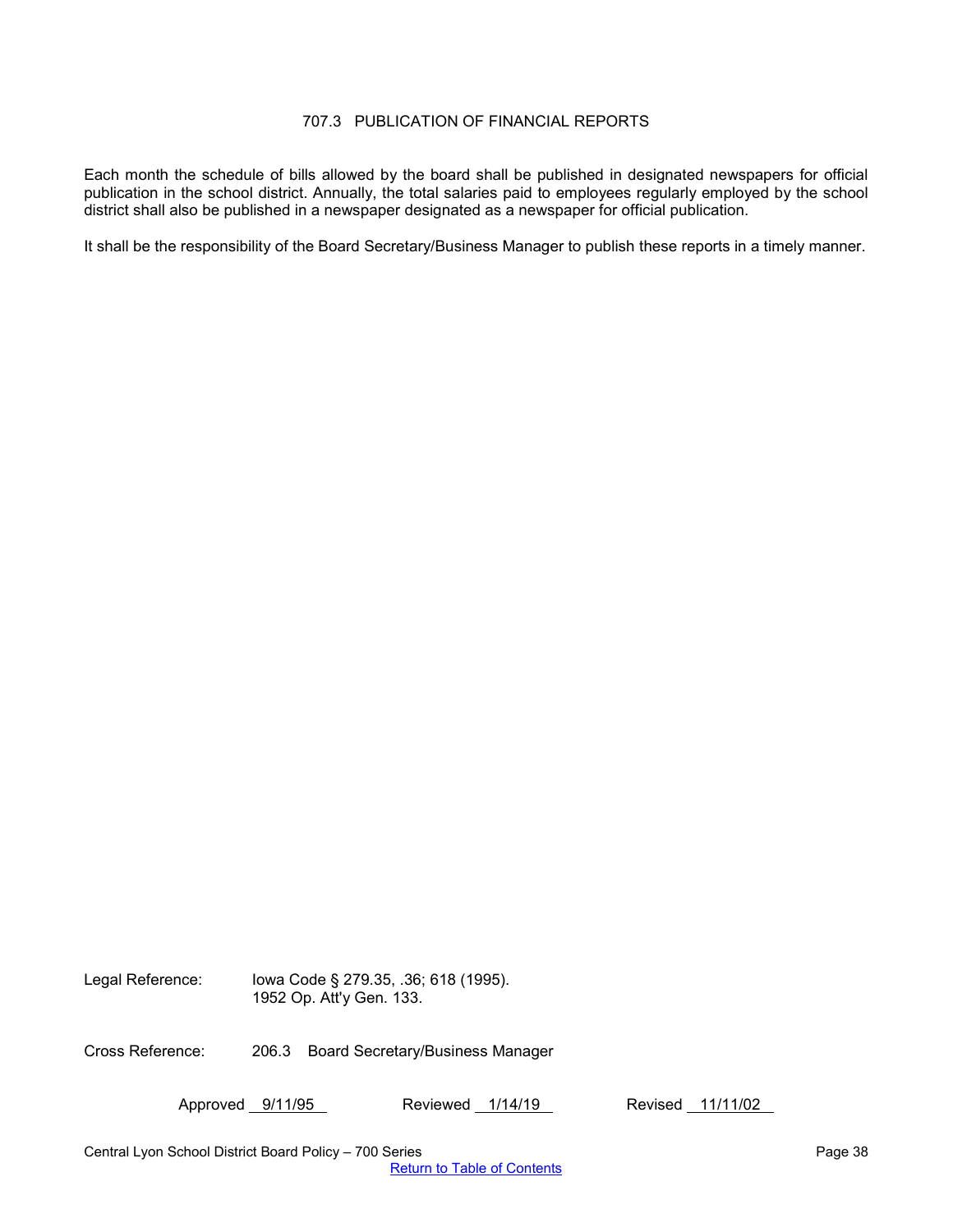<span id="page-38-0"></span>In accordance with state law, to review the funds and accounts of the school district, the board will employ an independent auditor to perform an annual audit of the financial affairs of the school district. The superintendent will use a request for proposal procedure in selecting an auditor not less than once every three (3) years. The administration will cooperate with the auditors. Annual audit reports shall remain on file as permanent records of the school district.

Legal Reference: Iowa Code § 11.6

Cross Reference: 701 Financial Accounting System 707 Fiscal Reports

Approved 9/11/95 Reviewed 05/18/21 Revised 05/18/21

Central Lyon School District Board Policy – 700 Series Page 39 Page 39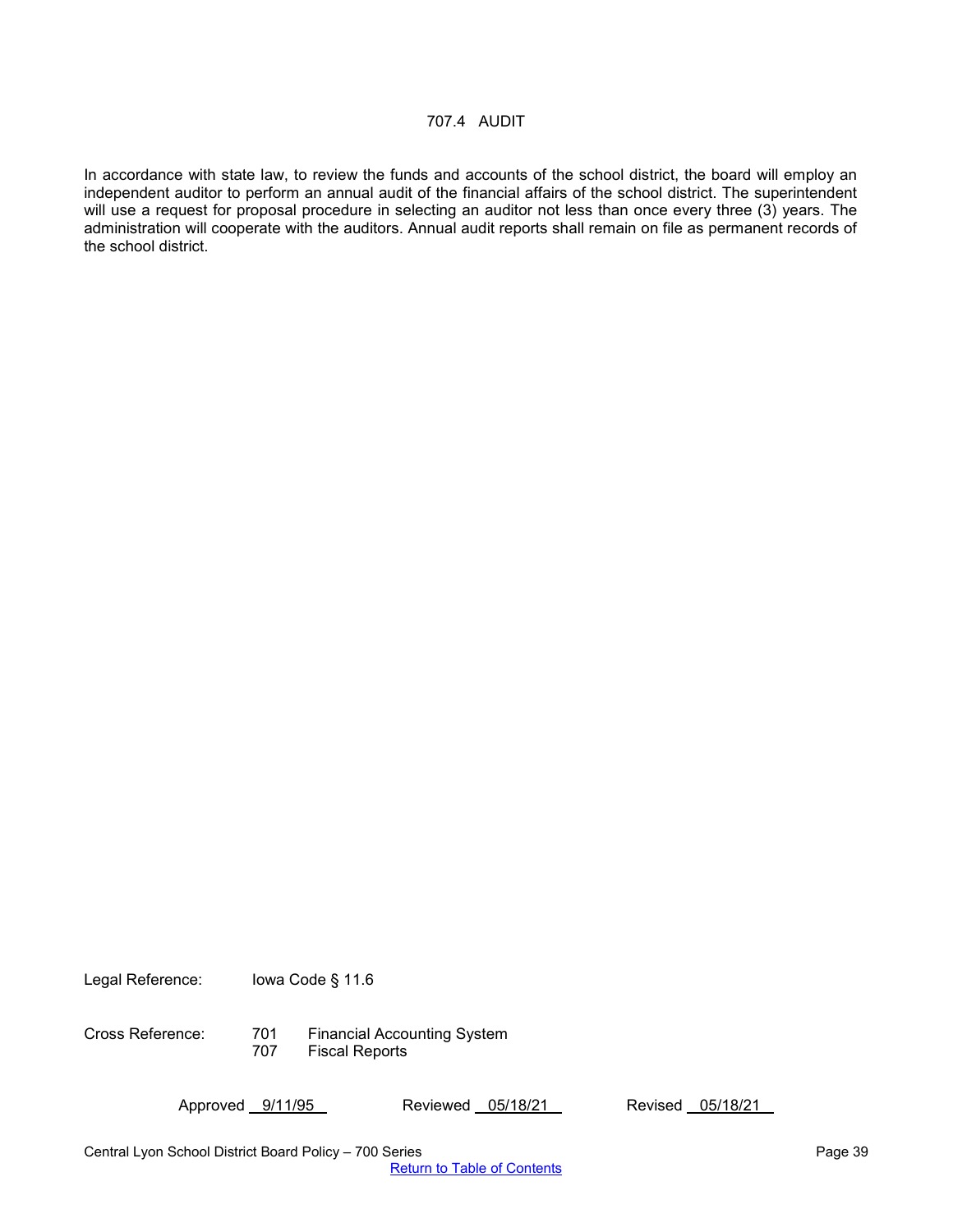## 707.5 INTERNAL CONTROLS

<span id="page-39-0"></span>The board expects all board members, employees, volunteers, consultants, vendors, contractors, students and other parties maintaining any relationship with the school district to act with integrity, due diligence, and in accordance with all laws in their duties involving the school district's resources. The board is entrusted with public dollars and no one connected with the school district should do anything to erode that trust.

Internal controls are used to help ensure the integrity of district financial and accounting information. Adherence to district-established internal control procedures is the responsibility of all employees of the school district. The superintendent, business manager and board secretary shall be responsible for developing internal controls designed to prevent and detect fraud, financial impropriety, or fiscal irregularities within the school district subject to review and approval by the board. Administrators shall be alert for any indication of fraud, financial impropriety, or irregularity within the administrator's area of responsibility.

Any employee who suspects fraud, impropriety, or irregularity shall report their suspicions immediately to his/her immediate supervisor and the superintendent. The superintendent shall have primary responsibility for any necessary investigations and shall coordinate investigative efforts with the board's legal counsel, auditing firm, the Auditor of State's office and other internal or external departments and agencies, including law enforcement officials, as the superintendent may deem appropriate.

Employees bringing forth a legitimate concern about a potential impropriety will not be retaliated against and those who do retaliate against such an employee will be subject to disciplinary action up to, and including, discharge.

In the event the concern or complaint involves the superintendent, the concern shall be brought to the attention of the board president or vice-president who shall be empowered to contact the board's legal counsel, Auditor of State's office, insurance agent, auditing firm, and any other agency to investigate the concern or complaint.

The superintendent or board president shall ensure the Auditor of State's office is notified as required by law of any suspected embezzlement, theft or other financial irregularity pursuant to Iowa law. The superintendent and/or board president in coordination with the Auditor of State's office, will determine whether to conduct a complete or partial audit. The superintendent is authorized to order a complete forensic audit if, in the superintendent's judgment, such an audit would be useful and beneficial to the school district. In the event there is an investigation, records will be maintained for use in the investigation. Individuals found to have altered or destroyed records will be subject to disciplinary action, up to and including termination.

| Legal References: | American Competitiveness and Corporate Accountability Act of 2002, Pub. L.<br>No. 107-204.<br>lowa Code §§ 11, 279.8. |          |          |         |          |
|-------------------|-----------------------------------------------------------------------------------------------------------------------|----------|----------|---------|----------|
| Cross References: | 401.12 Employee Use of Cell Phones<br>Audit Committee<br>707.6                                                        |          |          |         |          |
| Approved 4/11/07  |                                                                                                                       | Reviewed | 05/18/21 | Revised | 05/18/21 |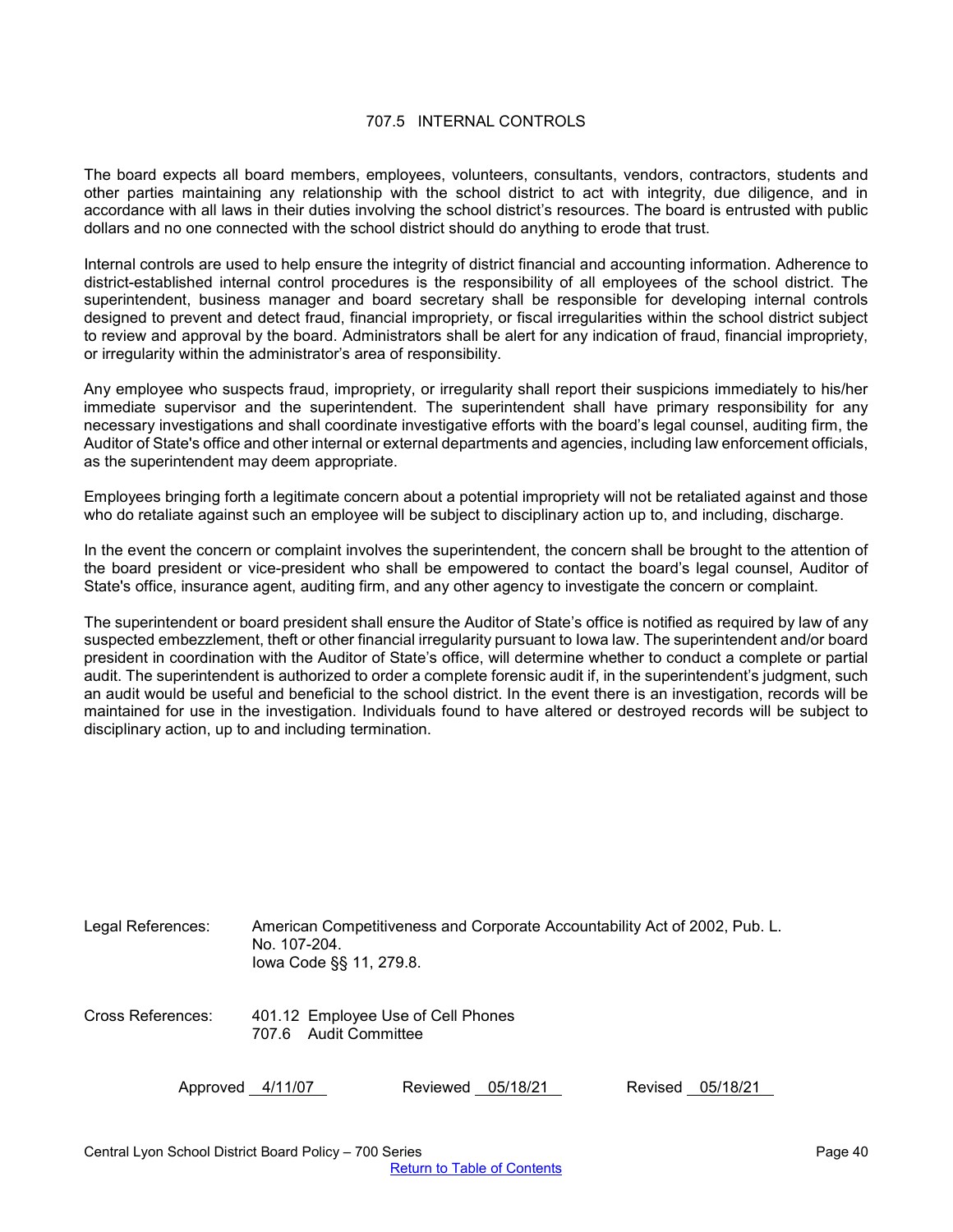# 707.5R1 INTERNAL CONTROLS PROCEDURES

<span id="page-40-0"></span>Fraud, financial improprieties, or fiscal irregularities include, but are not limited to:

- Forgery or unauthorized alteration of any document or account belonging to the district.
- Forgery or unauthorized alteration of a check, bank draft, or any other financial document.
- Misappropriation of funds, securities, supplies, or other assets.
- Impropriety in the handling of money or reporting of financial transactions.
- Profiteering because of "insider" information of district information or activities.
- Disclosing confidential and/or proprietary information to outside parties.
- Accepting or seeking anything of material value, other than items used in the normal course of advertising, from contractors, vendors, or persons providing services to the district.
- Destroying, removing, or inappropriately using district records, furniture, fixtures, or equipment.
- Failing to provide financial records to authorized state or local entities.
- Failure to cooperate fully with any financial auditors, investigators or law enforcement.
- Any other dishonest or fraudulent act involving district monies or resources.
- Acting for purposes of personal financial gain, rather than in the best interest of the district.
- Providing false, inaccurate or misleading financial information to district administrators or the board of directors.

The superintendent or board president shall notify the State Auditor's office of any suspected fraud, embezzlement or financial irregularities as required by law. The district will comply with all investigation procedures and scope as directed by the State Auditor's office. All employees involved in the investigation shall be advised to keep information about the investigation confidential. The superintendent and/or board president may engage qualified independent auditors to assist in the investigation.

If an investigation substantiates the occurrence of a fraudulent activity, the superintendent and/or board president if the investigation centers on the superintendent, shall issue a report to the board and appropriate personnel. The results of the investigation shall not be disclosed to or discussed with anyone other than those individuals with a legitimate right to know until the results are made public.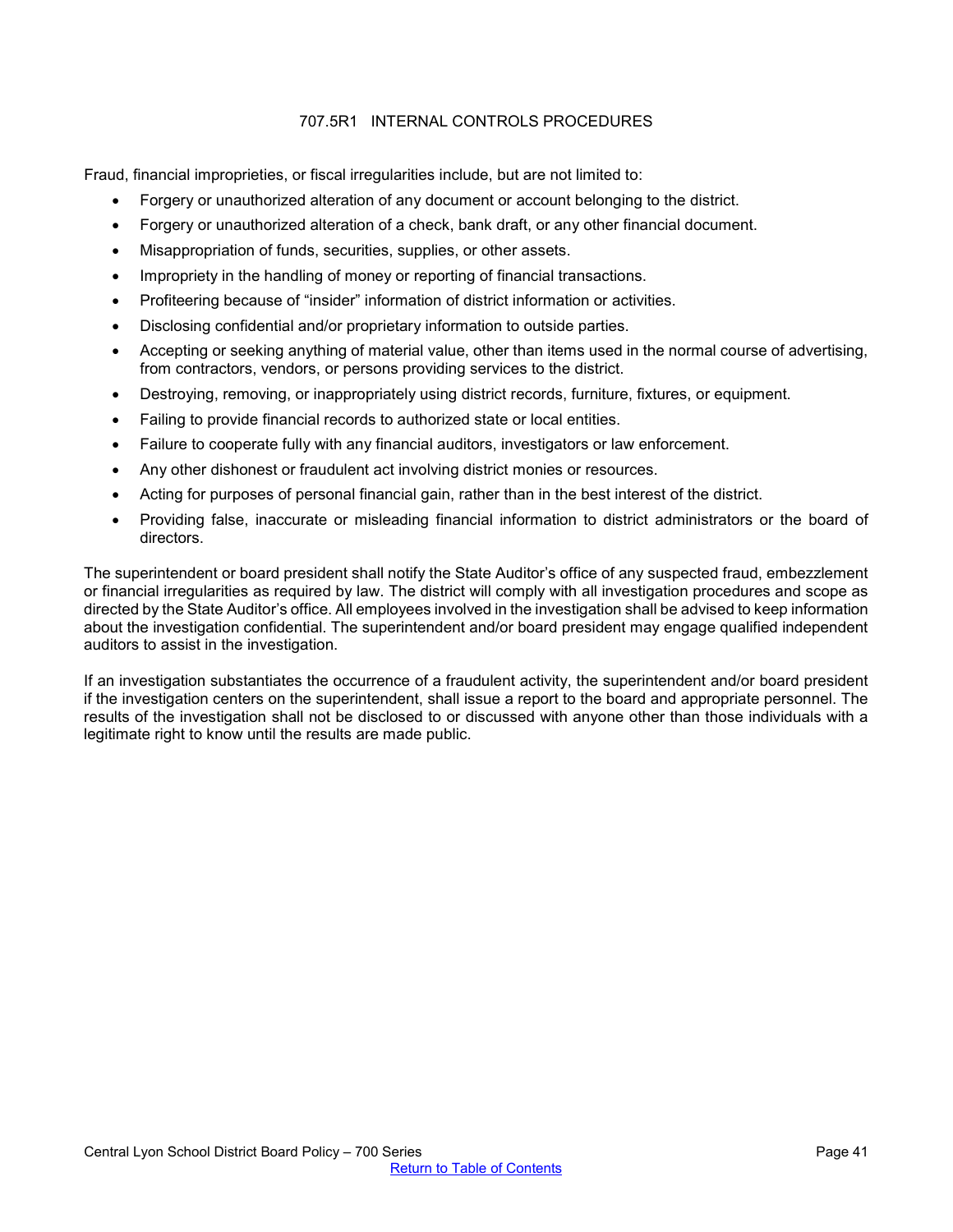# <span id="page-41-0"></span>**708 CARE, MAINTENANCE AND DISPOSAL OF SCHOOL DISTRICT RECORDS**

School district records are housed in the central administration office of the school district. It is the responsibility of the superintendent and board secretary to oversee the maintenance and accuracy of the records. The following records are kept and preserved according to the schedule below:

| Secretary's financial records                                                            | Permanently                                                                        |
|------------------------------------------------------------------------------------------|------------------------------------------------------------------------------------|
| Treasurer's financial records                                                            | Permanently                                                                        |
| Open meeting minutes of the Board of Directors                                           | Permanently                                                                        |
| Annual audit reports                                                                     | Permanently                                                                        |
| Annual budget                                                                            | Permanently                                                                        |
| Permanent record of individual pupil                                                     | Permanently                                                                        |
| School election results                                                                  | Permanently                                                                        |
| Real property records (e.g., deeds, abstracts)                                           | Permanently                                                                        |
| Records of payment of judgments against the school<br>district                           | 20 years                                                                           |
| Bonds and bond coupons                                                                   | 11 years after maturity, cancellation, transfer,<br>redemption, and/or replacement |
| Written contracts                                                                        | 10 years                                                                           |
| Cancelled warrants, check stubs, bank<br>statements, bills, invoices, and related record | 5 years                                                                            |
| Recordings and minutes of closed meetings                                                | 1 year                                                                             |
| Program grants                                                                           | As determined by the grant                                                         |
| Nonpayroll personnel records                                                             | 10 years after leaving district                                                    |
| <b>Employment applications</b>                                                           | 2 years                                                                            |
| Payroll records                                                                          | 3 years                                                                            |
| School meal programs accounts/records                                                    | 3 years after submission of the final claim for<br>reimbursement                   |

In the event that any federal or state agency requires a record be retained for a period of time longer than that listed above for audit purposes or otherwise, the record shall be retained beyond the listed period as long as is required for the resolution of the issue by the federal or state agency.

Employees' records are housed in the central administration office of the school district. The employees' records are maintained by the superintendent, the building administrator, the employee's immediate supervisor, and the board secretary.

An inventory of the furniture, equipment, and other nonconsumable items other than real property of the school district is conducted annually under the supervision of the superintendent. This report is filed with the board secretary.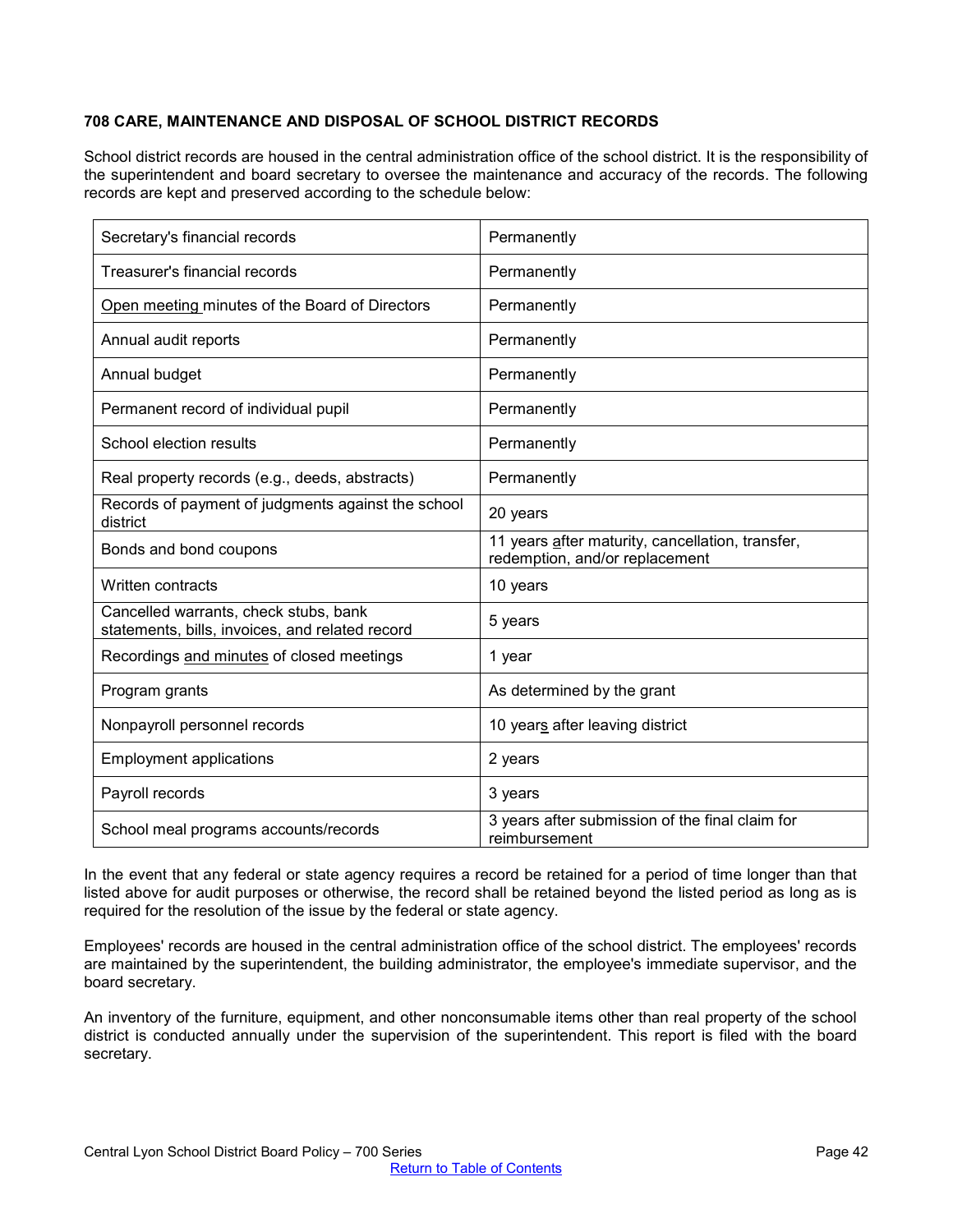The permanent and cumulative records of students currently enrolled in the school district are housed in the central administration office of the attendance center where the student attends. Permanent records shall be housed in a fire resistant safe or vault or electronically with a secure backup file.

The building administrator is responsible for keeping these records current. Permanent records of students who have graduated or are no longer enrolled in the school district are housed in the storage room and will be retained permanently. These records will be maintained by the superintendent. Special education records shall be maintained in accordance with law.

The superintendent may digitize or otherwise electronically retain school district records and may destroy paper copies of the records. An electronic record which accurately reflects the information set forth in the paper record after it was first generated in its final form as an electronic record, and which remains accessible for later reference meets the same legal requirements for retention as the original paper record.

| Legal Reference: |                                     | 7 C.F.R. § 210.23(c).<br>lowa Code §§ 22.3; 22.7; 91A.6; 279.8; 291.6; 554D.114; 554D.119; 614.1(13).<br>281 I.A.C. 12.3(4); 41.624.<br>City of Sioux City v. Greater Sioux City Press Club, 421 N.W.2d 895 (lowa 1988). |  |
|------------------|-------------------------------------|--------------------------------------------------------------------------------------------------------------------------------------------------------------------------------------------------------------------------|--|
| Cross Reference: | 206.3<br>215<br>401.5<br>506<br>901 | <b>Board Secretary/Business Manager</b><br><b>Board of Directors' Records</b><br><b>Employee Records</b><br><b>Student Records</b><br><b>Public Examination of School District Records</b>                               |  |
| Approved 9/11/95 |                                     | Reviewed 05/18/21<br>Revised<br>05/18/21                                                                                                                                                                                 |  |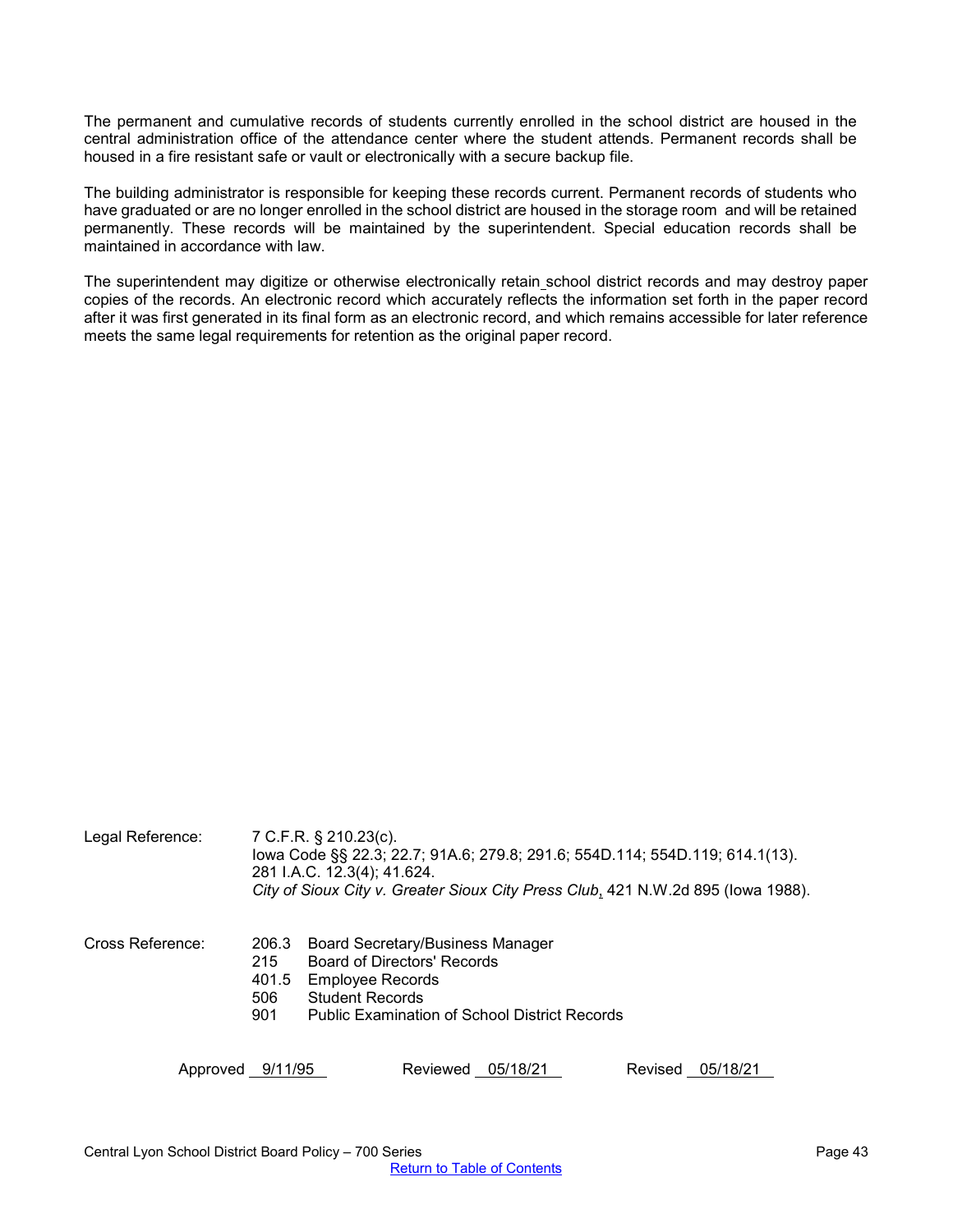## <span id="page-43-0"></span>**709 INSURANCE PROGRAM**

The board will maintain a comprehensive insurance program to provide adequate coverage against major types of risk, loss, or damage, as well as legal liability. The board will purchase insurance for the replacement values, when possible, after reviewing the costs and availability of such insurance. The comprehensive insurance program shall be reviewed once every three (3) years.

The school district will assume the risk of property damage, legal liability, and dishonesty in cases in which the exposure is so small or dispersed that a loss would not significantly affect the operation of the education program or financial condition of the school district.

Insurance of buildings, structures, or property in the open will not generally be purchased to cover loss exposures below \$5000 unless such insurance is required by statute or contract.

The board may retain a private appraisal agency for inventory and appraisal value services. An itemized statement of the appraised value of school district facilities shall be kept. The approval shall be updated at least once every five (5) years. Insurance will only be purchased through legally licensed Iowa insurance agents.

Administration of the insurance program, placing the insurance coverage and loss prevention activities shall be the responsibility of the Superintendent. The Board Secretary/Business Manager shall be responsible for maintaining property appraisals and inventories, processing claims and maintaining loss records.

It shall be the responsibility of the Superintendent to recommend, when necessary, the use of a private appraisal agency and make recommendations to the board for the purchase of additional insurance coverage.

| Legal Reference: |            | lowa Code §§ 20.9; 85.2; 279.12, .28; 285.5(6), .10(6); 296.7; 517A.1; 670.7 (1995).<br>1974 Op. Att'y Gen. 171.<br>1972 Op. Att'y Gen. 676. |
|------------------|------------|----------------------------------------------------------------------------------------------------------------------------------------------|
| Cross Reference: | 205<br>804 | <b>Board Member Liability</b><br>Safety Program                                                                                              |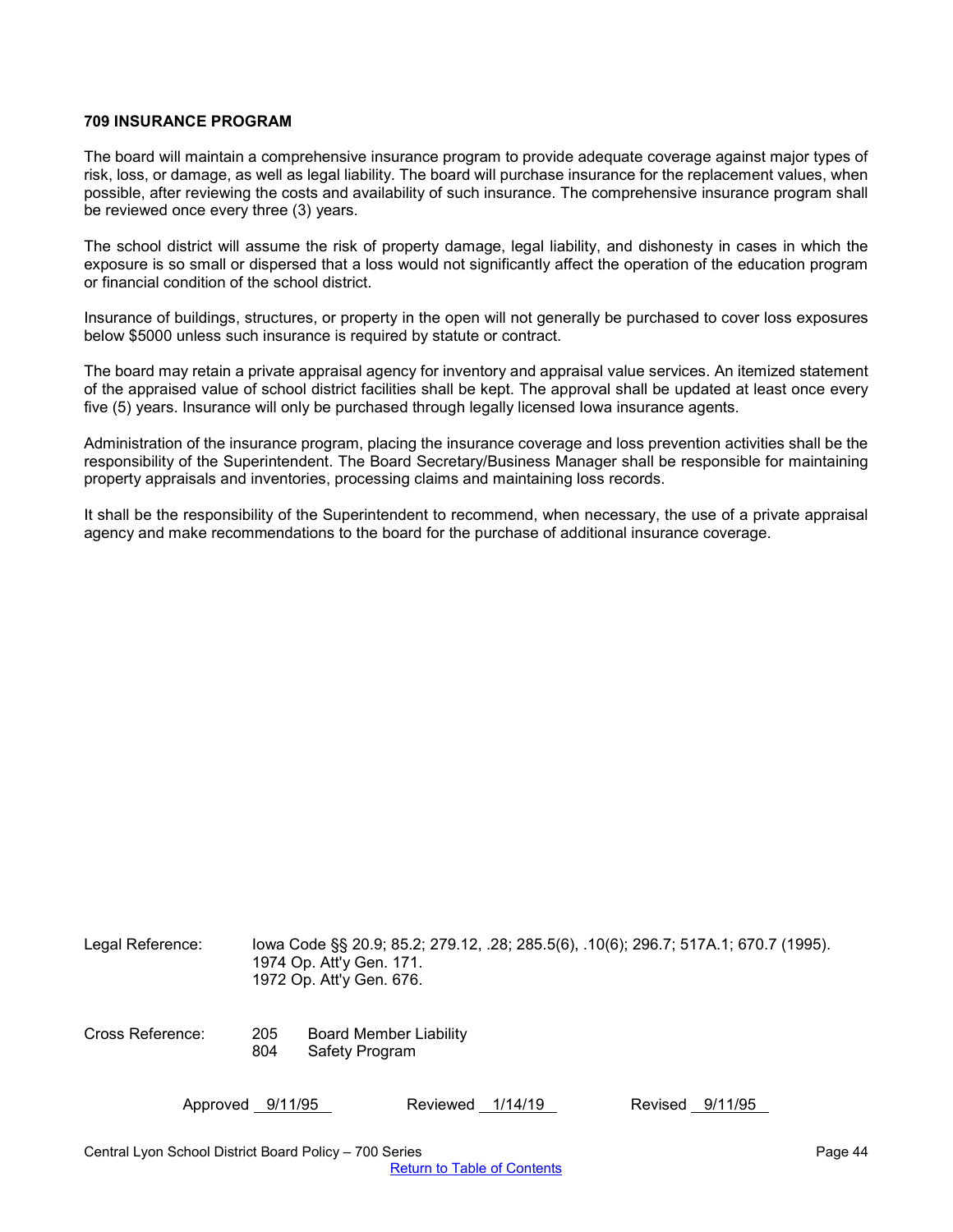## 709.1 TRANSPORTATION INSURANCE PROGRAM

<span id="page-44-0"></span>The Board of Education shall carry insurance on all school owned, leased or borrowed motor vehicles, including buses. The following type of insurance shall be carried in amounts of not less than:

COMPREHENSIVE AUTO LIABILITY INSURANCE

| Bodily Injury/Property Damage (Minimum) | \$1,000,000 Combined Single Limit Each Occurrence |
|-----------------------------------------|---------------------------------------------------|
| Medical Payments (Minimum)              | \$5,000 each person                               |
| Uninsured Motorist (Minimum)            | \$1,000,000 Limit Each Accident                   |
| Underinsured Motorists (Minimum)        | \$1,000,000 Limit Each Accident                   |

The school district shall endeavor to purchase the maximum limits of coverage available through it's insurance carrier and the IASB Safety Group program.

### AUTO PHYSICAL DAMAGE INSURANCE

Scheduled vehicles are to be afforded comprehensive ("Other Than Collision") and Collision insurance coverage, with deductibles for these coverages to reviewed periodically. Deductibles shall not exceed \$1,000 each occurrence for either coverage.

The automobile liability and medical payment insurance shall provide coverage for all activities and during all time periods as specified by the school board in accordance with Iowa Statutes.

The school shall maintain a Blanket Public Employee Dishonesty Bond in an amount not less than \$250,000 per occurrence. This bond shall cover all school employees and school board members.

| Legal Reference: | lowa Code §§ 20.9; 85.2; 279.12, .28; 285.5(6), .10(6); 296.7; 517A.1; 670.7 (1995).<br>1974 Op. Att'y Gen. 171.<br>1972 Op. Att'y Gen. 676. |
|------------------|----------------------------------------------------------------------------------------------------------------------------------------------|
| Cross Reference: | 205<br><b>Board Member Liability</b><br><b>Transportation Insurance</b><br>709.1<br>Insurance Program Safety Program<br>709                  |

Central Lyon School District Board Policy – 700 Series **Page 15** Page 45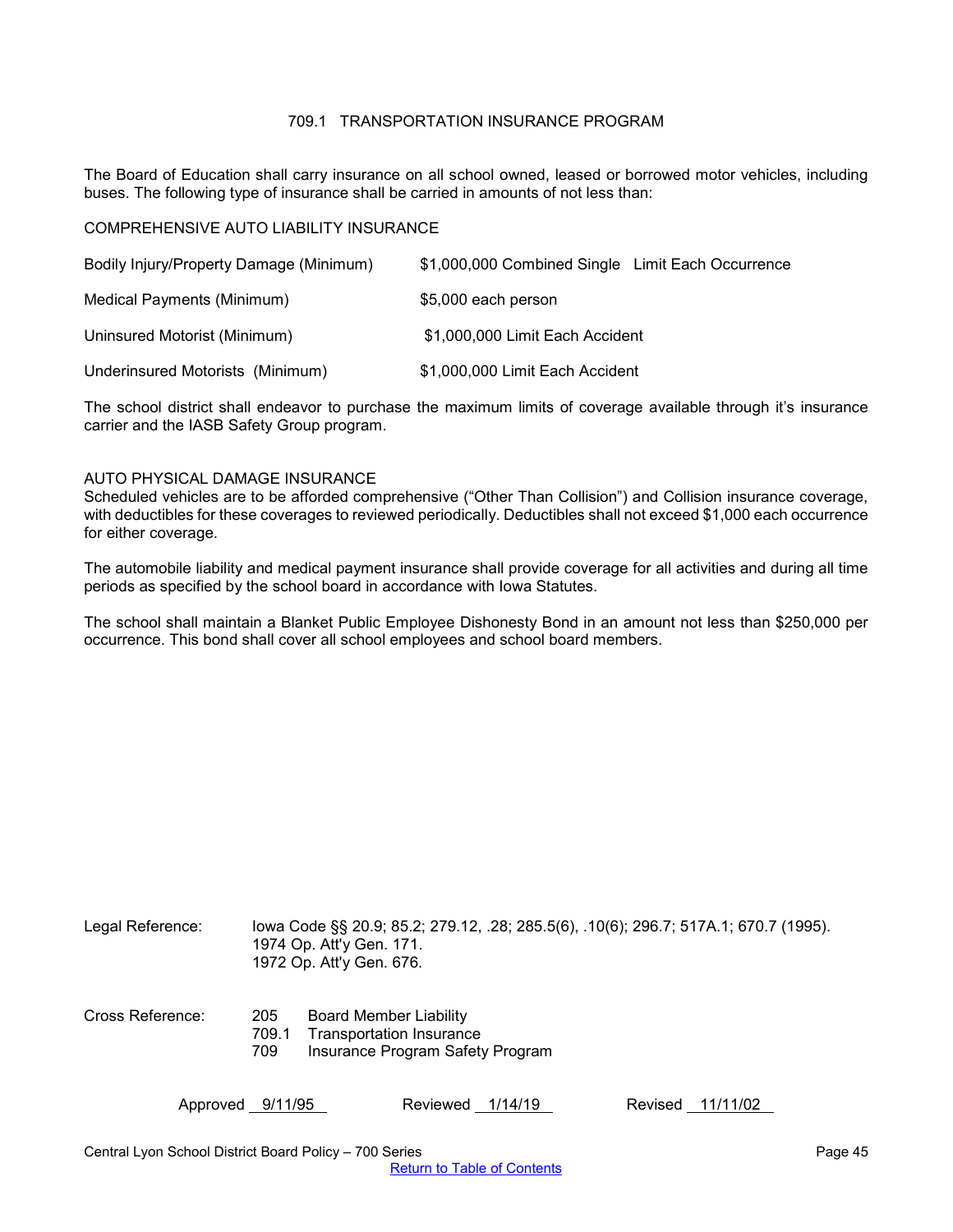# 709.4 BONDS FOR OFFICERS AND EMPLOYEES

<span id="page-45-0"></span>The school shall maintain a Blanket Public Employee Dishonesty Bond in an amount not less than \$250,000 per occurrence. This bond shall cover all school employees and school board members.

This limit is to be reviewed periodically by the School Board to assure adequacy.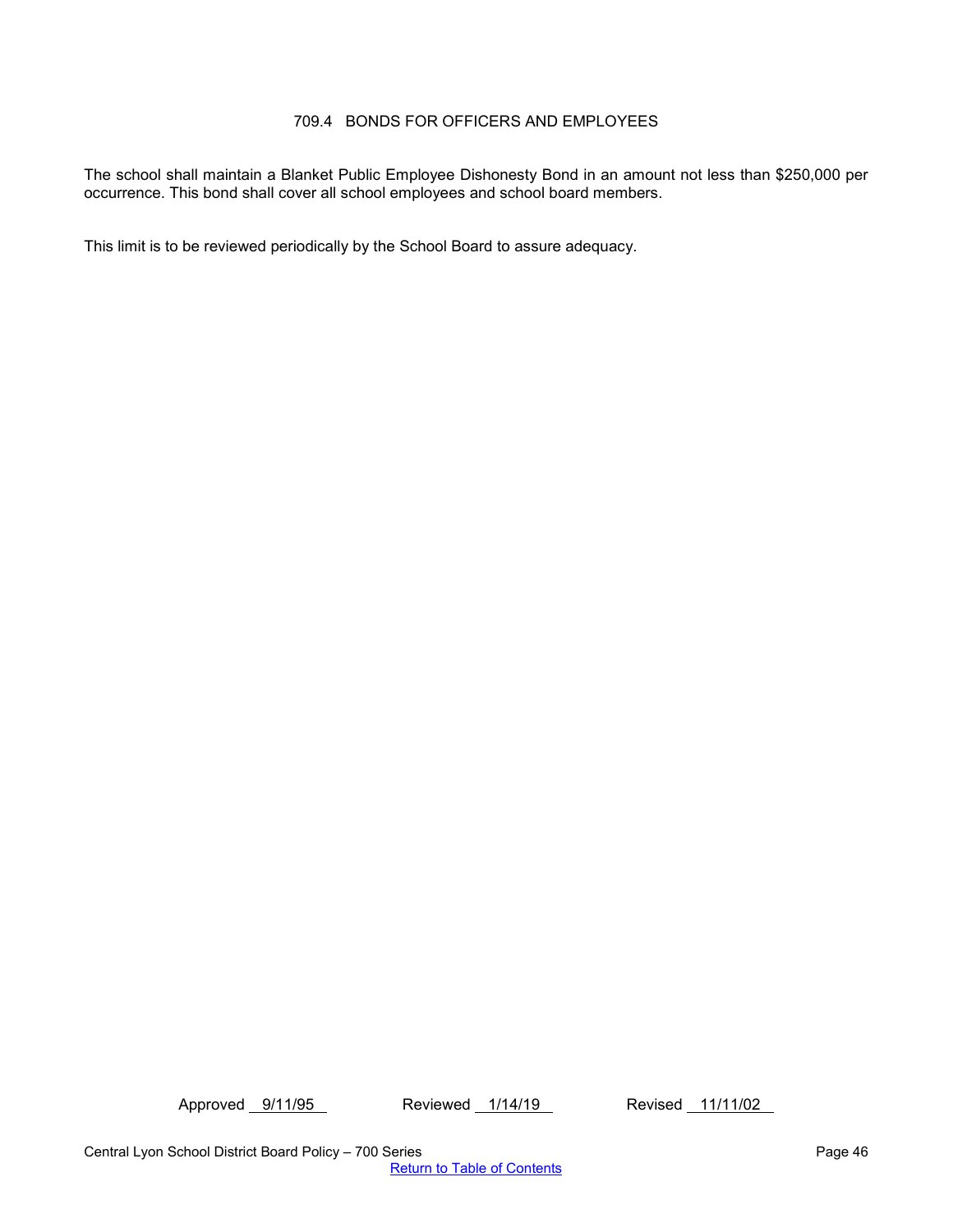## 709.5 LIABILITY PROTECTION OF EMPLOYEES AND OFFICERS

<span id="page-46-0"></span>The Central Lyon School District shall provide and maintain liability insurance to protect its employees and the School Board against financial loss from damage claims brought against them for personal or bodily injury or property damage resulting from the exercise of their duties. The liability insurance contract shall also include coverage for activities by its staff and public officials for wrongful acts and employment practices liability.

The school district shall endeavor to purchase the maximum limits of coverage available through its insurance carrier and the IASB Safety Group insurance program.

The School Board, at its option, may extend its insurance coverage to eligible organizations and groups and for educational events and activities sponsored by Central Lyon staff. These organizations, groups and/or events shall have a direct, verifiable relationship with and/or enhance the educational goals of the school district. The additional cost, if any, for this insurance coverage extension shall be assumed by the organization or group receiving the coverage.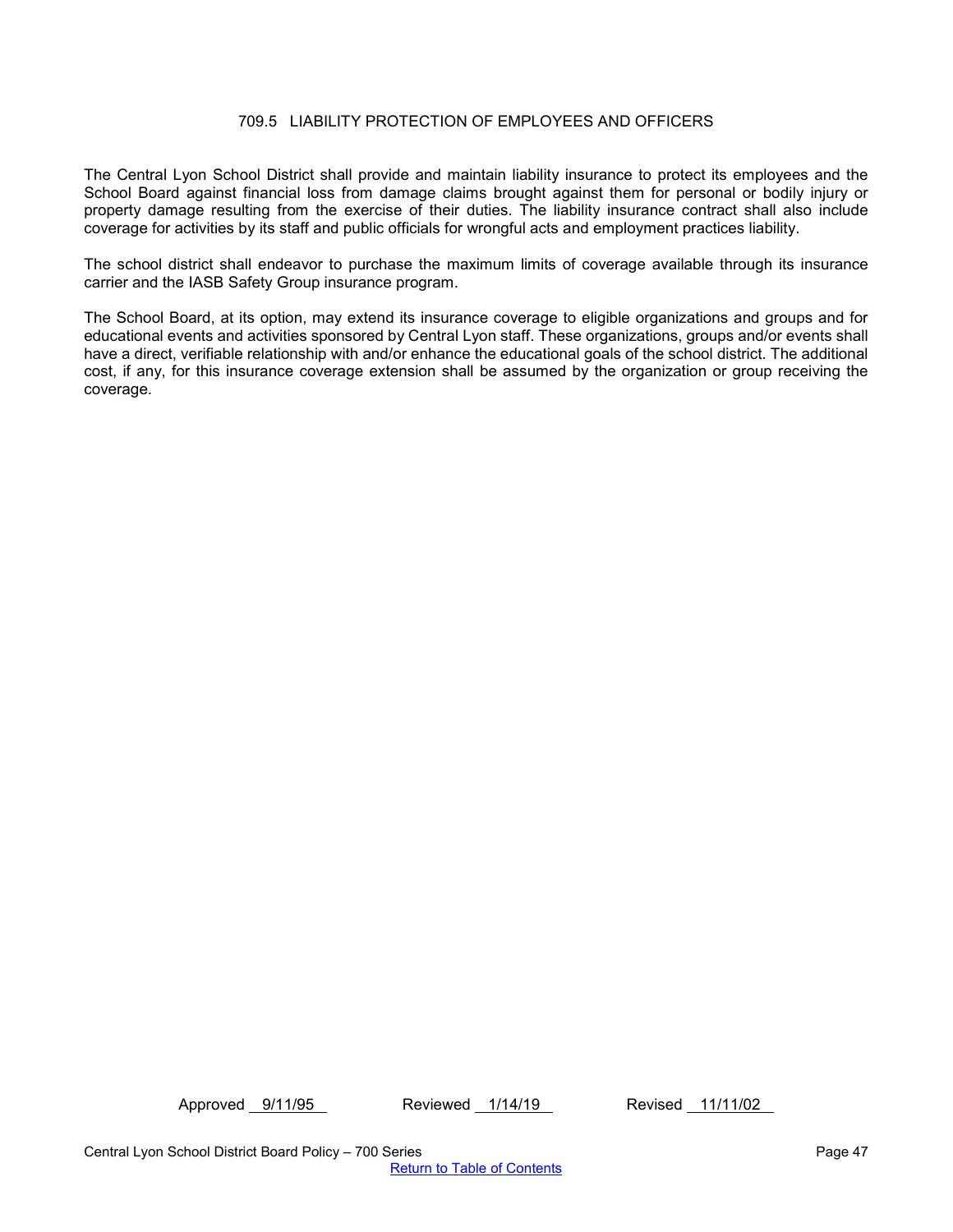## <span id="page-47-1"></span><span id="page-47-0"></span>**710 SCHOOL FOOD SERVICE**

#### 710.1 SCHOOL NUTRITION PROGRAM

The school district will operate a school nutrition program in each attendance center. The school nutrition program will include meals through participation in the National School Lunch Program. Students may bring their lunches from home and purchase milk and other incidental items.

School nutrition program facilities are provided to serve students and employees when school is in session and during school-related activities. They may also be used under the supervision of the *Food Service Supervisor* for food service to employee groups, parent-teacher meetings, civic organizations meeting for the purpose of better understanding the schools, and senior citizens in accordance with law and board policy.

The school nutrition program is operated on a nonprofit basis. The revenues of the school nutrition program will be used only for the operation or improvement of such programs. Supplies of the school nutrition program will only be used for the school nutrition program.

The board will set, and annually review, the prices for school nutrition programs. It is the responsibility of the superintendent to make a recommendation regarding the prices of the school nutrition programs, in accordance with federal and state law.

It is the responsibility of *Food Service Supervisor* to administer the program and to cooperate with the superintendent and appropriate personnel for the proper functioning of the school nutrition program.

The district shall comply with all federal and state laws and regulations required for procurement, including the selection and evaluation of contractors. The superintendent or designee is responsible for developing an administrative process to implement this policy, including, but not limited to, procedures related to suspension and debarment for transactions subject to those requirements.

*NOTE: Superintendents will make the annual recommendation to the board after they have completed the Paid Lunch Equity (PLE) tool. For additional information, please visit the "Nutrition Programs" section of the Iowa Department of Education's [website.](https://www.educateiowa.gov/pk-12/nutrition-programs)* 

| Legal Reference: |     | 42 U.S.C. §§ 1751 et seq<br>7 C.F.R. Pt. 210 et seq<br>lowa Code ch. 283A.<br>281 I.A.C. 58.                                                          |
|------------------|-----|-------------------------------------------------------------------------------------------------------------------------------------------------------|
| Cross Reference: | 905 | 710.2 Free or Reduced Cost Meals Eligibility<br>710.3 Vending Machines<br>710.4 Meal Charge Policy<br>Use of School District Facilities and Equipment |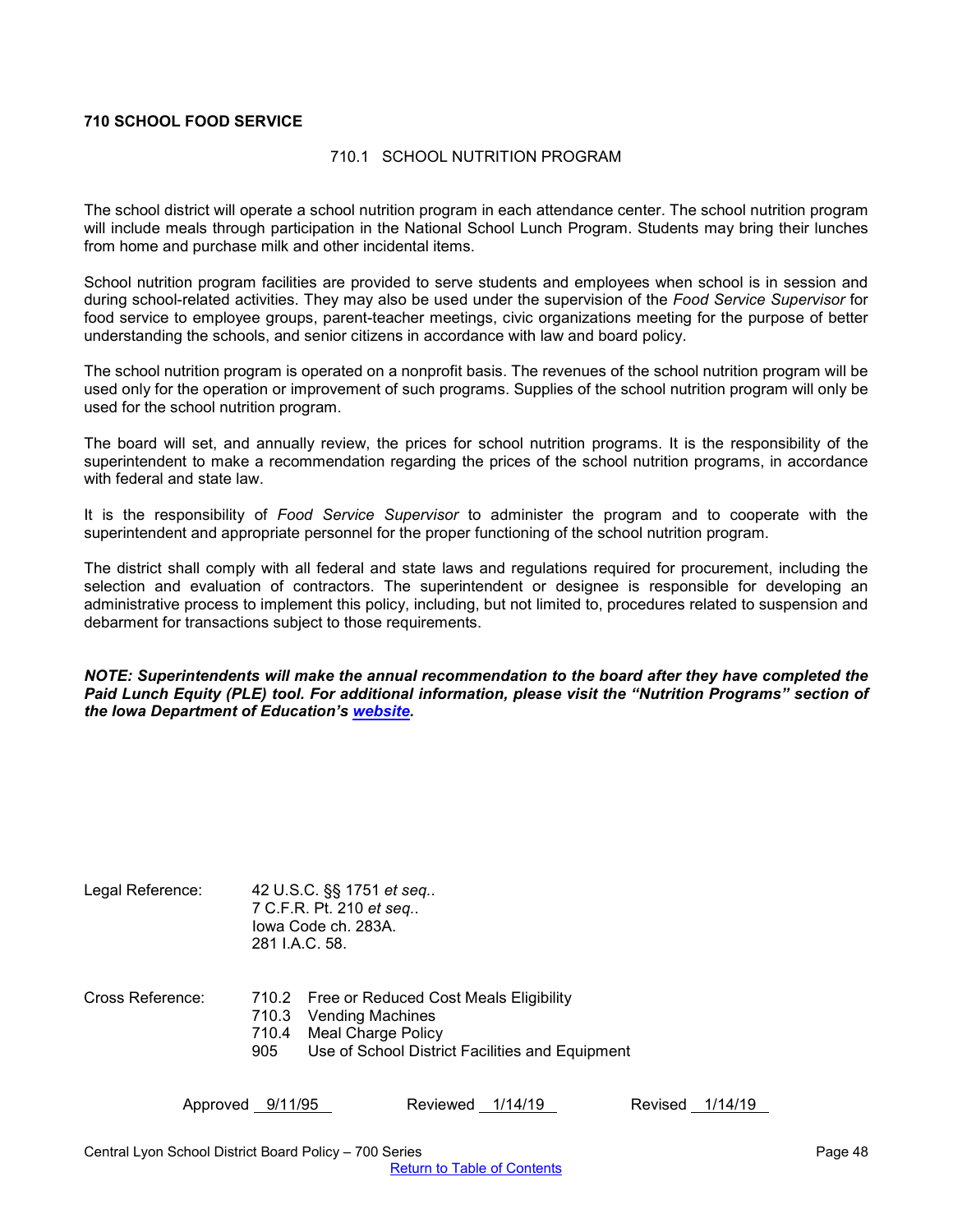# 710.2 FREE OR REDUCED COST MEALS ELIGIBILITY

<span id="page-48-0"></span>Students enrolled and attending school in the school district, who are unable to afford the cost or a portion of the cost of the school lunch and breakfast, will be provided the school food program services at no cost or at a reduced cost.

It shall be the responsibility of the Superintendent to determine if a student qualifies for free or reduced cost school food services. Students, whom the principal believes are improperly nourished, will not be denied the school food program services simply because the paperwork has not been completed but shall notify the Superintendent's secretary and keep records to assure the changes are properly credited.

Employees, students and others will be required to deposit money into a school meal account. All individuals will be issued a personal/family lunch account number to be used to pay for meals consumed.

It shall be the responsibility of the Superintendent to develop administrative regulations for implementing this policy.

Legal Reference: 42 U.S.C. §§ 1751 et seq. (1988). 7 C.F.R. Pt. 210 et seq. (1993). Iowa Code ch. 283A (1995). 281 I.A.C. 58.

Cross Reference: 710 School Food Services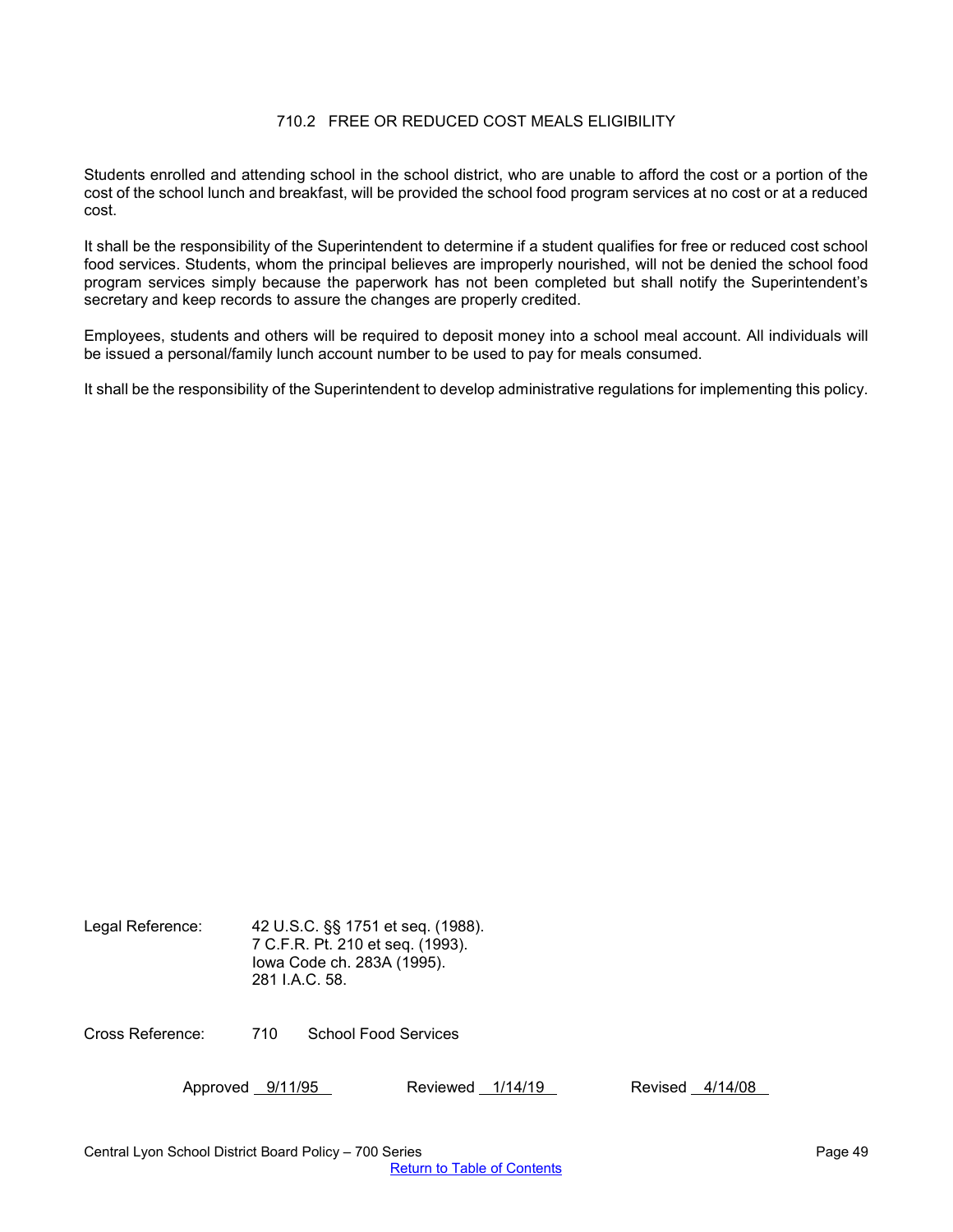## 710.3 VENDING MACHINES

<span id="page-49-0"></span>Food served or purchased by students during the school day and food served or purchased for other than special circumstances shall be approved by the Superintendent. Vending machines in the school building shall be the responsibility of the building principal. Purchases from the vending machines, other than juice machines, shall not be made during the lunch periods. All funds received and disbursed shall be through the activity fund account.

It shall be the responsibility of the Superintendent to develop administrative regulations for the use of vending machines and other sales of food to students.

| Legal Reference: | 42 U.S.C. §§ 1751 et seq. (1988).<br>7 C.F.R. Pt. 210 et seq. (1993).<br>lowa Code ch. 283A (1995).<br>281 I.A.C. 58. |                                                    |          |         |         |         |
|------------------|-----------------------------------------------------------------------------------------------------------------------|----------------------------------------------------|----------|---------|---------|---------|
| Cross Reference: | 710                                                                                                                   | 504.5 Student Fund Raising<br>School Food Services |          |         |         |         |
| Approved 9/11/95 |                                                                                                                       |                                                    | Reviewed | 1/14/19 | Revised | 9/11/95 |

Central Lyon School District Board Policy – 700 Series Page 50 Page 50 [Return to Table of Contents](#page-0-0)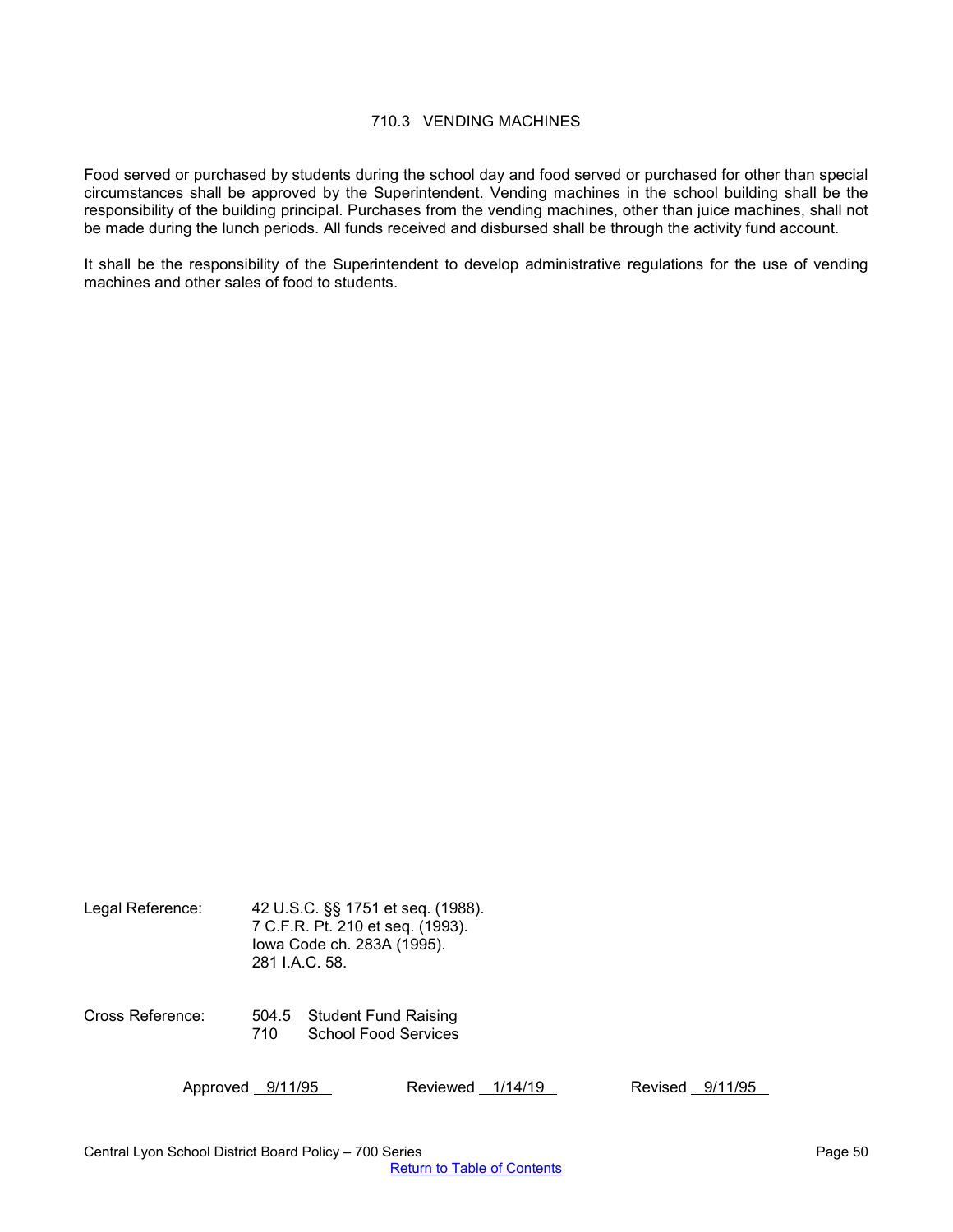# 710.4 MEAL CHARGES

<span id="page-50-0"></span>In accordance with state and federal law, the Central Lyon Community School District adopts the following policy to ensure school district employees, families, and students have a shared understanding of expectations regarding meal charges. The policy seeks to allow students to receive the nutrition they need to stay focused during the school day, prevent the overt identification of students with insufficient funds to pay for school meals, and maintain the financial integrity of the nonprofit school nutrition program.

#### **Payment of Meals**

Students and staff members deposit money into their school meal account daily, weekly, monthly or by semester. All students and staff are assigned an account number. The student/staff member will key in their personal account number on a keypad and a school employee will monitor the computer to assure that the correct account is charged. Student/staff meal accounts must be kept at a positive balance at all times.

#### **Exempt From Impact**

A student who is approved for free meals cannot be denied a meal no matter what the balance is and a student, that has cash to pay the price of the meal that day, cannot be denied a meal even if the payment does not completely put the account in a positive balance. The cashier or building secretary will discretely notify students/staff when a low or negative balance is pending. Email notifications are sent out weekly. If the household does not have e-mail access, the household will be contacted by a phone call and/or by mail.

#### **Negative Account Balances**

The school district will make reasonable efforts to notify families when meal account balances are low. Additionally, the school district will make reasonable efforts to collect unpaid meal charges classified as delinquent debt. Students and parents will be notified with a memo and/or an email notification generated by the building secretary when the family meal account will be depleted in 5 days or less (or less than \$6.00).

If a lunch account reaches a negative balance of \$20.00 or more, the student will receive an alternate cold lunch. Students/staff will not be allowed to charge a second meal or ala carte item when the lunch account has a negative balance. This policy applies to both breakfast and lunch accounts. The alternate cold lunch will be served on a tray as all other students and be compliant with a reimbursable meal and be charge to the lunch account balance. Special diet accommodations must be made for students with doctor's instructions.

Since the HS charges the meal at the end of the lunch line, the servers will be notified which students are required to have the alternative meal and the servers will give them the alternative meal as they go through the line. In the EL/MS building the cashier is at the beginning of the line. These students will be required to pick up their meal in the EL/MS office which is located next to the cashier.

#### **Delinquent accounts**

Negative balances not paid prior to the end of the school year will be turned over to the superintendent or superintendent's designee for collection. Options may include: collection agencies, small claims court, or any other legal method permitted by law.

#### **Unpaid Student Meals Account**

The district will establish an unpaid student meals account in a school nutrition fund. Funds from private sources and funds from the district flexibility account may be deposited into the unpaid school meals account in accordance with law. Funds deposited into this account shall be used only to pay individual student meal debt.

#### **Communication of the Policy**

The policy and supporting information regarding meal charges shall be provided in writing to:

- All households at or before the start of each school year;
- Students and families who transfer into the district, at time of transfer; and
- All staff responsible for enforcing any aspect of the policy.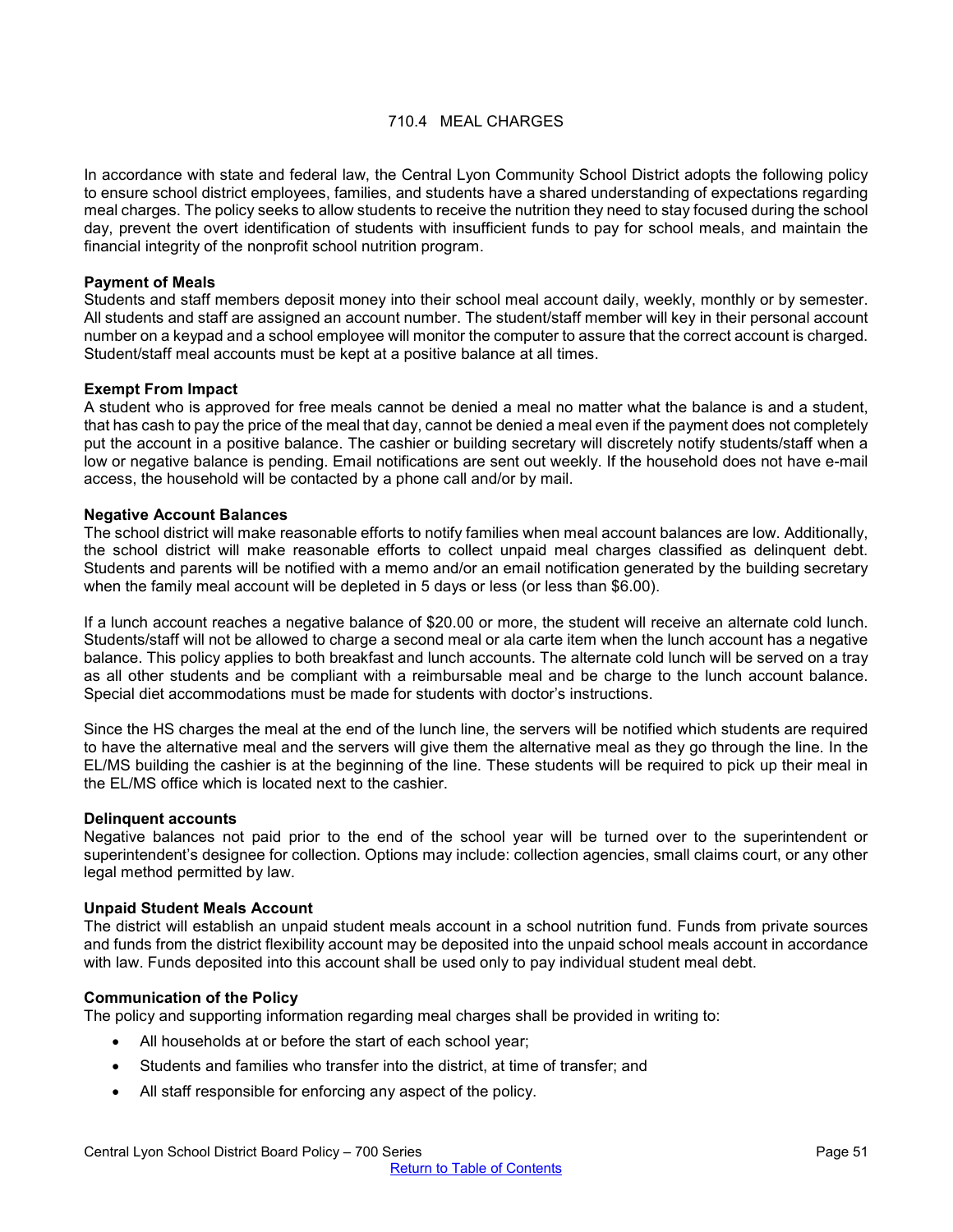Records of how and when the policy and supporting information was communicated to households and staff will be retained.

It is the responsibility of the superintendent to develop administrative regulations for implementing this policy.

| Legal Reference: | 42 U.S.C. §§ 1751 et seq.<br>7 C.F.R. §§ 210 <i>et seq.</i><br>U.S. Dep't of Agric., SP 46-2016, Unpaid Meal Charges: Local Meal Charge Policies (2016).<br>U.S. Dep't of Agric., SP 47-2016, Unpaid Meal Charges: Clarification on Collection of<br>Delinquent Meal Payments (2016).<br>U.S. Dep't of Agric., SP 57-2016, Unpaid Meal Charges: Guidance and Q&A (2016).<br>Iowa Code 283A.<br>281 I.A.C. 58. |  |  |  |
|------------------|---------------------------------------------------------------------------------------------------------------------------------------------------------------------------------------------------------------------------------------------------------------------------------------------------------------------------------------------------------------------------------------------------------------|--|--|--|
| Cross Reference: | 710.1 School Food Program<br>710.2 Free or Reduced Cost Meals Eligibility<br>Vending Machine<br>710.3                                                                                                                                                                                                                                                                                                         |  |  |  |
| Approved 5/8/17  | Reviewed 2/10/20<br>Revised 2/10/20                                                                                                                                                                                                                                                                                                                                                                           |  |  |  |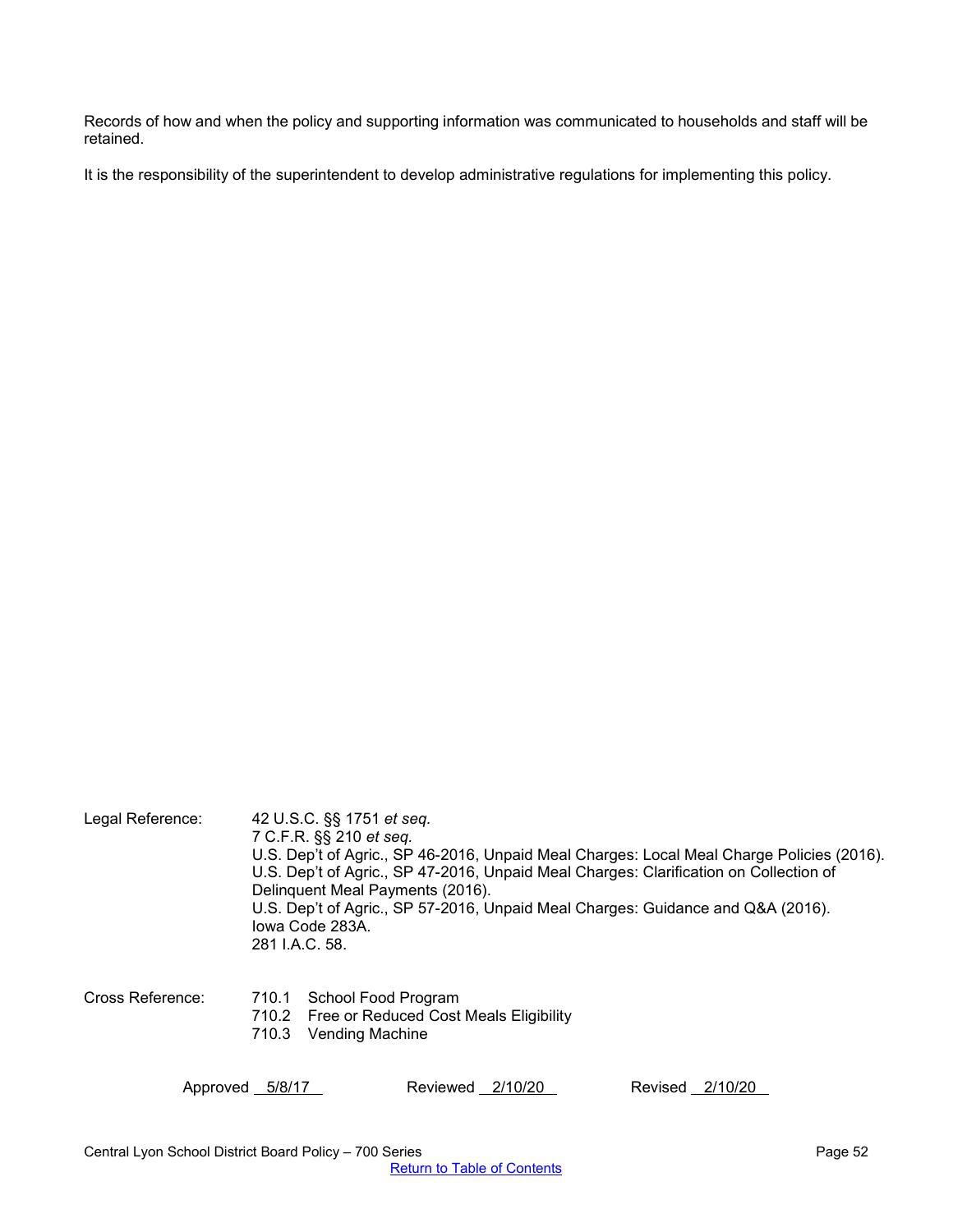# <span id="page-52-1"></span><span id="page-52-0"></span>**711 TRANSPORTATION**

## 711.1 STUDENT SCHOOL TRANSPORTATION ELIGIBILITY

Elementary and middle school students living more than two miles from their designated school attendance centers and high school students living more than three miles from their designated attendance centers are entitled to transportation to and from their attendance center at the expense of the school district.

Transportation of students who require special education services will generally be provided as for other students, when appropriate. Specialized transportation of a student to and from a special education instructional service is a function of that service and, therefore, an appropriate expenditure of special education instructional funds generated through the weighting plan.

Transportation of a student to and from a special education support service is a function of that service, and is specified in the individualized education program or the individualized family service plan (IFSP). When the IEP team determines that unique transportation arrangements are required and the arrangements are specified in the IEP or IFSP, the school district will provide one or more of the following transportation arrangements for instructional services and the AEA for support services:

- Transportation from the student's residence to the location of the special education and back to the student's residence, or child care placement for students below the age of six.
- Special assistance or adaptations in getting the student to and from and on and off the vehicle, en route to and from the special education.
- Reimbursement of the actual costs of transportation when by mutual agreement the parents provide transportation for the student to and from the special education.

The school district is not required to provide reimbursement to parents who elect to provide transportation in lieu of agency-provided transportation.

A student may be required, at the board's discretion, to meet a school vehicle without reimbursement up to threefourths of a mile. The board may require the parent to transport their children up to two miles to connect with school bus vehicles at the expense of the school district when conditions deem it advisable. It is within the discretion of the board to determine such conditions. Parents of students who live where transportation by bus is impracticable or unavailable may be required to furnish transportation to and from the designated attendance center at the expense of the school district. Parents, who transport their children at the expense of the school district, are reimbursed at the rate per mile set by the state.

Transportation arrangements made by agreement with a neighboring school district will follow the terms of the agreement. Students, who choose to attend a school in a school district other than their resident school district, will provide transportation to and from the school at their own expense.

| Legal Reference: |              | 20 U.S.C. §§ 1401, 1701 et seq. (1994).<br>34 C.F.R. Pt. 300 et seq. (1999).<br>lowa Code §§ 256B.4; 285; 321 (2001).<br>281 I.A.C. 41.98; 43. |
|------------------|--------------|------------------------------------------------------------------------------------------------------------------------------------------------|
| Cross Reference: | 507.8<br>711 | 501.16 Homeless Children and Youth<br><b>Student Special Health Services</b><br>603.3 Special Education<br>Transportation                      |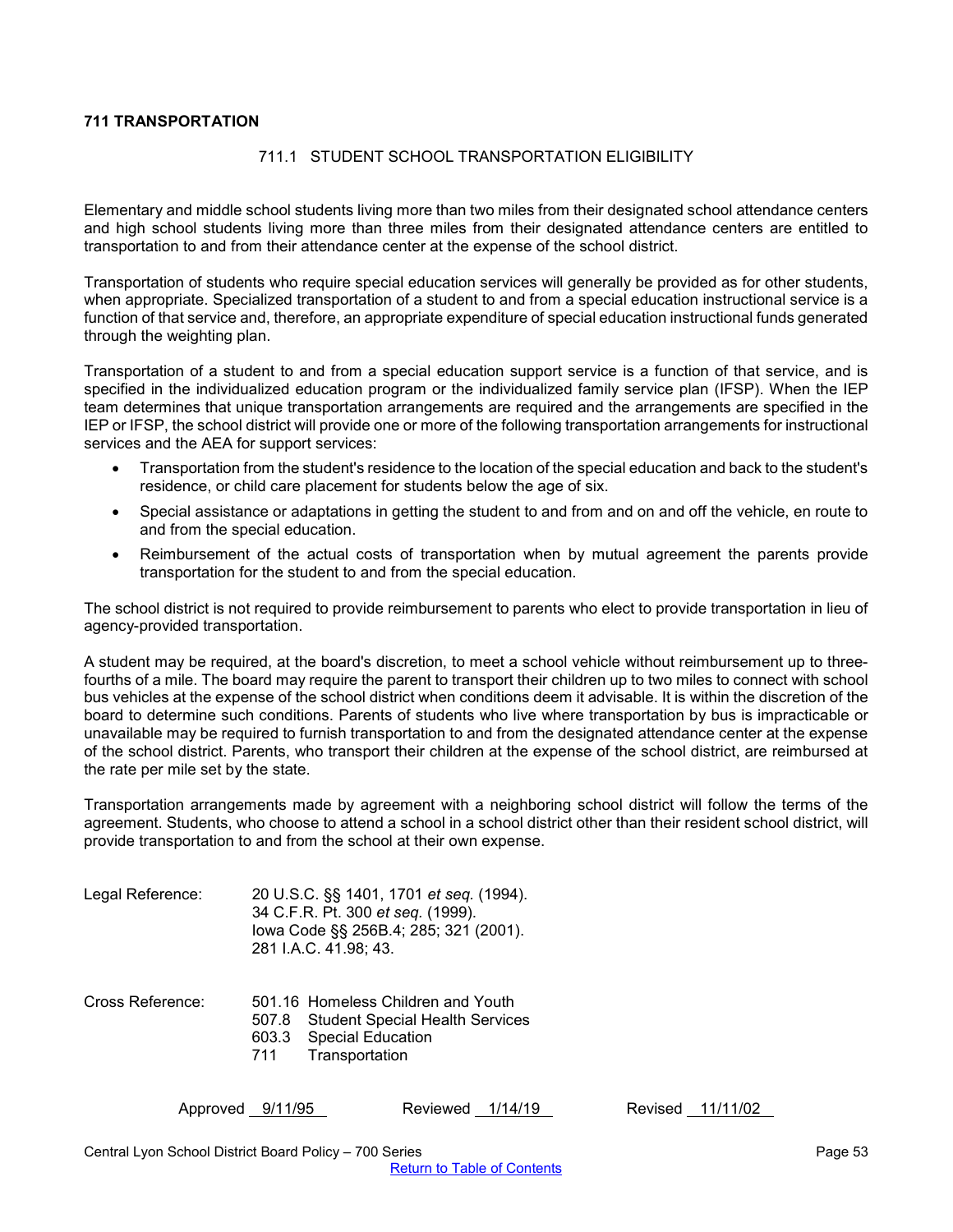# 711.2 STUDENT CONDUCT ON SCHOOL TRANSPORTATION

<span id="page-53-0"></span>Students utilizing school transportation will conduct themselves in an orderly manner fitting to their age level and maturity with mutual respect and consideration for the rights of the school vehicle driver and the other passengers. Students who fail to behave in an orderly manner will be subject to disciplinary measures.

The driver will have the authority to maintain order on the school vehicle. It is the responsibility of the driver to report misconduct to the building administrator.

The board supports the use of recording devices on school buses used for transportation to and from school as well as for field trips, curricular or extracurricular events. The recording devices will be used to monitor student behavior and may be used as evidence in a student disciplinary proceeding. The recordings are student records subject to school district confidentiality, board policy and administrative regulations.

The building principal will have the authority to suspend transportation privileges of the student or impose other appropriate discipline.

It is the responsibility of the superintendent, in conjunction with the building principal, to develop administrative regulations regarding student conduct and discipline when utilizing school district transportation.

Legal Reference: Iowa Code §§ 279.8; 285; 321.

Cross Reference: 503 Student Discipline 506 Student Records 804.6 Use of Recording Devices on School Property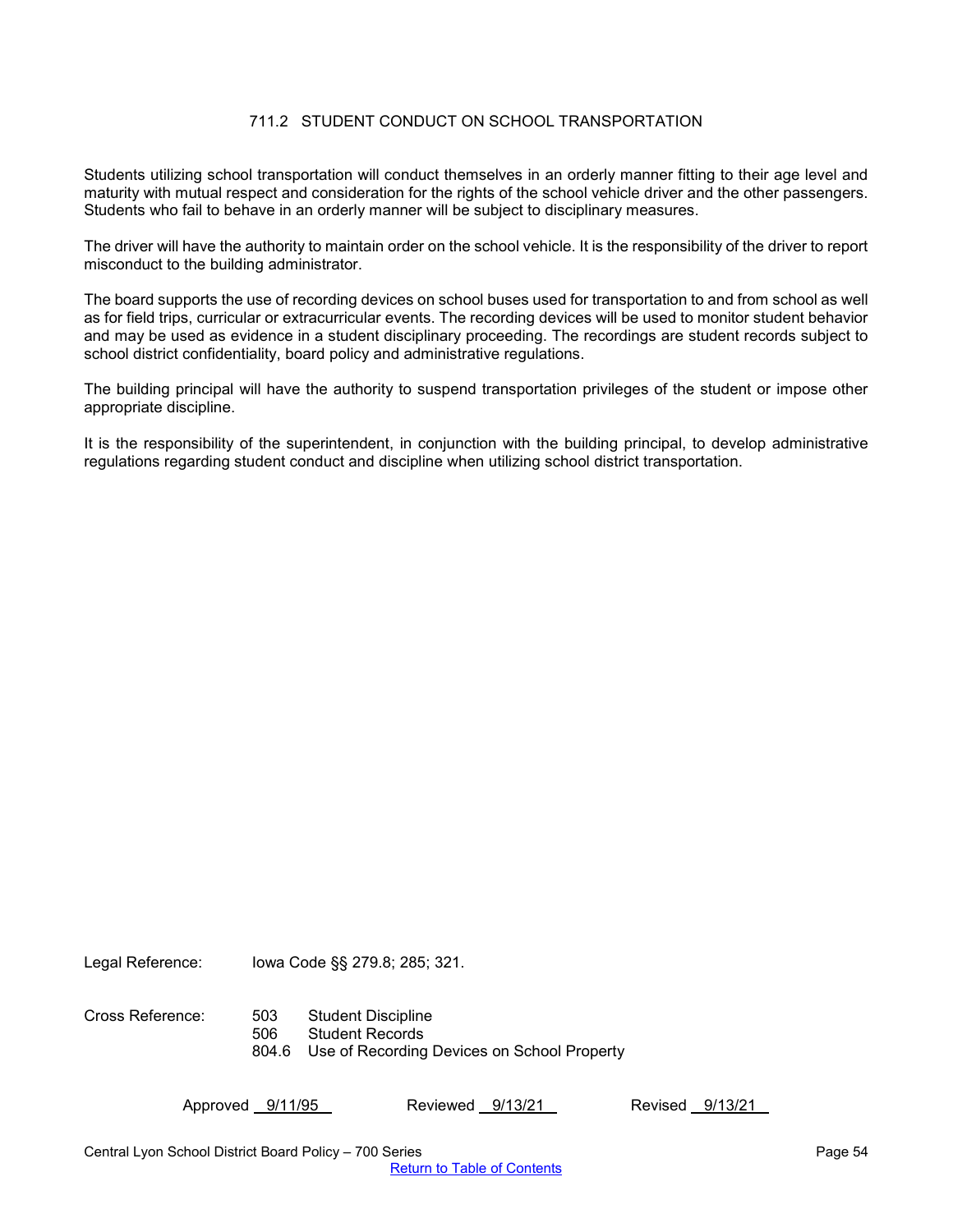# 711.2R1 STUDENT CONDUCT ON SCHOOL TRANSPORTATION REGULATION

<span id="page-54-0"></span>All persons riding in school district vehicles will adhere to the following rules. The driver, sponsor or chaperones are to follow the school bus discipline procedure for student violations of this policy. Video cameras may be in operation on the school buses.

- 1. Bus riders will be at the designated loading point before the bus arrival time.
- 2. Bus riders will wait until the bus comes to a complete stop before attempting to enter.
- 3. Riders must not extend arms or heads out of the windows at any time.
- 4. Aisles must be kept cleared at all times.
- 5. All bus riders will load and unload through the right front door. The emergency door is for emergencies only.
- 6. A bus rider will depart from the bus at the designated point unless written permission to get off at a different location is given to the driver.
- 7. A rider may be assigned a seat by the driver.
- 8. Riders who damage seats or other equipment will reimburse the district for the cost of the repair or replacement.
- 9. Riders are not permitted to leave their seats while the vehicle is in motion.
- 10. Waste containers are provided on all buses for bus riders' use.
- 11. Permission to open windows must be obtained from the driver.
- 12. Classroom conduct is to be observed by students while riding the bus except for ordinary conversation.
- 13. The driver is in charge of the students and the vehicle, and the driver is to be obeyed promptly and cheerfully.
- 14. Students will assist in looking after the safety and comfort of younger students.
- 15. A bus rider who must cross the roadway to board or depart from the bus will pass in front of the bus (no closer than 10 feet), look in both directions and proceed to cross the road or highway only on signal from the driver.
- 16. Students will not throw objects about the vehicle nor out through the windows.
- 17. Shooting paper wads, squirt guns or other material in the vehicle is not permitted.
- 18. Students will keep feet off the seats.
- 19. Roughhousing in the vehicle is prohibited.
- 20. Students will refrain from crowding or pushing.
- 21. The use or possession of alcohol, tobacco or look-alike substances, illegal substances, firearms, dangerous objects, incendiary devices, explosives or look-alike items are prohibited in the vehicle.
- 22. Riders are not to bring pets or animals on the bus.
- 23. The Good Conduct Rule is in effect.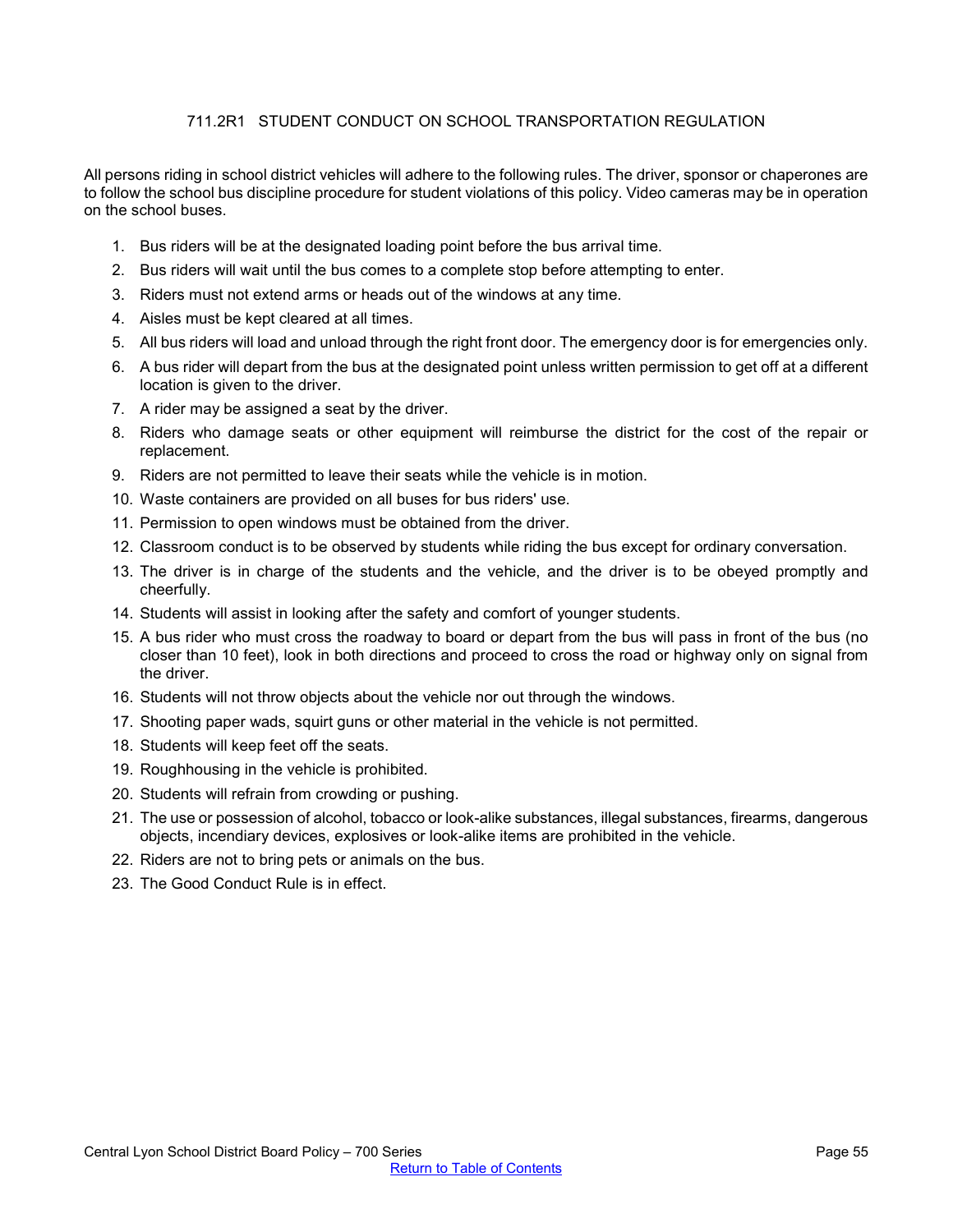# 711.2R3 BUS DRIVER SAFETY RULES AND CONDUCT

- <span id="page-55-0"></span>I. Rules Regarding Qualifications
	- A. All persons employed as drivers must meet the approval of the Board and they must meet the requirements of the federal government and the state of Iowa.
	- B. All drivers must be persons of integrity and good moral habits.
	- C. All drivers must qualify for a CDL licensing
	- D. All drivers shall be required to submit a drug and alcohol testing as mandated by law.

#### II. Rules Regarding Duties and Responsibilities

- A. The safety and health of bus riders must be the first consideration of the driver at all times.
- B. The driver shall follow a strict time schedule. The driver should use discretion in waiting for students at their place of embarkation. If a student is habitually late, the driver shall give two (2) warnings in writing to the parent/guardian after receiving approval of the building principal. The driver is not to wait more than two (2) minutes. Violation beyond the required warnings relieves the district and the driver of the responsibility of waiting thereafter.
- C. All highway signs and laws must be observed at all times even though there are not students in the vehicle.
- D. Drivers are expected to set an example by dignified personal behavior and cleanliness. Always maintain the respect and obedience due a school bus driver from all pupils.
- E. The driver shall be in full charge of all students transported while boarding, riding and discharge.
	- 1. Unmanageable students are to be reported to the building principal.
	- 2. Drivers shall stop the bus if it is necessary to discipline students.
	- 3. The driver may not use profane language or corporal punishment.
	- 4. Drivers may assign seats and require the fulfillment of the assignment as a requirement to be transported
- F. Drivers shall not:
	- 1. Leave the driver's seat of their vehicle while the motor is running.
	- 2. Reverse their vehicle on or near the school grounds without at least one (1) guide stationed on either side of the vehicle.
	- 3. Fill the fuel tank while children are in the vehicle.
	- 4. Permit anyone except pupils of the Central Lyon School District or other authorized persons to ride their vehicle.
	- 5. Operate school bus while under the influence of alcohol or a controlled substance or a combination of alcohol and a controlled substance or permit the use of alcohol or a controlled substance on any school bus.
- G. Bus Drivers must remain with the buses until all pupils have been discharged.
- H. Pick up and discharge pupils only at designated bus stops or unloading zones.
- I. Refrain from the use of profane, indecent or unappropriate language and not tolerate such language from pupils.
- J. The driver must comply with all instructions in regard to routes, schedules, instructions for loading and unloading, and promptly file all reports required. Drivers are not permitted to deviate from approved bus routes unless there is an emergency.
- K. Bus drivers must drive with due consideration for the efficient and economical operation of their vehicles.
- L. Drivers are responsible for the interior cleanliness of their vehicles. They are to keep blinker lights, other lights, the front windshield and rear windows clean at all times.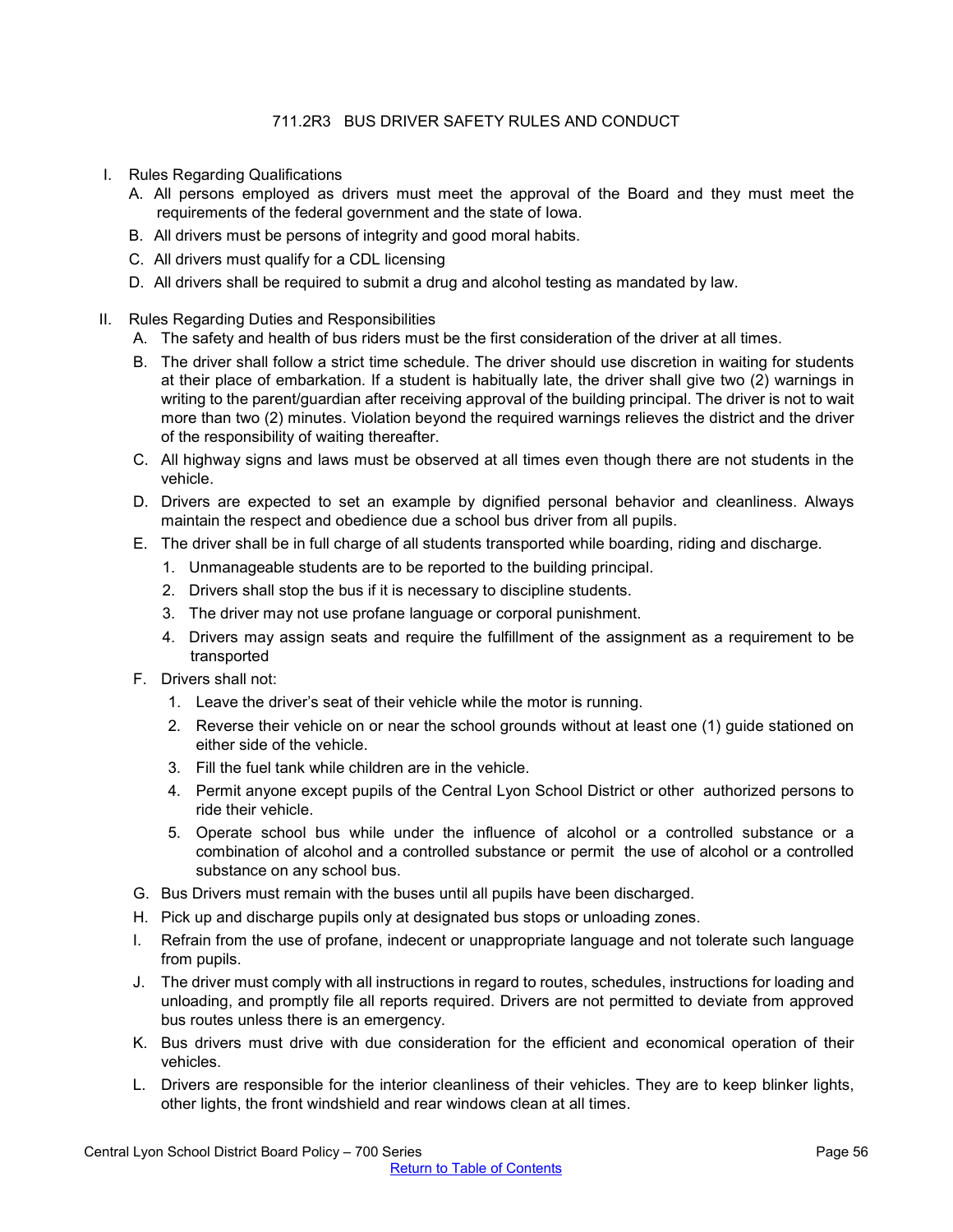- M. Drivers are to make a visual check of the condition of the interior of their bus after each trip. Any damage or vandalism must be reported to the supervisor of transportation immediately.
- N. Smoking is absolutely prohibited on school buses by drivers/chaperones and students.
- O. In emergencies never leave students alone on the bus. Utilize the two-way radio as your first choice to seek assistance. If help cannot be reached send two (2) or three (3) older students when practical for assistance if weather conditions allow.
- P. The State rules established for discharging students from a bus must be followed without deviation. Children obliged to cross at least ten (10) feet in front of the vehicle but only after receiving an all-clear signal from the driver. Crossing the highway is always a dangerous situation; drivers must always be extremely alert in this situation. Buses will not stop on a public highway to discharge students when returning after dark from a school activity without a written request from the parents/ guardian asking that their child be discharged at a designated stopping point on the highway on the direct route returning to the original departure site.
- Q. Never put a disruptive child off the bus to walk alone. Unload the student at the school or regular stop and file a bus report.
- R. Drivers must meet all requirements for licensing by the State of Iowa.
- S. Articles may not be transported within the bus if there is or may be interference with pupils or the driver if the articles obstruct aisle, stepwell, or steps. Articles other than those associated with school or agency activity may not be transported. At no time will animals, except for seeing eye dogs be permitted, when harnessed and authorized by an accredited agency for the blind and deaf. The driver shall refuse admittance to any student not presenting a written authorization of special project from the principal. The driver may designate where such items are to be carried in the vehicle.
- III. Rules Regarding Road Conditions
	- A. When road and weather conditions are such that operation of the buses is questionable, the final authority rests with the Superintendent or his/her designee and supervisor of transportation.
	- B. Bus drivers are to inform the supervisor of transportation of adverse roads that make the bus operation hazardous.

Legal Reference: Iowa Code §§ 256B.4; 285.1-.4; 321 (1995). 281 I.A.C. 41.8; 43. Cross Reference: 504 Student Activities 711 Transportation

Approved 9/11/95 Reviewed 6/8/20 Revised 6/8/20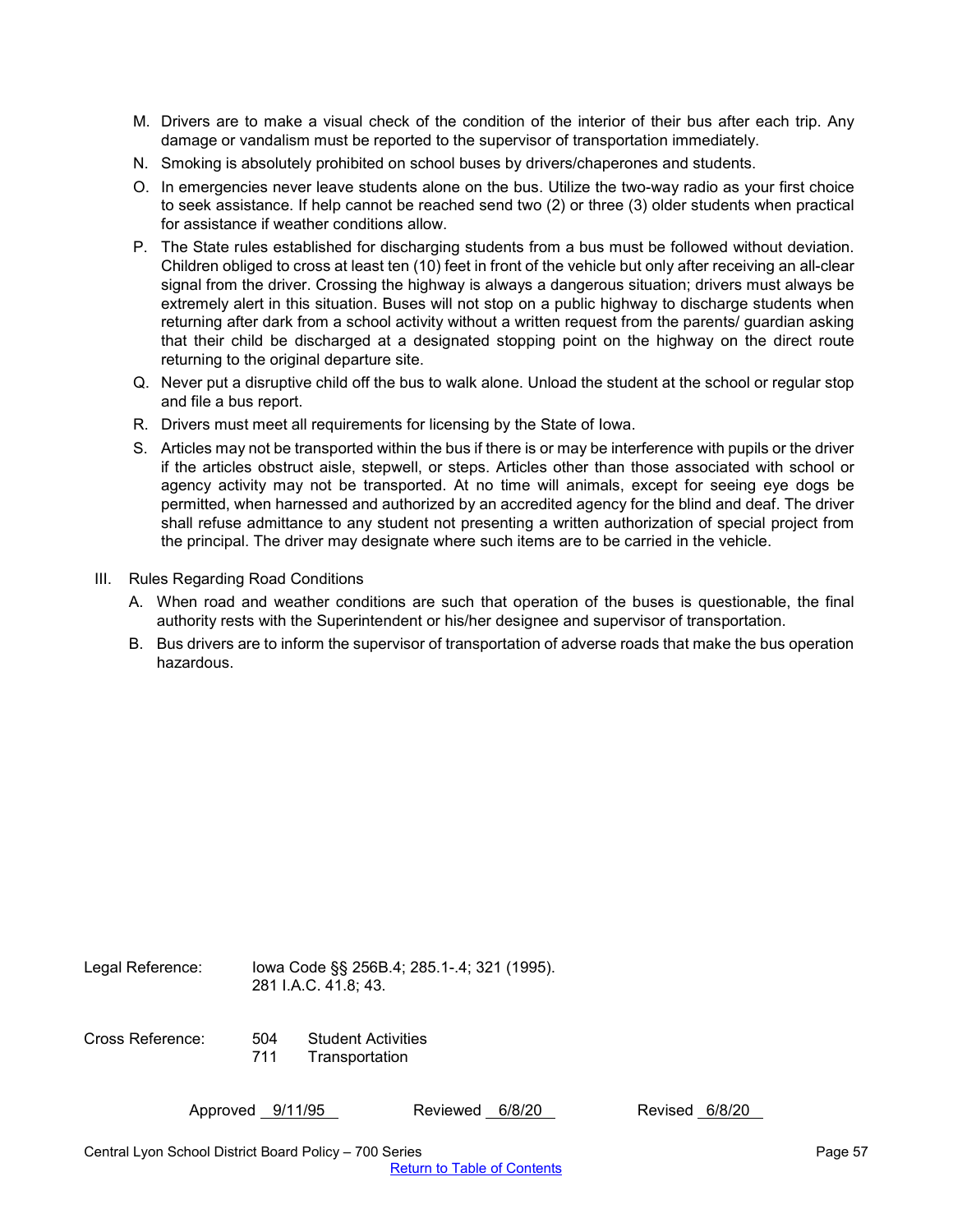# 711.3 STUDENT TRANSPORTATION FOR EXTRACURRICULAR ACTIVITIES

<span id="page-57-0"></span>The board in its discretion may provide school district transportation for extracurricular activities including, but not limited to, transporting student participants and other students to and from extracurricular events.

Students participating in extracurricular events, other than those held at the school district facilities, may be transported to the extracurricular event by school district transportation vehicles or by another means approved by the Superintendent. Students attending extracurricular events, other than those held at the school district facilities shall be transported to the extracurricular event by school district transportation vehicles.

Students, who are provided transportation in school district transportation vehicles for extracurricular events, shall ride both to and from the event in the school vehicle unless arrangements have been made with the building principal prior to the event. A student's parent may personally appear and request in writing to transport the student home from a school-sponsored event in which the student traveled to the event on a school district transportation vehicle.

Students participating in all extra-curricular field trips or athletic spectator buses may be required to contribute to the partial costs of transportation to be determined by the Superintendent in consultation with the building principal and the supervisor of transportation.

It shall be the responsibility of the Superintendent to make a recommendation to the board as to whether the school district shall provide the transportation authorized in this policy. In making the recommendation to the board, the Superintendent shall consider the financial condition of the school district, the number of students who would qualify for such transportation, and other factors the board or Superintendent deem relevant.

Legal Reference: Iowa Code §§ 256B.4; 285.1-.4; 321 (1995). 281 I.A.C. 41.8; 43.

Cross Reference: 504 Student Activities

711 Transportation

Approved 9/11/95 Reviewed 1/14/19 Revised 11/11/02

Central Lyon School District Board Policy – 700 Series Page 58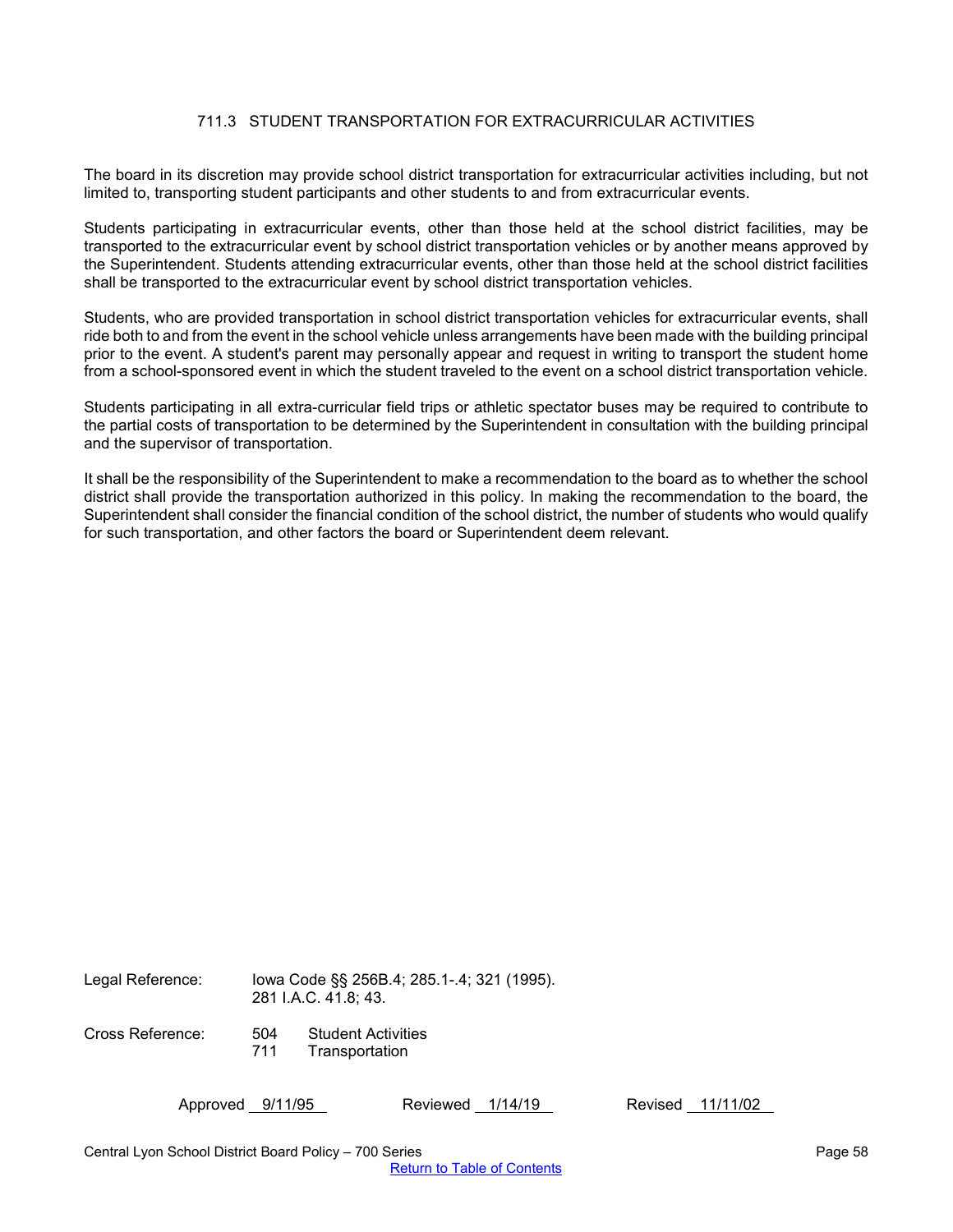# 711.3 SPECIAL TRIPS/FIELD TRIPS/ACTIVITY TRIPS BUS USAGE

## <span id="page-58-0"></span>**Special Trips**

When buses are used for special field trips, the following shall apply:

- 1. The building principal involved shall provide the supervisor of transportation with a trip authorization form at least twenty-four (24) days prior to the trip.
- 2. The building principal involved shall arrange for a chaperone(s) and will provide the chaperone(s) with a list of all students being transported prior to the departure.
- 3. The chaperone will take roll before departure and again before the return trip.
- 4. Students transported on such trips must return on the bus with the exception of the following:
	- a. A request, in writing from the parent/guardian to the building principal or activity director, prior to the trip and subsequent approval from the building principal or activity director to the chaperone(s). A request does not guarantee approval of such arrangements.
- 5. While in transit the driver shall be in complete charge of the bus and its operation. This does not relieve the chaperone(s) of his/her responsibility for the discipline of students and support of the transportation rules and driver.

Legal Reference: Iowa Code §§ 256B.4; 285.1-.4; 321 (1995). 281 I.A.C. 41.8; 43.

Cross Reference: 504 Student Activities **Transportation**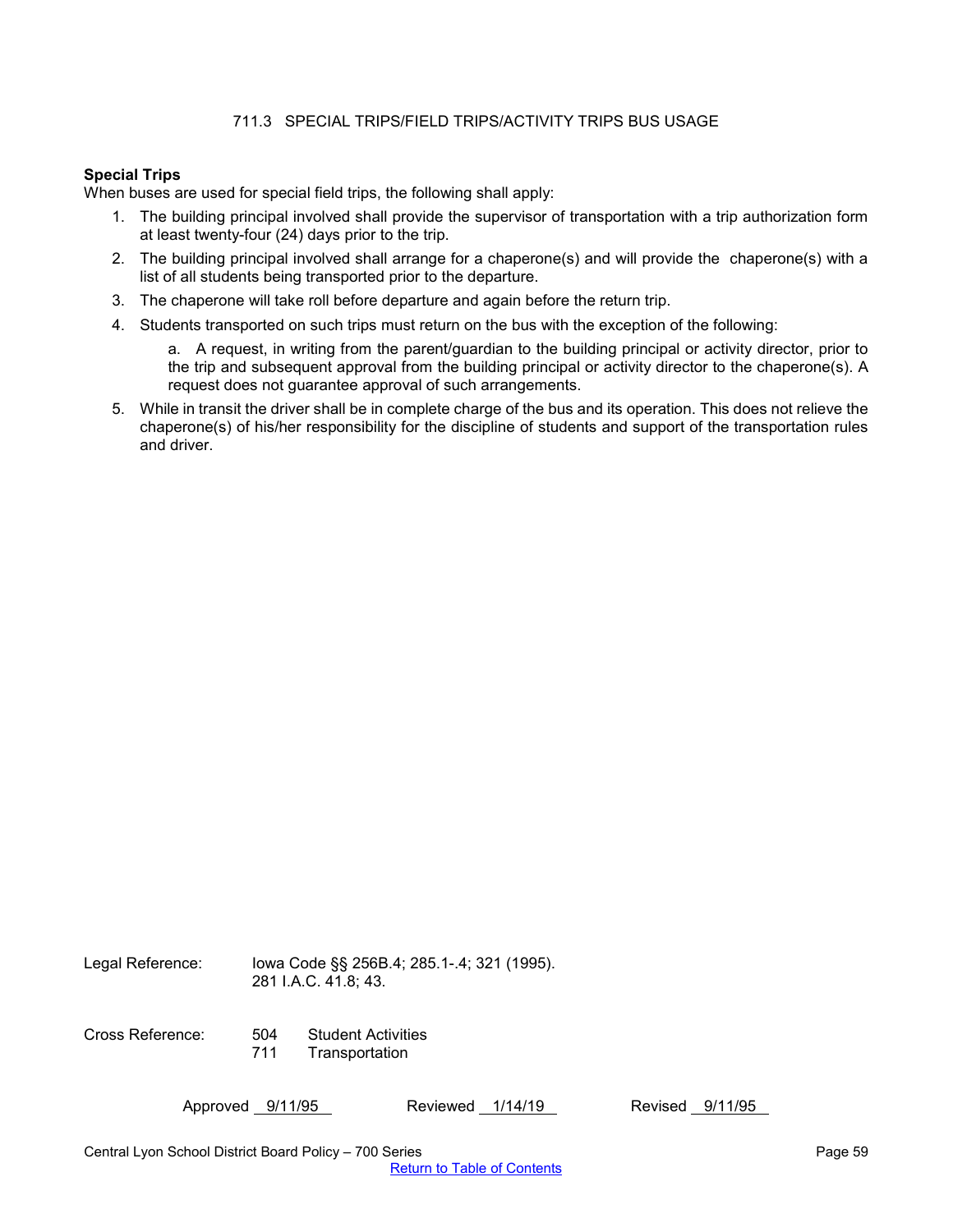## 711.32 SPECIAL CONVENIENCE BUS STOPS

<span id="page-59-0"></span>A bus shall NOT leave the public highway to receive or discharge students unless their safety is ensured or the private road is maintained in the same manner as the public highway and the stop has been approved by the Superintendent and supervisor of transportation.

A bus shall not stop to load or unload students unless the driver has an unobstructed view of at least three hundred (300) feet in each direction, except to the extent that visibility is reduced by fog, snow, or other weather conditions. In such circumstances, the driver is expected to use his/her best judgment to ensure the safety of the children and the bus.

A bus may not stop to load or unload students for more than one (1) to two (2) minutes unless for exceptional emergencies (a student is ill, injured or incapacitated due to other circumstances).

| Legal Reference: | 281 I.A.C. 41.8; 43. | lowa Code §§ 256B.4; 285.1-.4; 321 (1995).  |
|------------------|----------------------|---------------------------------------------|
| Cross Reference: | 504<br>711           | <b>Student Activities</b><br>Transportation |
|                  | 711.2R3              | <b>Bus Driver Safety Rules and Conduct</b>  |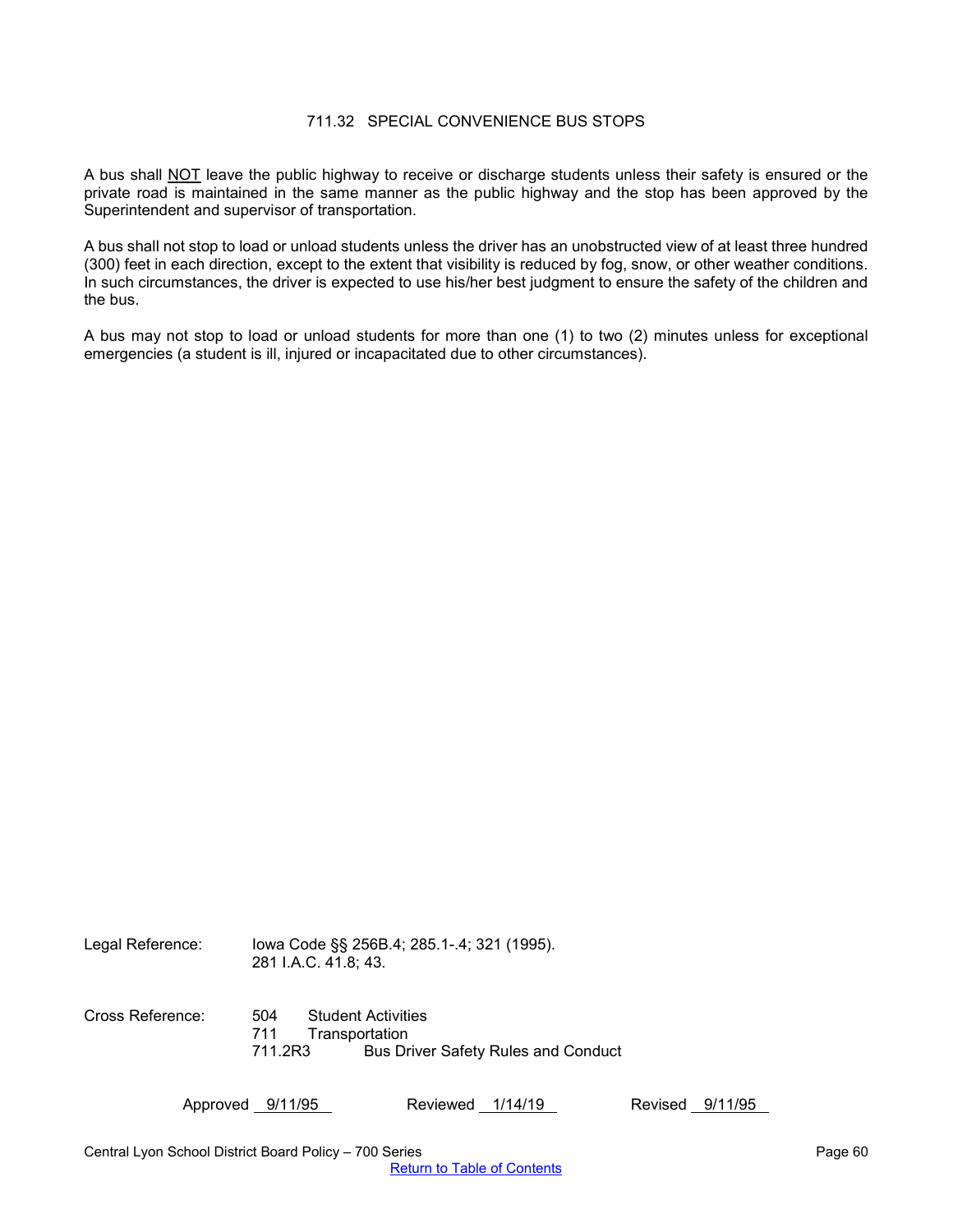# 711.4 SUMMER SCHOOL PROGRAM TRANSPORTATION SERVICE

<span id="page-60-0"></span>The school district may use school vehicles for transportation to and from summer activities. The Superintendent shall make a recommendation to the board regarding their use.

Transportation to and from the student's attendance center for summer school instructional programs shall be within the discretion of the board. It shall be the responsibility of the Superintendent to make a recommendation regarding transportation of students in summer school instructional programs at the expense of the school district/or the parent/guardian. In making the recommendation to the board, the Superintendent shall consider the financial condition of the school district, the number of students involved in summer school programs, and other factors deemed relevant by the board or the Superintendent.

Legal Reference: Iowa Code § 285.10 (1995). 281 I.A.C. 43.10. Cross Reference: 603.2 Summer School Instruction 711 Transportation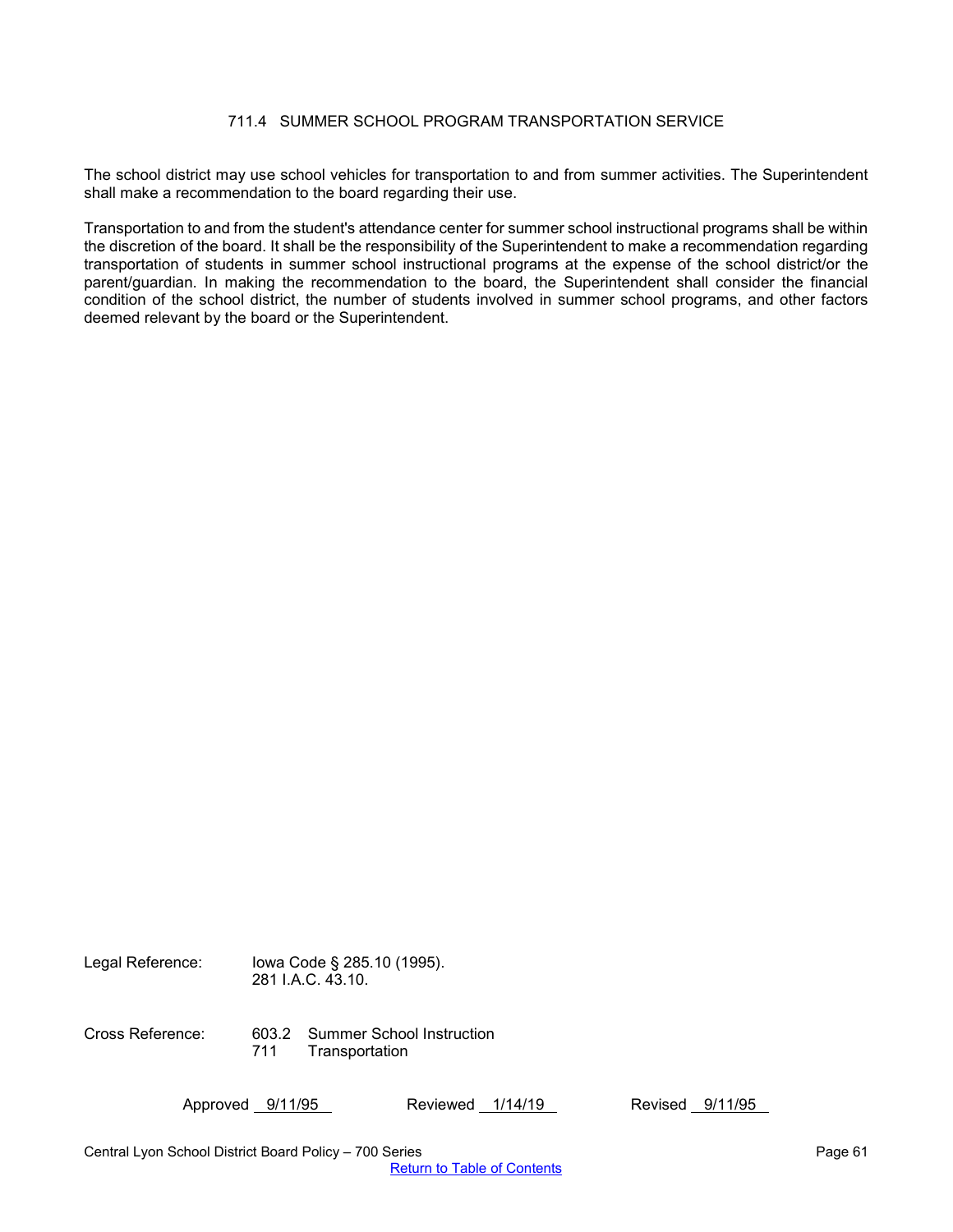# 711.5 TRANSPORTATION OF NONRESIDENT AND NONPUBLIC SCHOOL STUDENTS

<span id="page-61-0"></span>The board has sole discretion to determine the method to be utilized for transporting nonresident and nonpublic students. Nonresident students paying tuition may be, and resident students attending a nonpublic school accredited by the State Department of Education will be, transported on an established public school vehicle route as long as such transportation does not interfere with resident public students' transportation. Nonresident and nonpublic school students shall obtain the permission of the Superintendent prior to being transported by the school district.

Parents of resident students who provide transportation for their children attending a nonpublic school accredited by the Iowa Department of Education will be reimbursed at the established state rate. This reimbursement shall be paid only if the school district receives the funds from the state. If less than the amount of funds necessary to fully reimburse parents of the nonpublic students is received by the school district, the funds shall be prorated.

The charge to the nonresident students shall be determined based on the students' pro rata share of the actual costs for transportation. The parents of these students shall be billed for the student's share of the actual costs of transportation. The billing shall be according to the schedule developed by the Superintendent. It shall be the responsibility of the Superintendent to determine the amount to be charged and report it to the Board Secretary/Business Manager for billing.

Continued transportation of nonresident and nonpublic school students on a public school vehicle route will be subject to resident public school students' transportation needs. The Superintendent shall make a recommendation to the board regarding the method to be used. In making a recommendation to the board, the Superintendent shall consider the number of students to be transported, the capacity of the school vehicles, the financial condition of the school district and other factors deemed relevant by the Superintendent.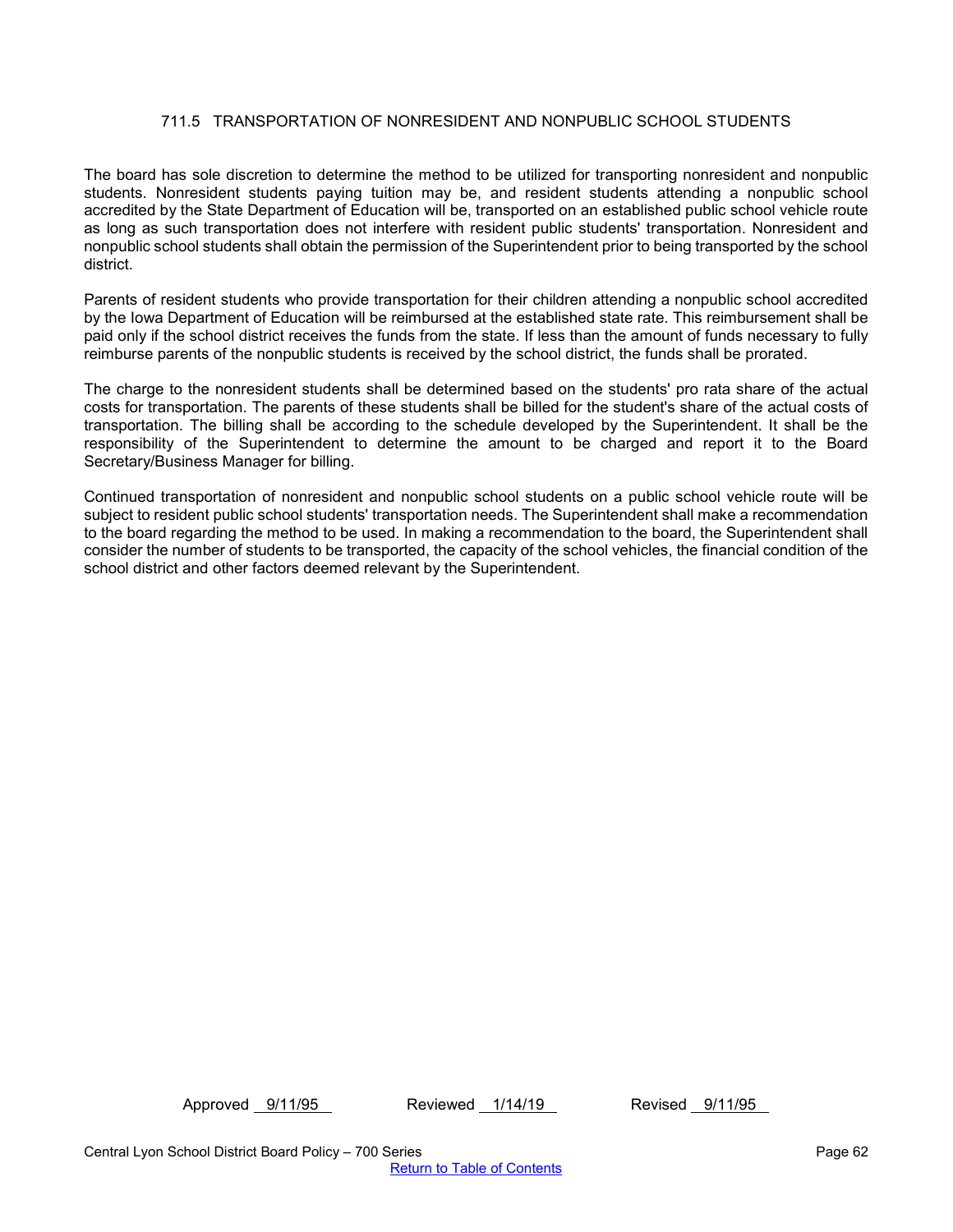# 711.5 TRANSPORTATION OF NONRESIDENT AND NONPUBLIC STUDENTS

<span id="page-62-0"></span>Nonresident and nonpublic school students shall be subject to the same conduct regulations as resident public students as prescribed by board policy, and to other policies, rules, or regulations developed by the school district regarding transportation of students by the school district.

Legal Reference: Iowa Code §§ 285.1-.2, .10, .16 (1995).

Cross Reference: 711 Transportation

Approved 9/11/95 Reviewed 1/14/19 Revised 9/11/95

Central Lyon School District Board Policy – 700 Series Page 63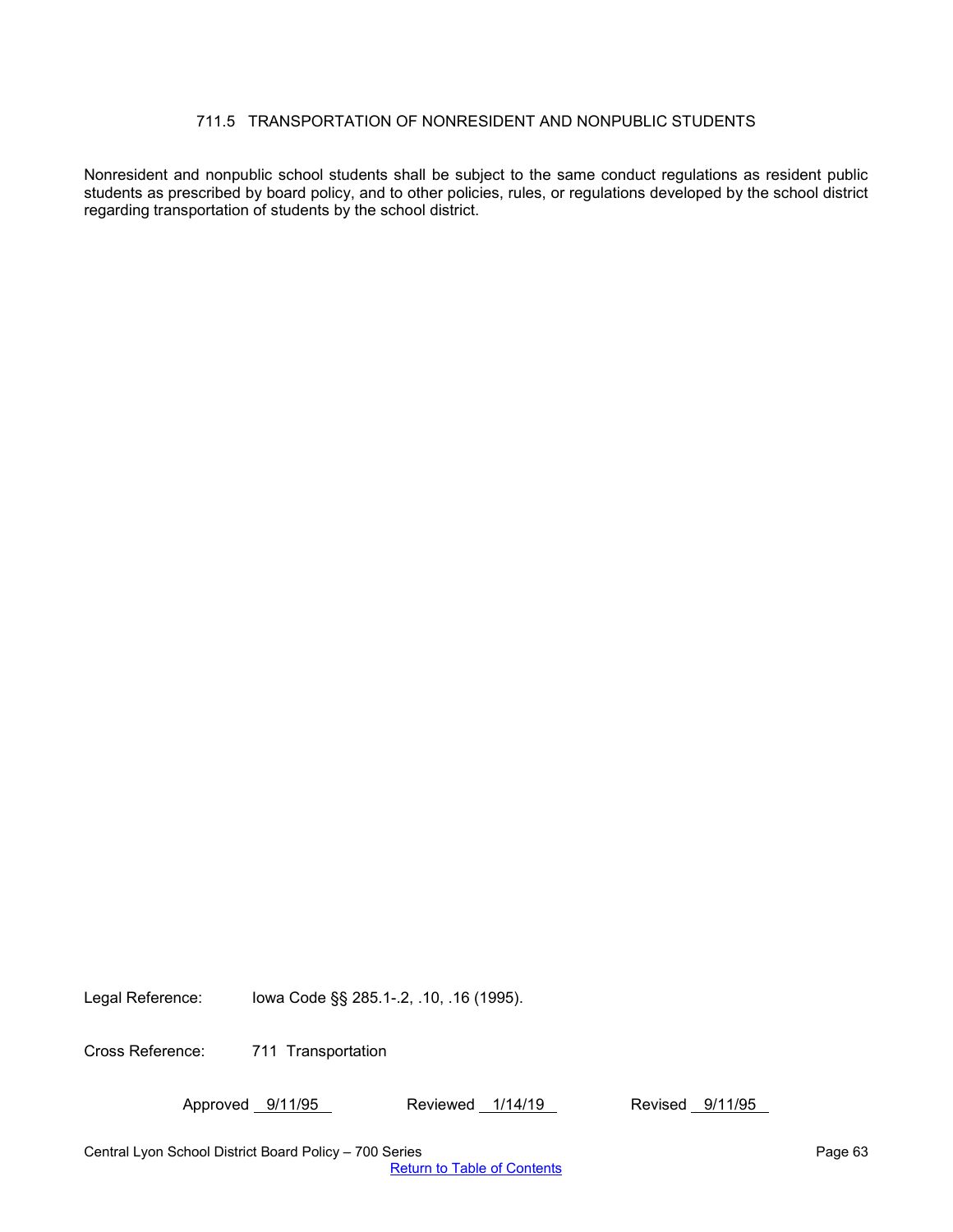## 711.6 TRANSPORTATION OF NONSCHOOL GROUPS

<span id="page-63-0"></span>School district vehicles may be available to local nonprofit entities which promote cultural, educational, civic, community, or recreational activities for transporting to and from non-school sponsored activities within the state as long as the transportation does not interfere with or disrupt the education program of the school district and does not interfere with or delay the transportation of students. The local nonprofit entity must pay the cost of using the school district vehicle as determined by the Superintendent. Prior to making the school district transportation vehicle available to the local nonprofit entity, the "school bus" signs shall be covered and the flashing warning lamps and the stop arm shall not be operated. A district contracted school bus driver must be used for all school bus driving and the group shall pay the appropriate drivers' hourly rate.

It shall be the responsibility of the Superintendent to develop administrative regulations for use of school district transportation vehicles to transport students and others to school-sponsored events within the state and for application for, use of, and payment for using the school district transportation vehicles by local nonprofit entities for a non-school sponsored activity.

Legal Reference: Iowa Code §§ 285.1(21), .10(9), (10) (1995). 281 I.A.C. 43.10. Cross Reference: 711 Transportation 900 Principles and Objectives for Community Relations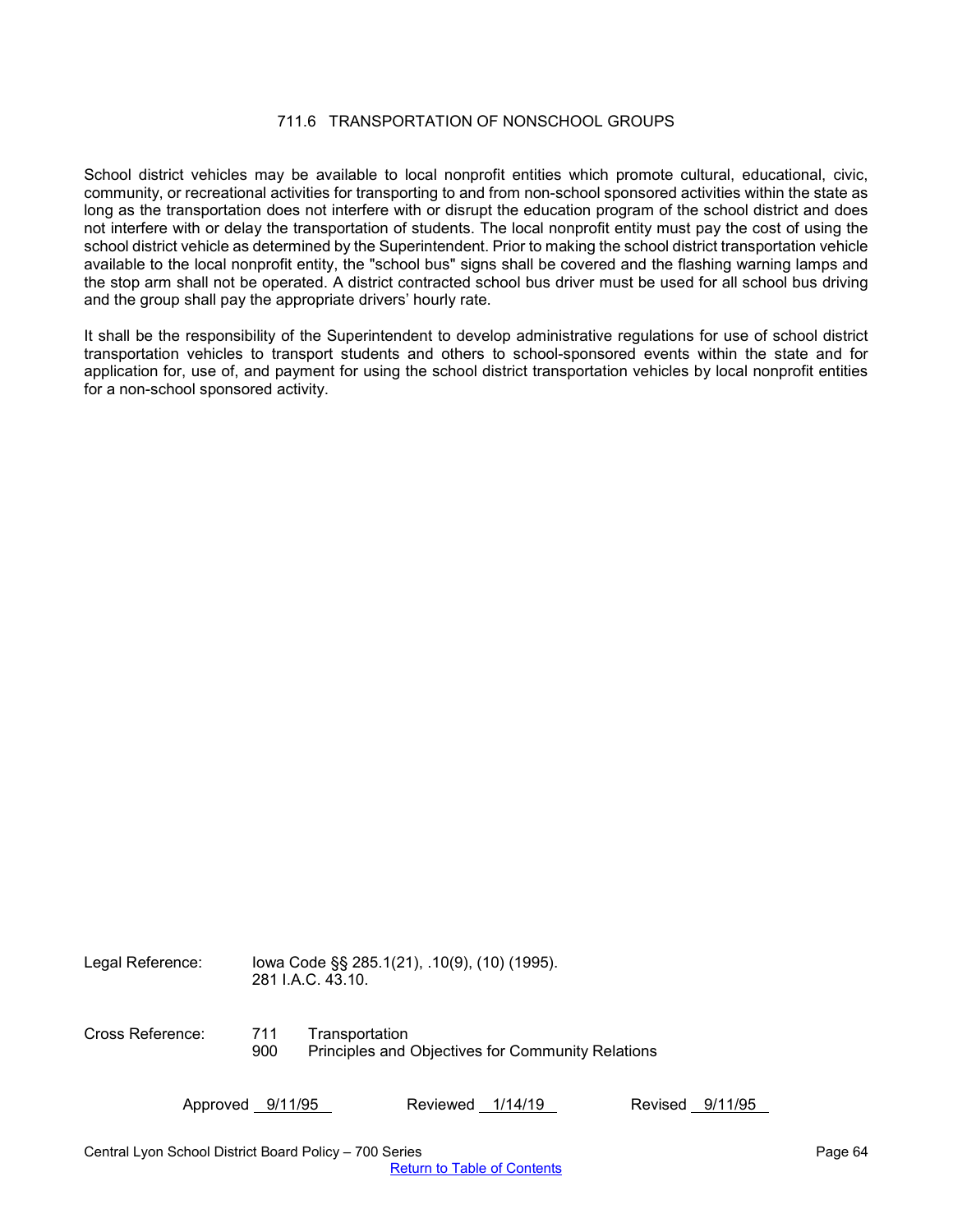## 711.7 SCHOOL BUS SAFETY INSTRUCTION

<span id="page-64-0"></span>The school district shall conduct school bus safe riding practices instruction and emergency safety drills once (1) a year for students who utilize school district transportation.

Each school bus vehicle shall have, in addition to the regular emergency safety drill, a plan for helping those students who require special assistance to safety during an emergency. This shall include, but not be limited to, students with disabilities.

School district vehicle drivers are required to attend each safety drill.

Employees shall be responsible for instructing the proper techniques to be followed during an emergency, as well as safe riding practices. It shall be the responsibility of the Superintendent to develop administrative regulations regarding this policy.

Legal Reference: Iowa Code §§ 279.8; 321 (1995). 281 I.A.C. 43.40. Cross Reference: 503 Student Discipline 507 Student Health and Well-Being 804.2 Warning System and Emergency Plans

Approved 9/11/95 Reviewed 1/14/19 Revised 9/11/95

Central Lyon School District Board Policy – 700 Series Page 65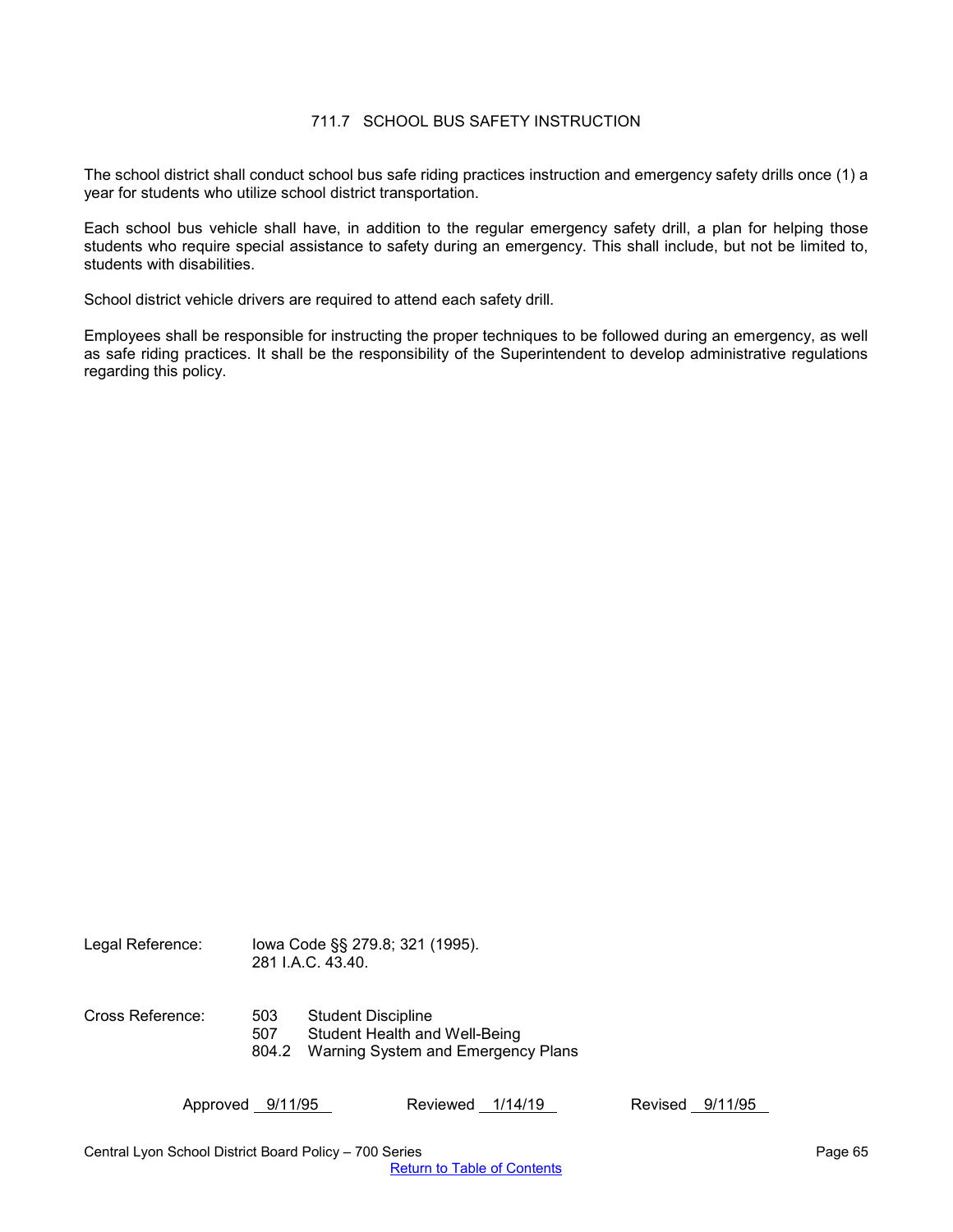# 711.8 TRANSPORTATION IN INCLEMENT WEATHER

<span id="page-65-0"></span>School district buses will not operate when weather conditions due to fog, rain, snow or other natural elements make it unsafe to do so. Because weather conditions may vary around the school district and may change quickly, the best judgment possible will be used with the information available.

The final judgment as to when conditions are unsafe to operate will be made by the superintendent. The superintendent will be assisted by the actual "on location" reports of the drivers.

Several drivers each year will be specially designated to report weather and road conditions by bus radio when requested to do so. Other employees and students will be notified by commercial radio when school is cancelled or temporarily delayed. When school is cancelled because of weather anywhere in the school district, all schools will be closed.

When weather conditions deteriorate during the day after school has begun, cancellation notices will be announced by commercial radio and the district's alert system. Students will be returned to their regular drop-off sites unless weather conditions prevent it. In that case, students will be kept at or returned to school until they are picked up by the parents.

Legal Reference: Iowa Code § 279.8 (2011).

Cross Reference: 601.2 School Day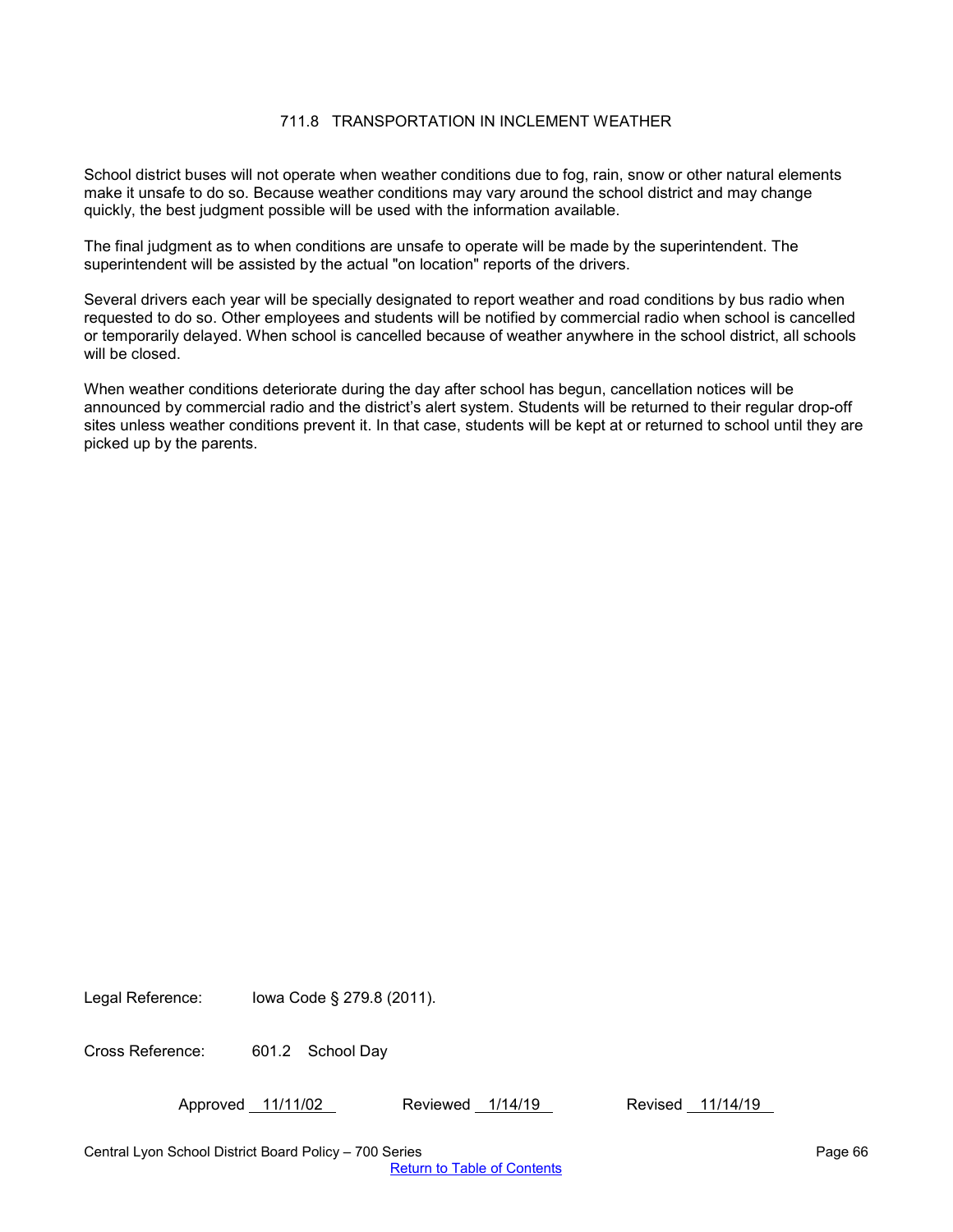## 711.9 DISTRICT VEHICLE IDLING

<span id="page-66-0"></span>The board recognizes that it has a role in reducing environmental pollutants and in assisting students and others be free from pollutants that may impact their respiratory health. Unnecessary vehicle idling emits pollutants and wastes fuel. The board directs the superintendent, in conjunction with the Director of Transportation, to work on administrative regulations to implement this policy and reduce school vehicle idling time.

Legal References: Iowa Code §279.8 (2011).

Cross References: 403 Employee Health and Well-Being

- 507 Student Health and Well-Being
- 711 Transportation

Approved 11/14/11 Reviewed 1/14/19 Revised 11/14/11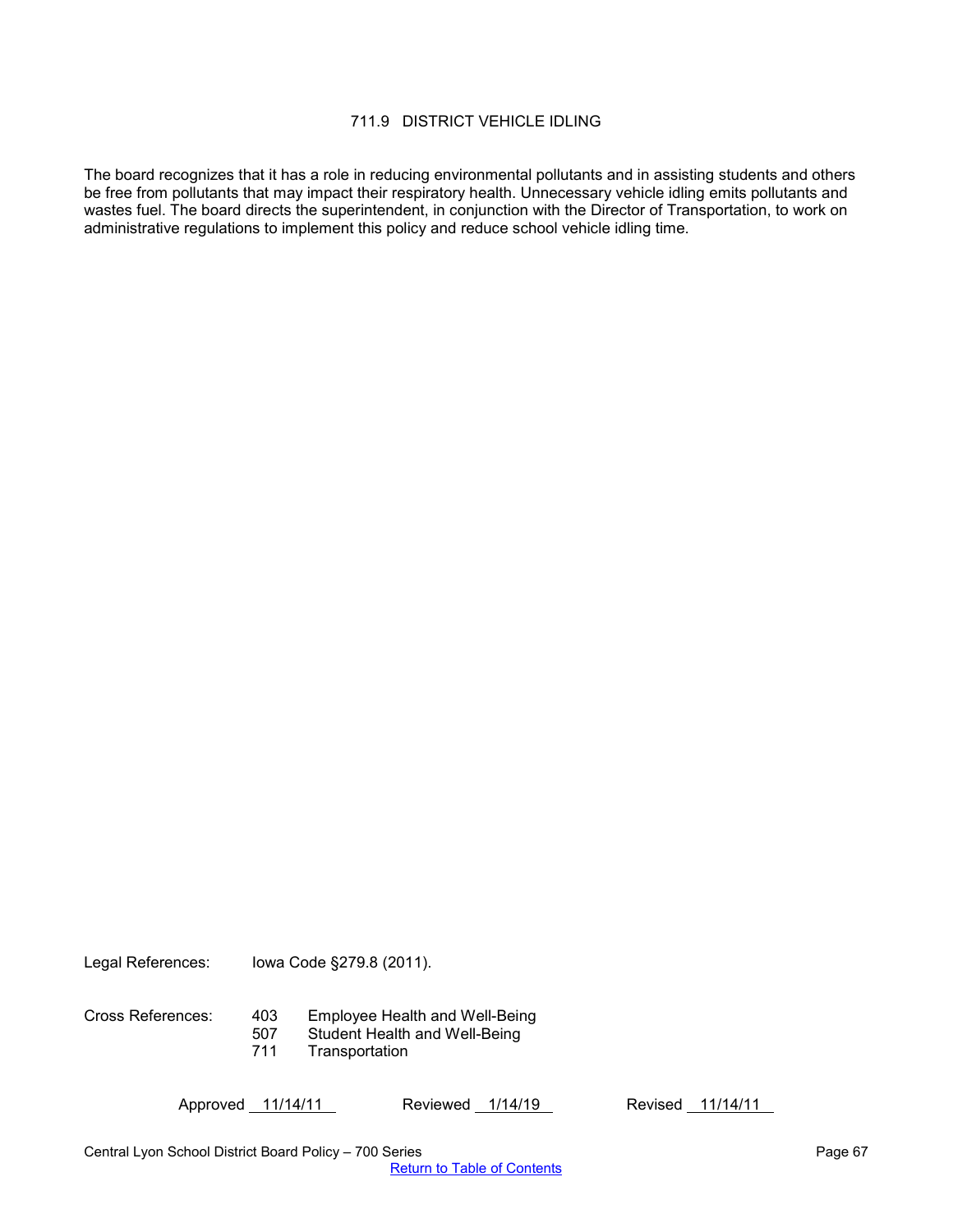# 711.9R1 DISTRICT VEHICLE IDLING

<span id="page-67-0"></span>Employees will minimize idling time on all school vehicles, including cars and vans. The following regulations are to be followed unless the Director of Transportation or the superintendent has given permission to an employee to alter from these regulations.

- When school bus drivers arrive at loading and unloading areas to drop off or pick up passengers, they will turn off their busses as soon as possible.
- The school bus should not be restarted until it is ready to depart and there is a clear path to exit the pickup/drop off area.
- School buses will not idle (on school grounds or off school grounds) for longer than 15 minutes unless:
	- $\circ$  They are waiting in traffic;
	- o They are loading/unloading students with special needs;
	- o There are safety or emergency situations;
	- o There are maintenance or mechanical inspections or repair; or
	- o There are extreme weather conditions (temperatures of less than 30 degrees Fahrenheit) and the purpose is to warm the interior of the bus.
- Transportation staff are directed to revise bus schedules so that school bus schedules so that school bus caravanning can be avoided and the cleanest buses are assigned to the longest routes
- All district services or delivery vehicles shall turn off the engines after arriving to make deliveries to, or perform maintenance of, school buildings.

To the extent practicable, the principal will post "no idling" signs to alert drivers of district vehicles and other vehicles to turn off their vehicles when waiting or parking. A copy of this administrative regulation shall be posted in a prominent place in district facilities so that all transportation, delivery and maintenance staff can view them with ease. Vendors, who regularly deliver goods to the school district, will be notified of the regulation as well to ensure their compliance.

Employees who fail to comply with this policy will be subject to discipline including suspension and termination.